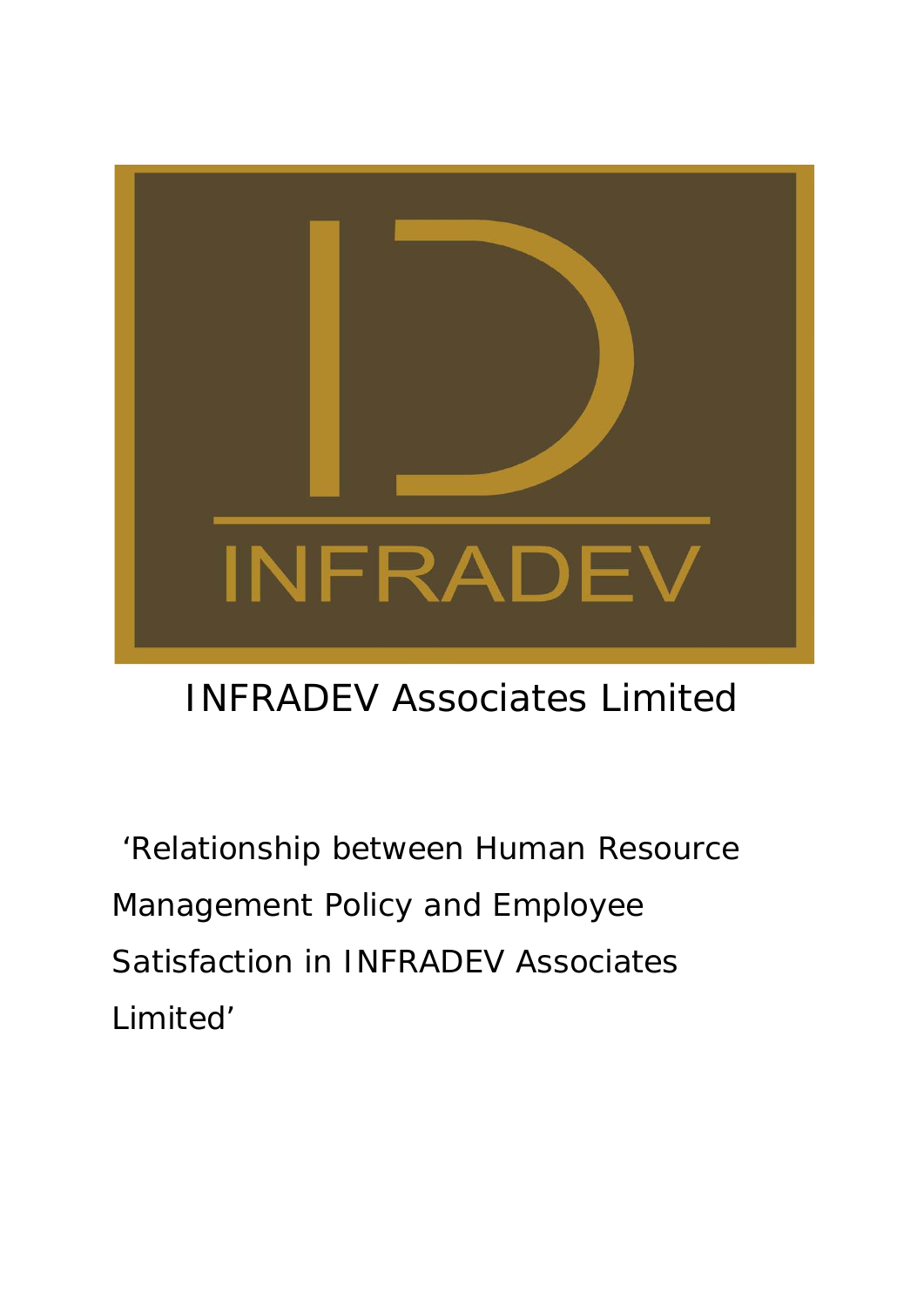Internship Report

On

*'Relation between Human Resource Management Policy and Employee Satisfaction in INFRADEV Associates Limited'*

Course: Internship (BUS-400)

## **Submitted to**

Dr. Md. Fazley Elahi Chowdhury Assistant Professor (BBS)

BRAC University

## **Submitted By**

Tanjina Akter

ID: 08304078

BRAC Business School (BBA)

BRAC University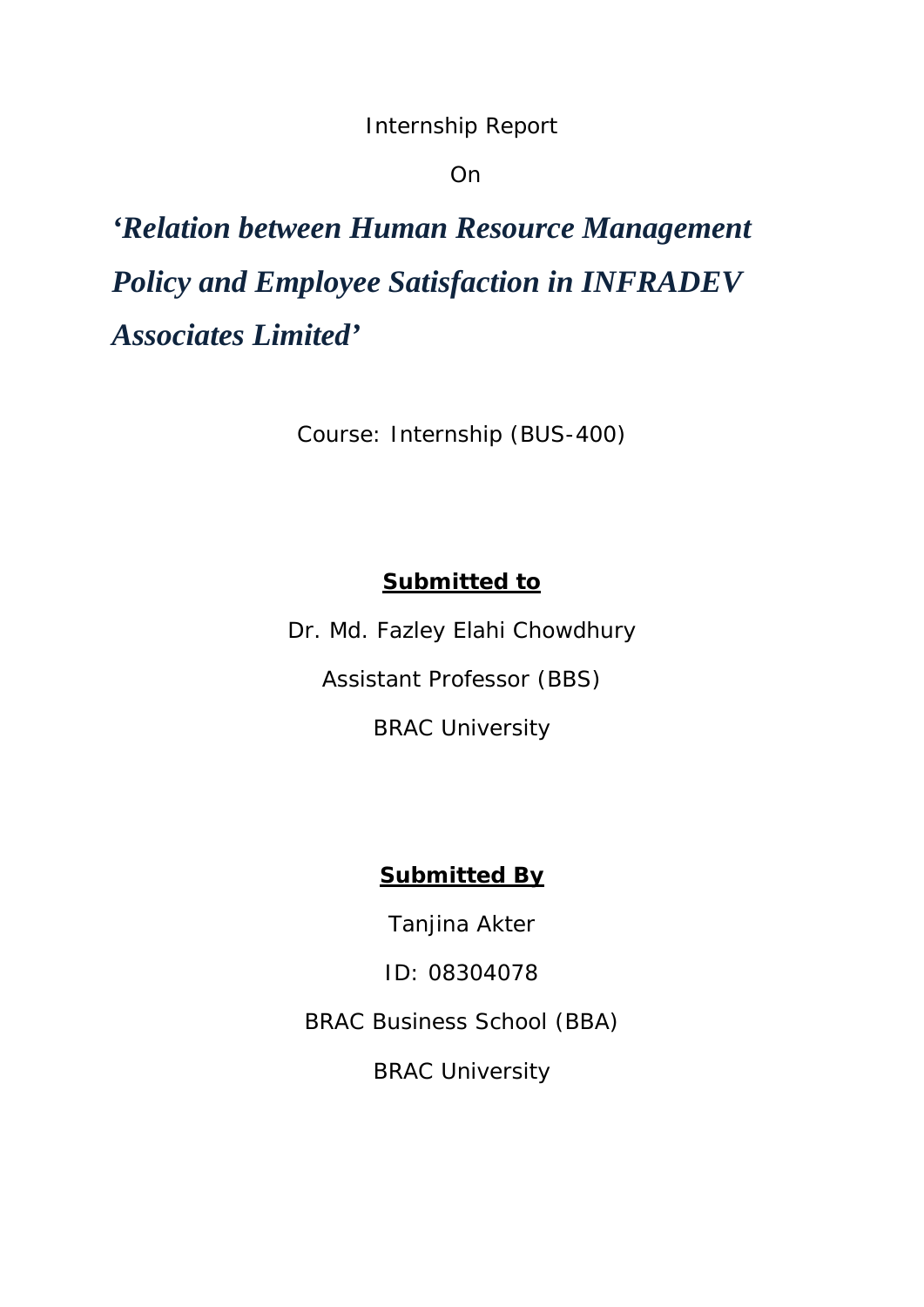## **Letter of Transmittal**

29<sup>th</sup> November 2013 Dr. Md. Fazley Elahi Chowdhury BRAC Business School BRAC University 66, Mohakhali, Dhaka-1212, Bangladesh

#### Subject: **Submission of internship report**

#### Dear Sir

It is indeed a great pleasure for me to be able to hand over the result of my hardship of the report on Infradev Associates Limited. This report is the result of the knowledge which has been acquired from the respective course.

I tried my level best for preparing this report. I have gained a lot practical knowledge about Human Resource Management Policy and employee satisfaction levels. I have also gotten the chance to experience what life is like in the corporate world and all in all, it was a fantastic learning experience. Thank you Sir for being there as a support whenever I needed it.

It was a challenge in completing this project and compiling this report and I hope I have fulfilled your hopes and expectations.

Yours Sincerely, Tanjina Akter ID: 08304078 BRAC Business School, BRAC University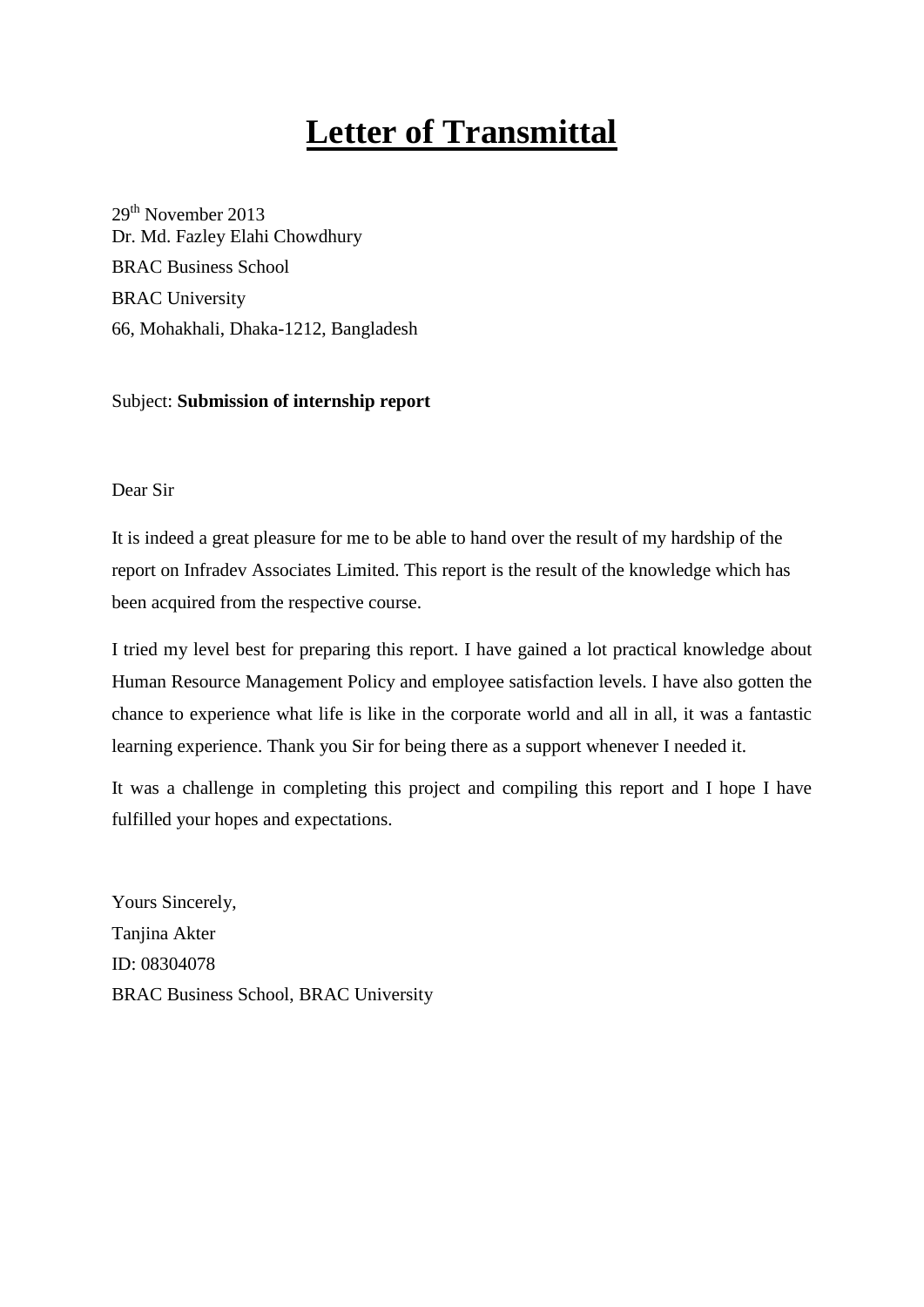## **Acknowledgment**

Over the past few months I have had a wonderful experience full of challenges and satisfaction over completing my project and contributing significantly to one of the leading conglomerates in Bangladesh Power Sector.

At first I express my deep gratitude and sincere thanks to Almighty Allah for providing me sufficient strength to make this repot successfully and also my respected faculty Dr. Md. Fazley Elahi Chowdhury for his valuable guidance interest and consistent encouragement to me in the preparation of this project report.

I am extremely grateful to everyone specially my internship supervisor Mr. Sarafat Chowdhury at INFRADEV Associates Limited for being so warm in their approach and for bestowing such responsibility on me all the while making me feel completely at ease. They made the transition from student life to a working life extremely easy.

Finally, I would like to thank everyone who helped me in conducting my research by taking time out of their busy schedules to discuss with me on the various issues. Without them I never would have been able to complete my project.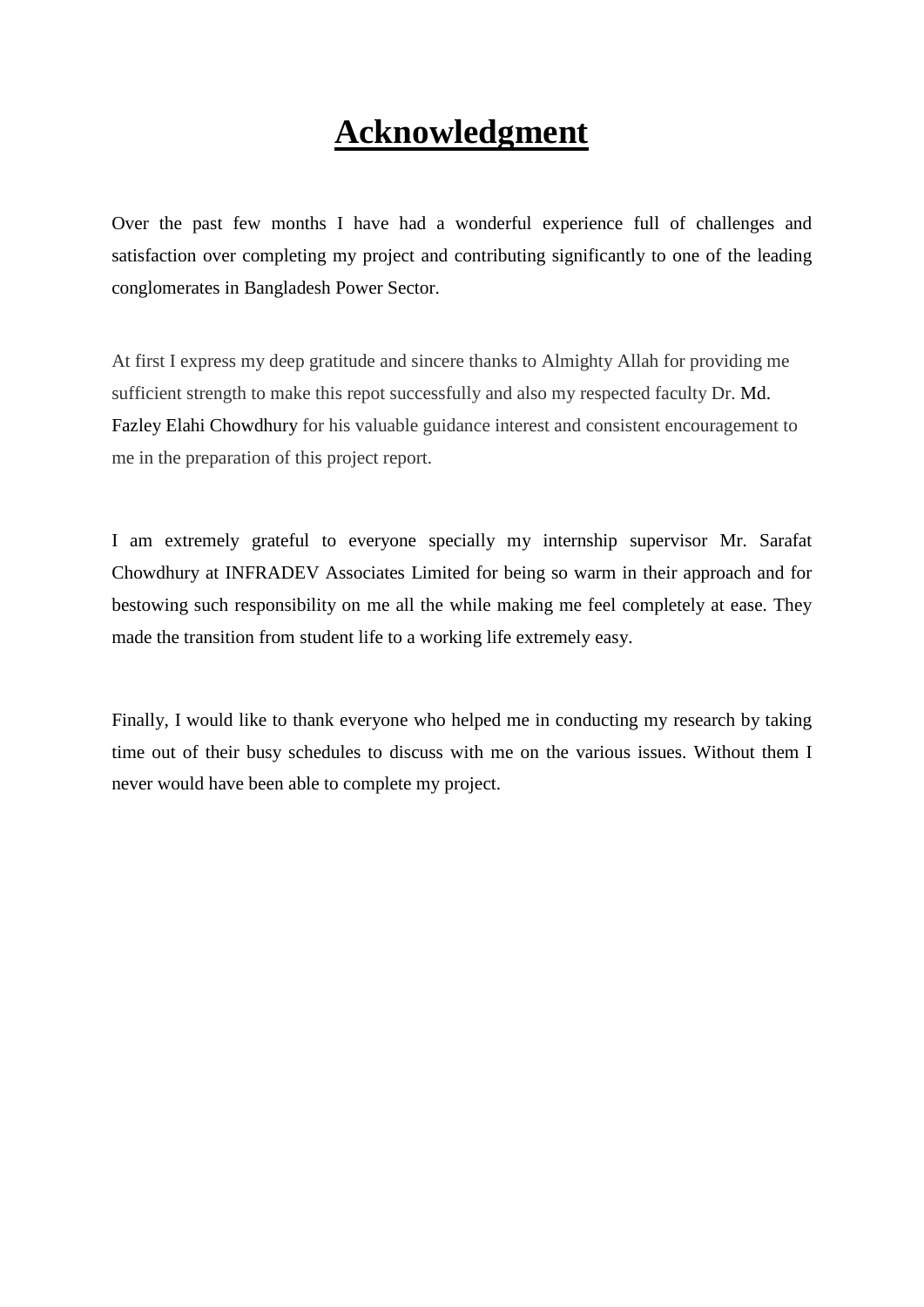## **Executive Summary**

In society and in the context of humanities, the word *energy* is used as a synonym of energy resources, and most often refers to substances like fuels, petroleum products and electricity in general. These are sources of usable energy, in that they can be easily transformed to other kinds of energy sources that can serve a particular useful purpose.

The main intention of the study is the standards and effects of client satisfaction to find understand and document the processes and activities carried INFRADEV Associates Limited and correlate them to get a clear picture of the level of the overall employee satisfaction. The report covers details about the power sector, overview of the company and also facilities provided by the company to satisfy their employees. The main focus is on the analysis of the old the standard of facilities provided and their effect on the employee satisfaction. All the information is collected from all the levels of employees of INFRADEV Associates Limited. I hope that my report contains all the necessary information needed to complete a successful internship report.

As I was placed in the recruitment and selection at HR department, the report mostly concentrated on evaluating the recruitment and selection of HR executives, senior executives and managers of INFRADEV Associates Limited. The report focused on Relationship between Human Resource Management Policy and Employee Satisfaction in INFRADEV Associates Limited. Some comparisons and research was also done on the non-executives and field forces to gain better understanding of the level of input given for HRM Policy, both internally and externally.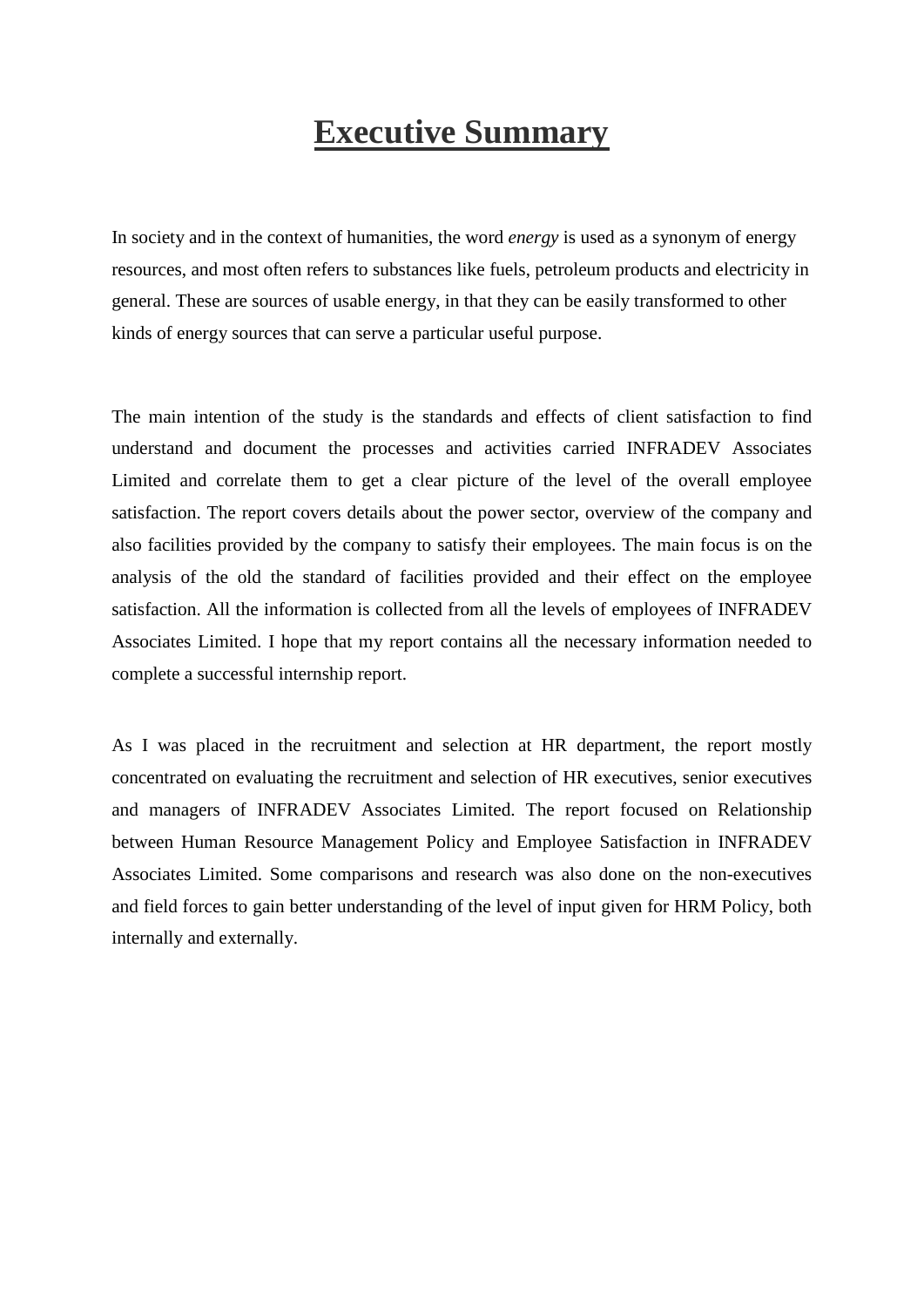# Chapter: 1

# **Introduction**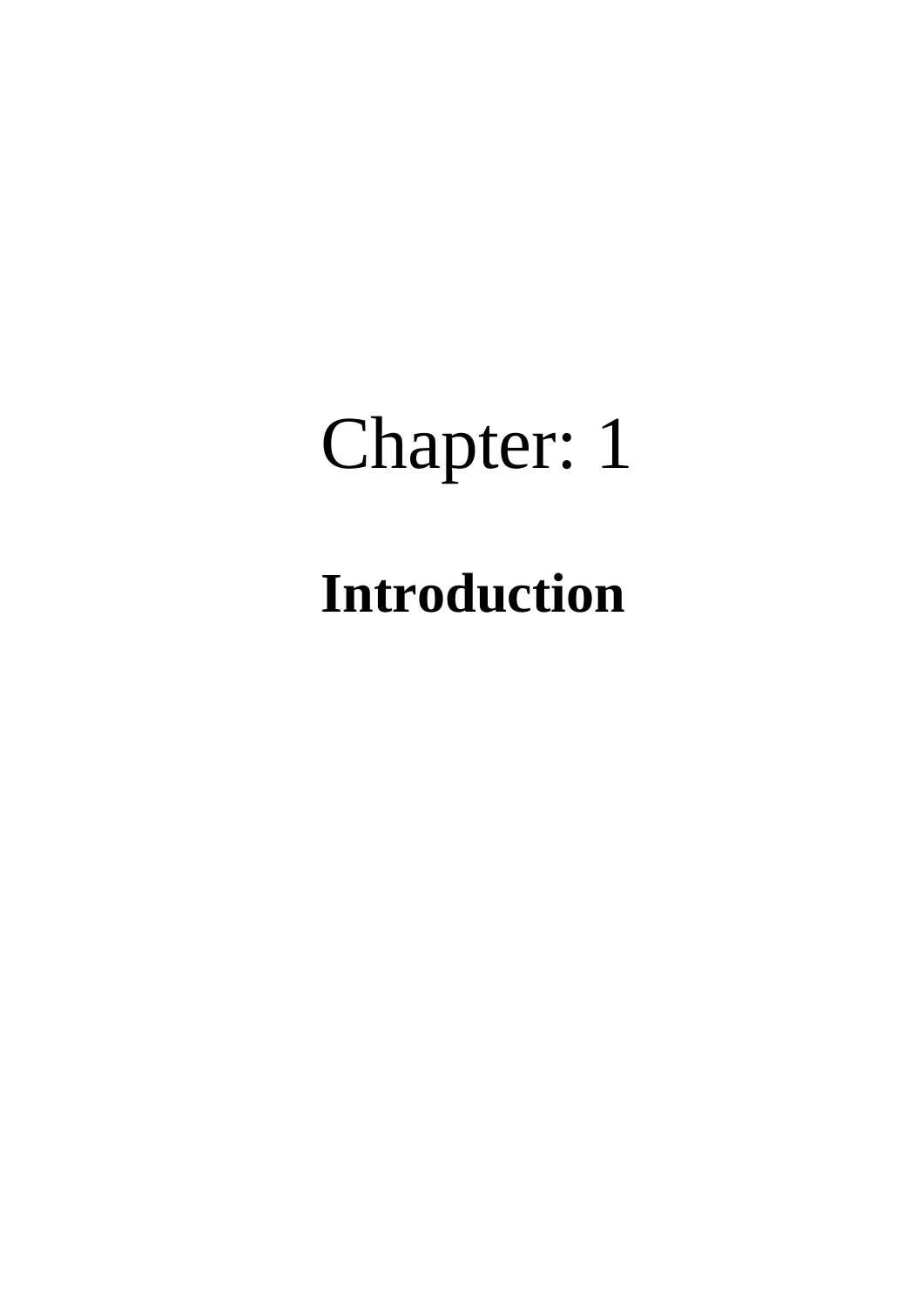# **1.1 Introduction**

The use of energy has been a key in the development of the human society by helping it to control and adapt to the environment. Managing the use of energy is inevitable in any functional society. In the industrialized work the development of energy resources has become essential for agriculture, waste collection, information technology, communications that have become prerequisites of a developed society. The increasing use of energy since the Industrial revolution has also brought with it a number of serious problems, some of which, such as global warming , present potentially grave risks to the world.

In society and in the context of humanities, the word *energy* is used as a synonym of energy resources, and most often refers to substances like fuels, petroleum products and electricity in general. These are sources of usable energy, in that they can be easily transformed to other kinds of energy sources that can serve a particular useful purpose. This difference vis a vis energy in natural sciences can lead to some confusion, because energy resources are not conserved in nature in the same way as energy is conserved in the context of physics. The actual energy content is always conserved, but when it is converted into heat for example, it usually becomes less useful to society, and thus appears to have been "used up".

Ever since humanity discovered various energy resources available in nature, it has been inventing devices, known as machines that make life more comfortable by using energy resources. Thus, although the primitive man knew the utility of fire to cook food, the invention of devices like gas burners and microwave ovens has increased the usage of energy for this purpose alone manifold. The trend is the same in any other field of social activity, be it construction of social infrastructure, manufacturing of fabrics for covering; porting; printing; decorating, for example textiles, air conditioning; communication of information or for moving people and goods.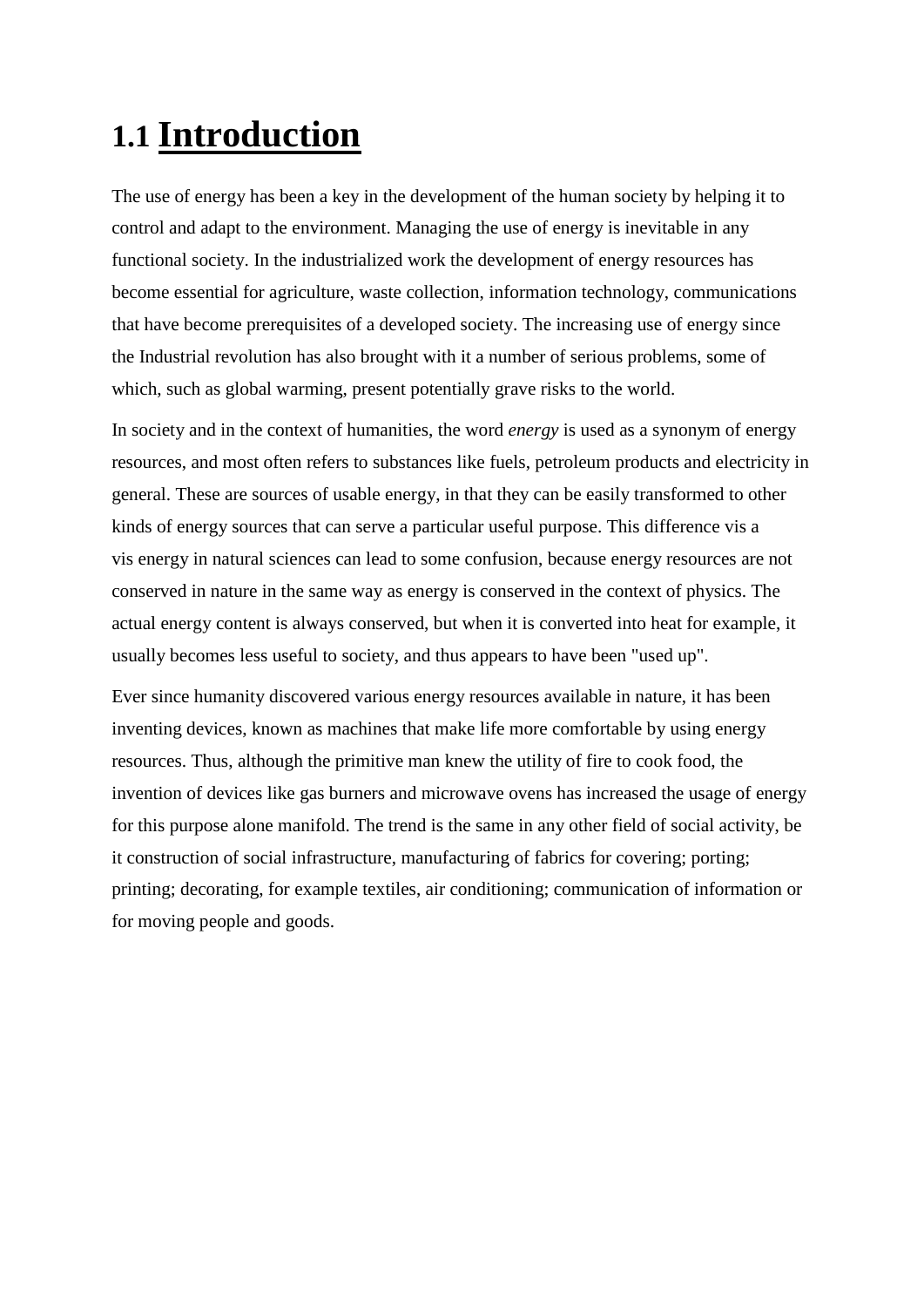# **1.2 Origin Of the report**

Internship Program of BRAC University is an important requirement for the graduation of BBA students. The main purpose of internship is to get the student exposed to the job world and this study is a partial requirement of the Internship program of BBA curriculum at the BRAC University. Being an intern the main challenge was to implement the theoretical concepts into real life experience.

The internship program and the study have following purposes:

- To experience the real business world
- To get and organize detail knowledge on the job responsibility
- To compare the real scenario with the knowledge gained in BRAC University
- To fulfill the requirement of BBA Program.

This report is the result of Three months long internship program conducted in Infradev Associates Limited (IAL) and is prepared as a requirement for the completion of the BBA program of BRAC University. As a result I needed to submit this report based on the "**Human Resource Strategy and Employee Satisfaction at Infradev Associates Limited**". This Report also includes information about Infradev Associates Limited (IAL) and the facilities the offer to satisfy their employees.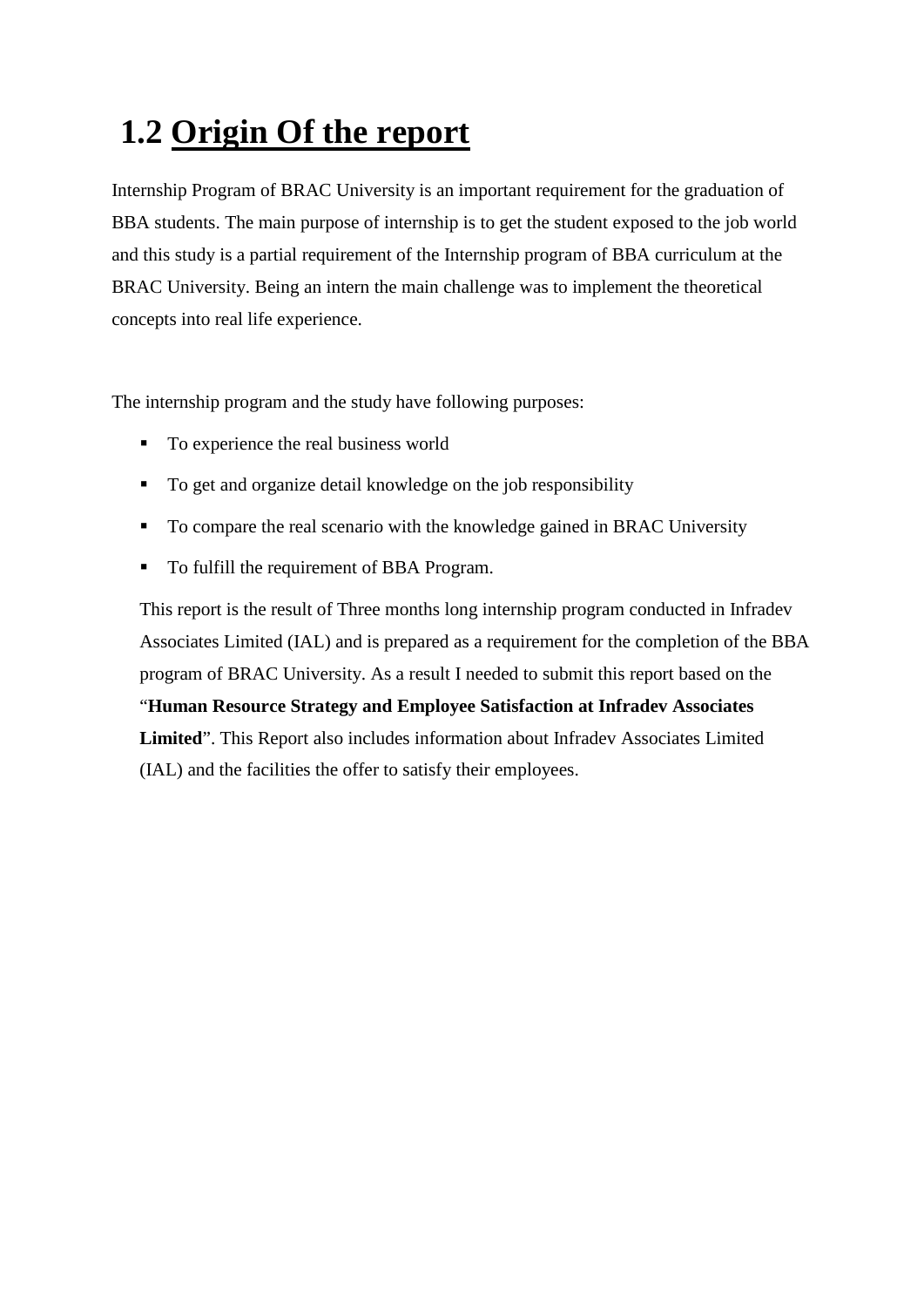## **1.3 Objective Of the Report**

The objective of the report can be viewed in two forms:

- Primary Objective
- **Specific Objective**

#### **Primary Objective:**

This internship report is prepared primarily to Determining the Client Satisfaction of Borak Real Estate in Dhaka.

#### **Specific Objective:**

More specifically, this study entails the following aspects:

- To give an overview of Infradev Associates Limited.
- To focus on the products and services, facilities provided to employees of Infradev Associates Limited.
- To discuss the impacts of their HR policies on employee Satisfaction of Infradev Associates Limited.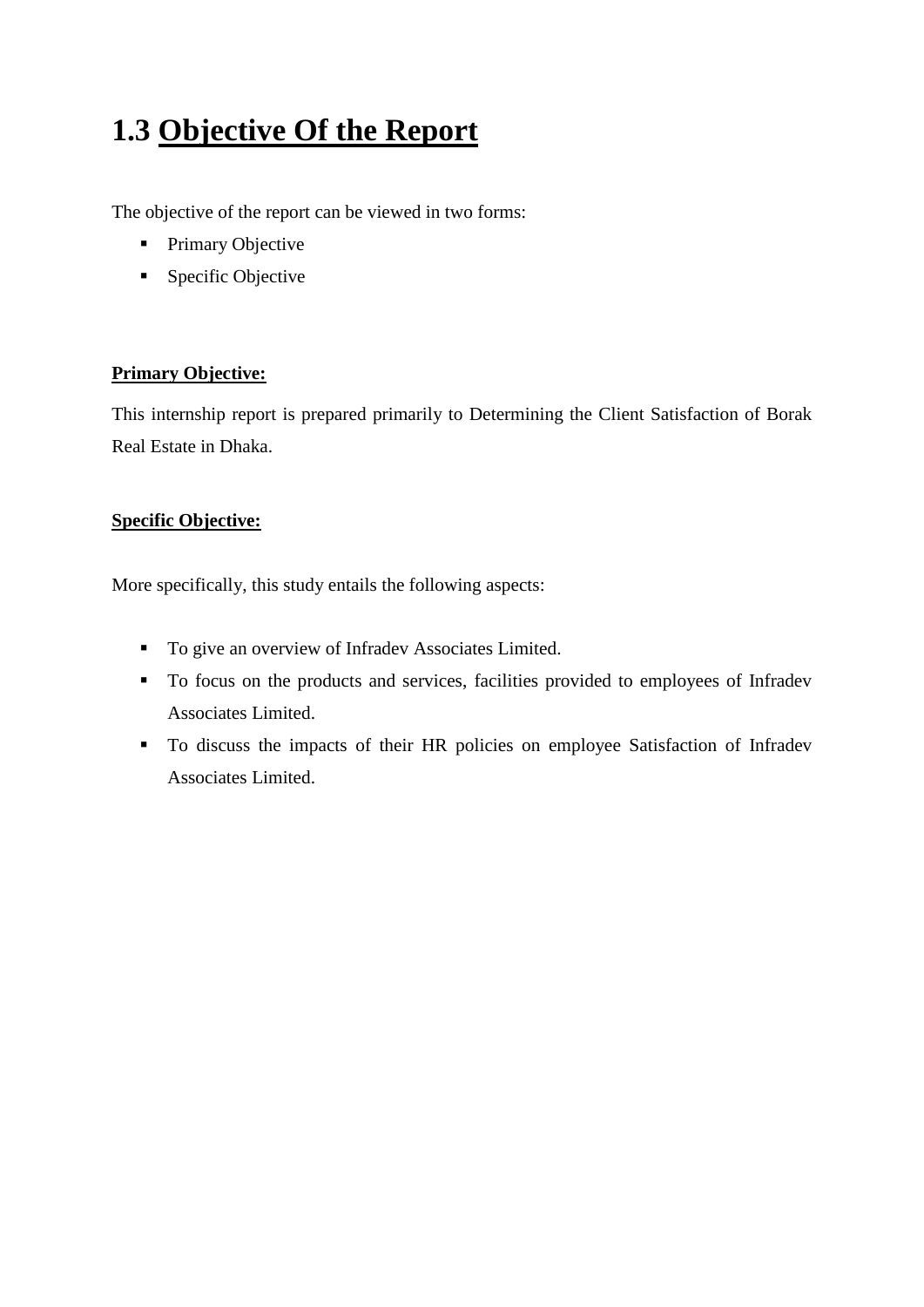## **1.4 Scope of the Study**

As a student of Bachelor of Business Administration (BBA) every student has to conduct a practical orientation in any organization for fulfilling the requirements of the 12 weeks Internship Program. The main purpose of the program is to introduce the students to the real corporate world. My place of internship was "Infradev Associates Limited", one of the leading power generation companies of Bangladesh. I have worked for 14 weeks at their administration.

The main intention of the study is the standards and effects of client satisfaction to find understand and document the processes and activities carried Infradev Associates Limited and correlate them to get a clear picture of the level of the overall employee satisfaction. The report covers details about the power sector, overview of the company and also facilities provided by the company to satisfy their employees. The main focus is on the analysis of the old the standard of facilities provided and their effect on the employee satisfaction. All the information is collected from all the levels of employees of Infradev Associates Limited. I hope that my report contains all the necessary information needed to complete a successful internship report.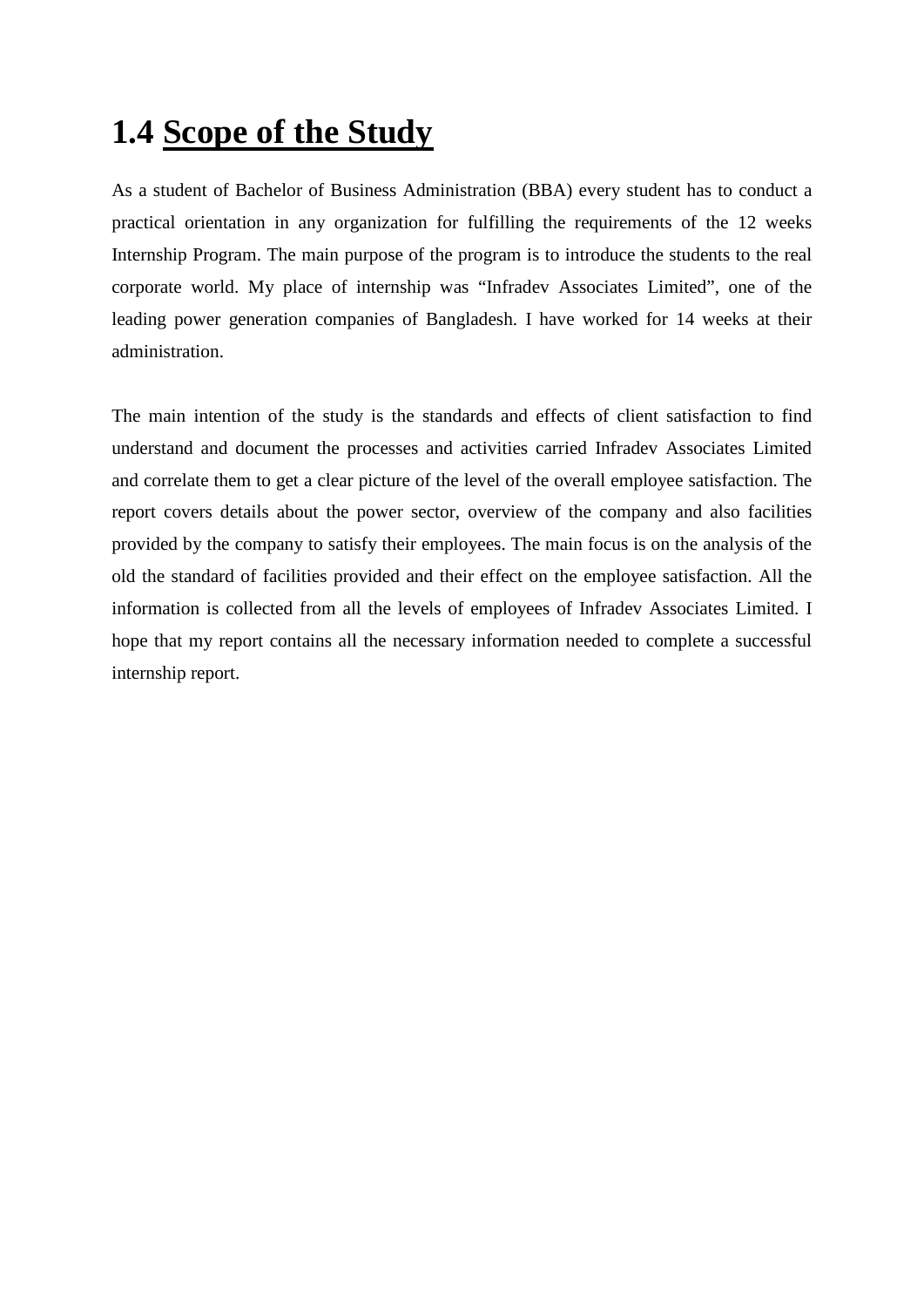# **1.5Methodology:**

While conducting the study various data were collected from various sources. The data collected are divided according to their different natures and sources. The study is done with the help of the following data:

## **Nature of Data:**

In this report both Primary and Secondary sources of data is used. The project was basically executed by gathering information through random interviews. Information was also gathered by observing the daily activities of the staff and working with in progress. Finally I have conducted an observation method the factors that may affect the HRM policies and practices.



## **Primary data collection:**

The primary data are those which are collected fresh and for the first time and thus happen to be original in character.

I have used three techniques of Primary Resources for my research and they are as followed:

□ Personal Observation.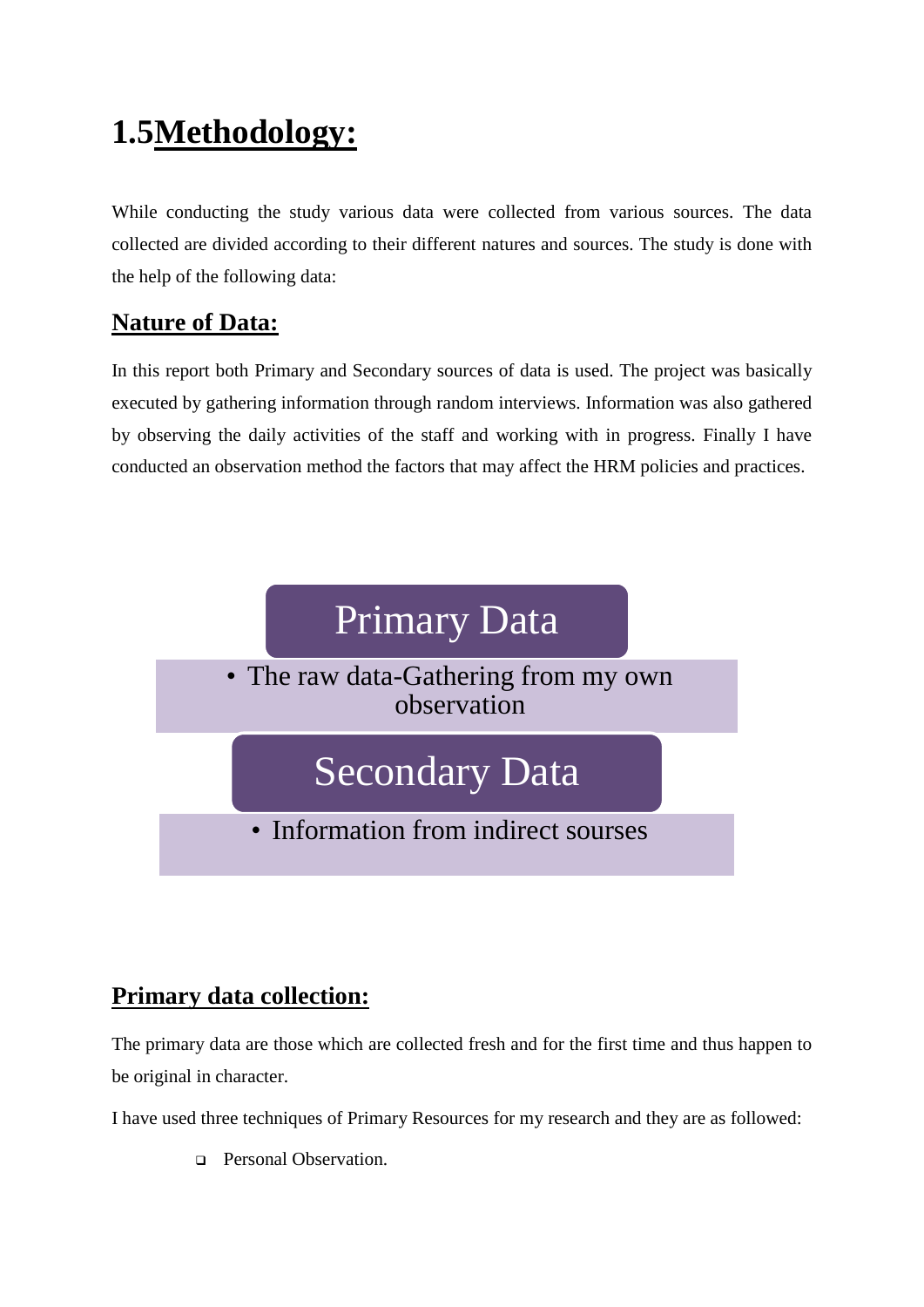- □ Face to Face Interviews.
- Practical deskwork*.*

#### • **Personal Observation:**

Observation is the process of recognizing and noting people objects and occurrences rather than asking for information. Informal observations remove the elements of bias and effect of reaction from research.

#### • **Face to face Interview:**

As the field of study is limited within Infradev Associates Limited, it was decided that information will be collected by direct face to face interviews. Face to face Interviews were held with Mr. Sarafat Chowdhury Sadee (Senior Vice President), Mr. Hosain Chowdhury Jamee (Managing Director). Mr. Khalid Sultan (General Manager), Mr. Abdul Mazid Sarker (Deputy General Manager), Atiqur Rahman (Manager) has also the sufficient working knowledge in Human Resource Management since they are working there for so long. They have helped me a lot to gather the information about Infradev Associates limited.

#### • **Practical Deskwork:**

When I was working at Infradev Associates limited, I have worked in different desk. While working for the Company I have collected the data which I needed to accomplish the report.

At end I can say that for collecting primary information, regular diary and the training session of my internship period help me a lot.

#### **Secondary data collection:**

An intensive literature survey was required to acquire relevant knowledge. Relevant literature like published and unpublished thesis, books, reports etc. have been reviewed with a view to increase the knowledge and regarding the issue. Above all the storehouse of knowledge, "the internet" will also be a big part of the literature review.

This methodology also describes the manner in which data is collected, analyzed and interpreted. The integral part was to identify and collect data; they were classified, analyzed, interpreted and presented in a systematic manner to find the vital points.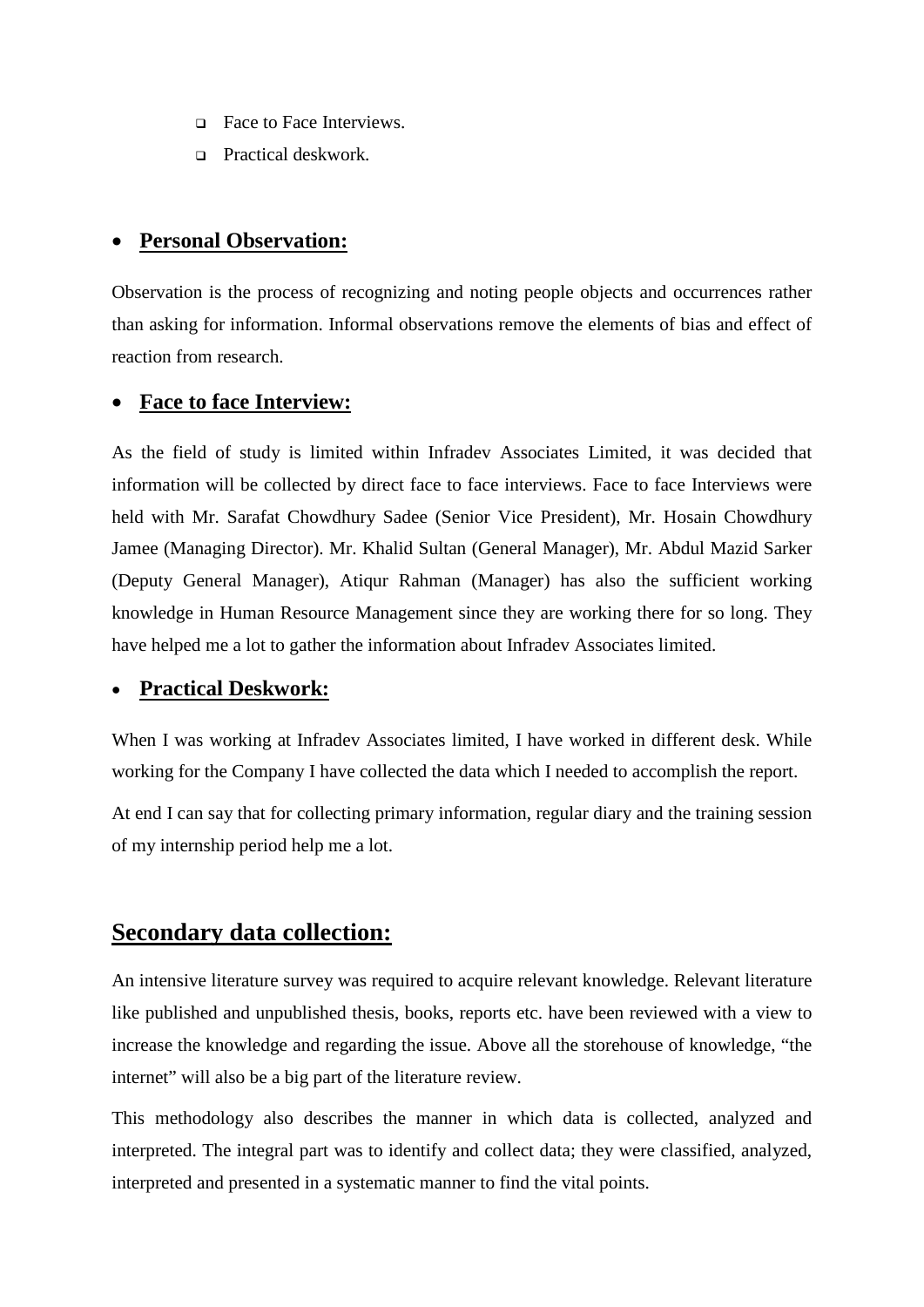#### **Research design:**

The research is **exploratory** in nature because the project paper attempt is to identify whether the employees of Infradev Associates limited are satisfied in the organization through or not.

#### **Population:**

The population of the research paper is all the employees who are working in managerial levels of the Infradev Associates Limited. My population of this research is the Infadev Associates limited and the approximate employees and worker are 200.

#### **Element:**

The sampling element of the research paper is each who is working in the different levels in Infradev Associates limited.

#### **Sampling Unit:**

In any organization, there are many employees in different levels in management levels. So, the sampling unit of the research paper is the each level of employees like top management, mid-level management and lower level management.

## **Extent:**

The extent of a research paper is the area, which the paper covers to fulfill the objectives. Here it is Infradev Associates limited.

#### **Sampling frame**:

A sampling frame is the list of all sampling elements available for selection. The sampling frame of this research paper is the list of employees who get different levels of Infradev Associates limited.

#### **Sample size:**

Census research is conducted for the project paper. Sample size is the total number of sample elements from the population selected in the sample, which represents the whole population of the research.

Among 200 employees and workers I have interviewed 31 employees who are working in different departments.

#### **Data source:**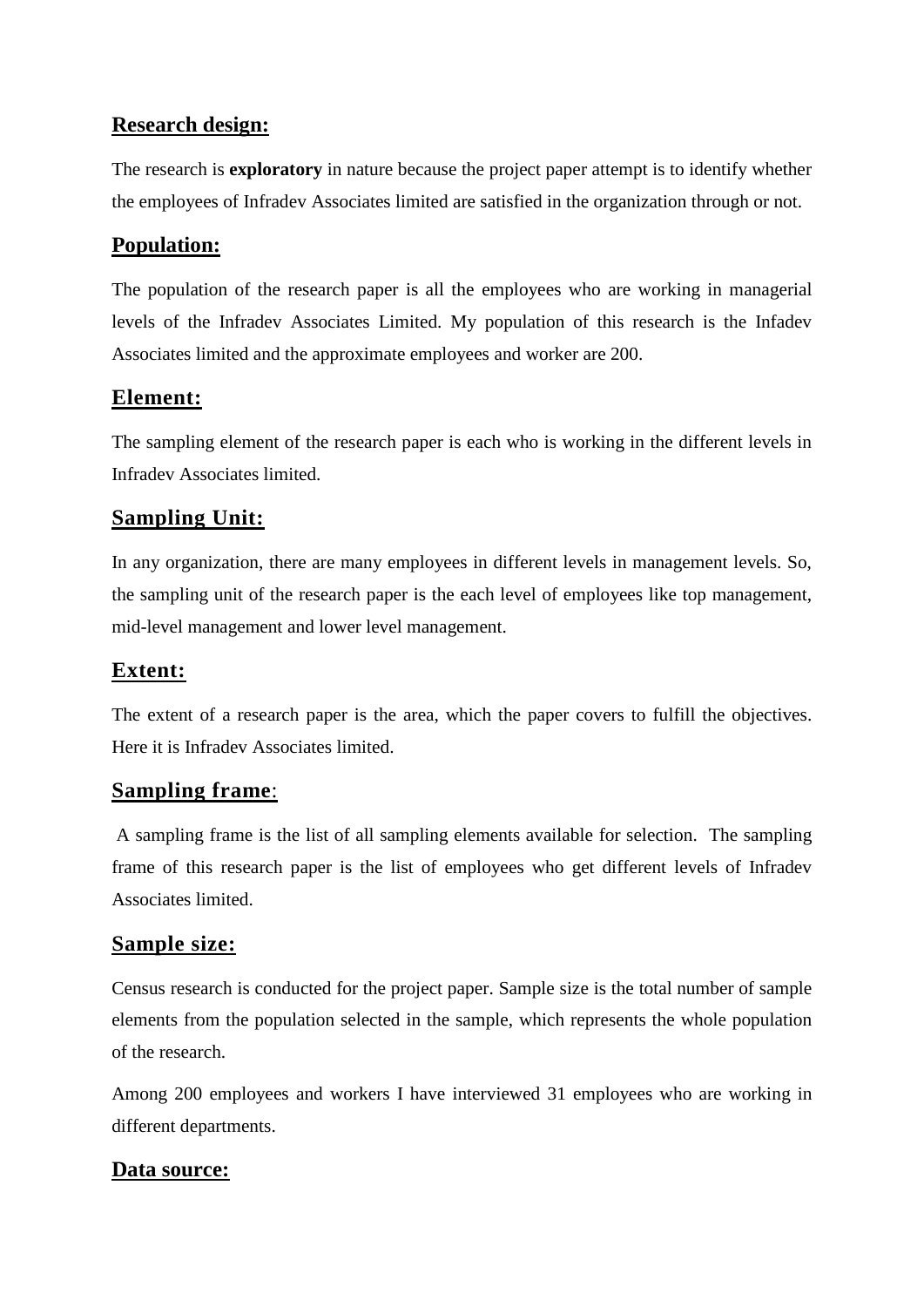The primary and secondary data has been used in this research. The secondary data has been taken from management and websites and the primary data has been collected trough structured questionnaire from the employees who work in the different levels at Infradev Associates Limited.

#### **Data collection Procedure:**

The primary data has been collected through structured questionnaire which was filled up by the 31 employees who work in Infradev Associates Limited and the secondary data are collected from the management through different documents and website.

#### **Classification, analysis, interpretations and presentation of data:**

Some diagrams and tables were used in this report for analyzing the collected data and to explain certain concepts and findings more clearly. Moreover, collected data were analyzed more precisely.

#### **Findings of the study:**

The collected data were analyzed well and were pointed out and shown as findings at the end.

#### **Limitations:**

Depending on the feedback of the Admin Head, and to assist him this report is prepared.

Though the report would be helpful to Infradev Associates Limited a lot, some people were reluctant to provide accurate feedback. Some concerned might think that the information associated with them were confidential enough to disclose to external world. Even the organization wants to keep them low profile. Even they do not have their company website. So I could not collect any information regarding the organization directly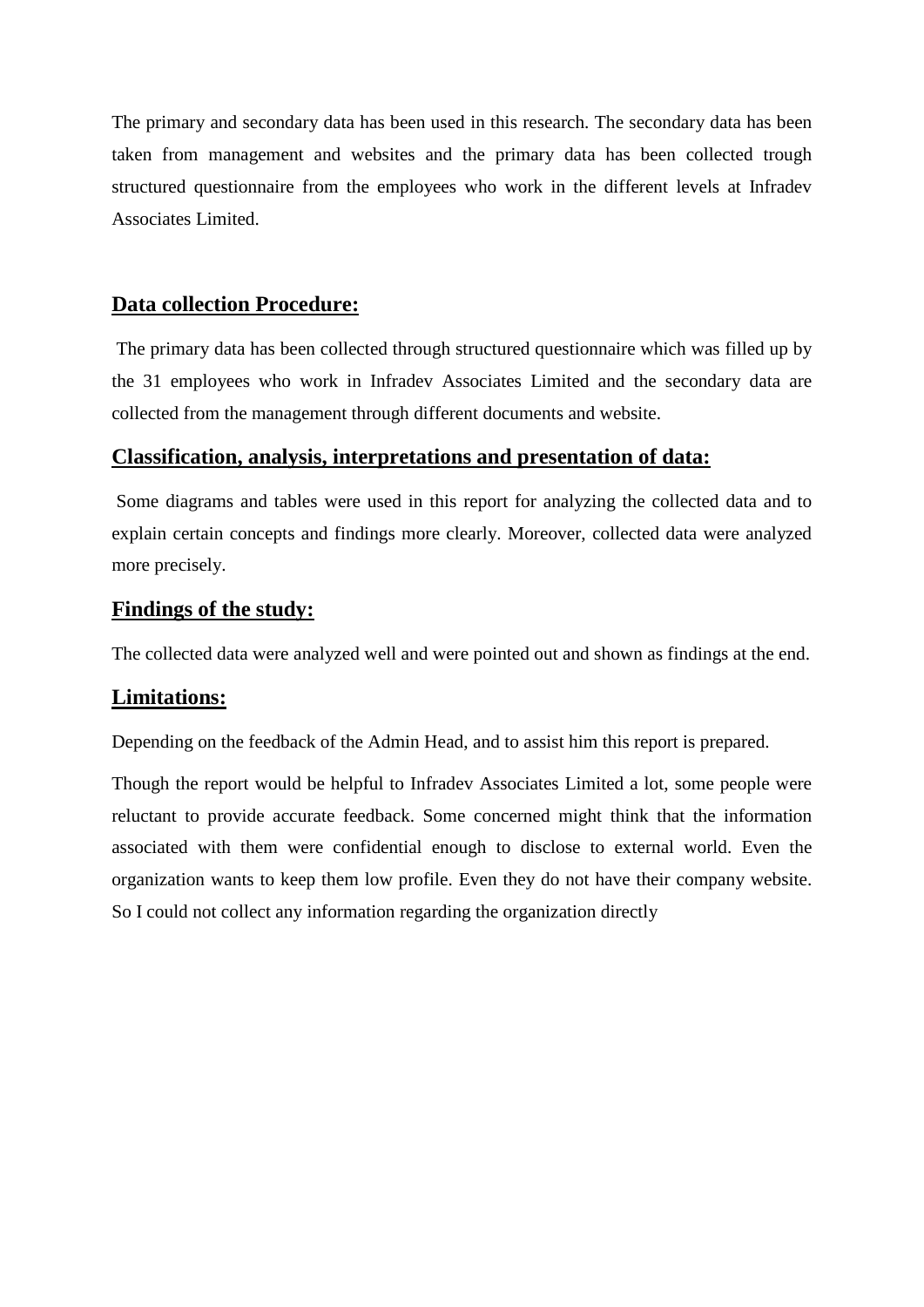# Chapter: 2

# **Organizational Overview**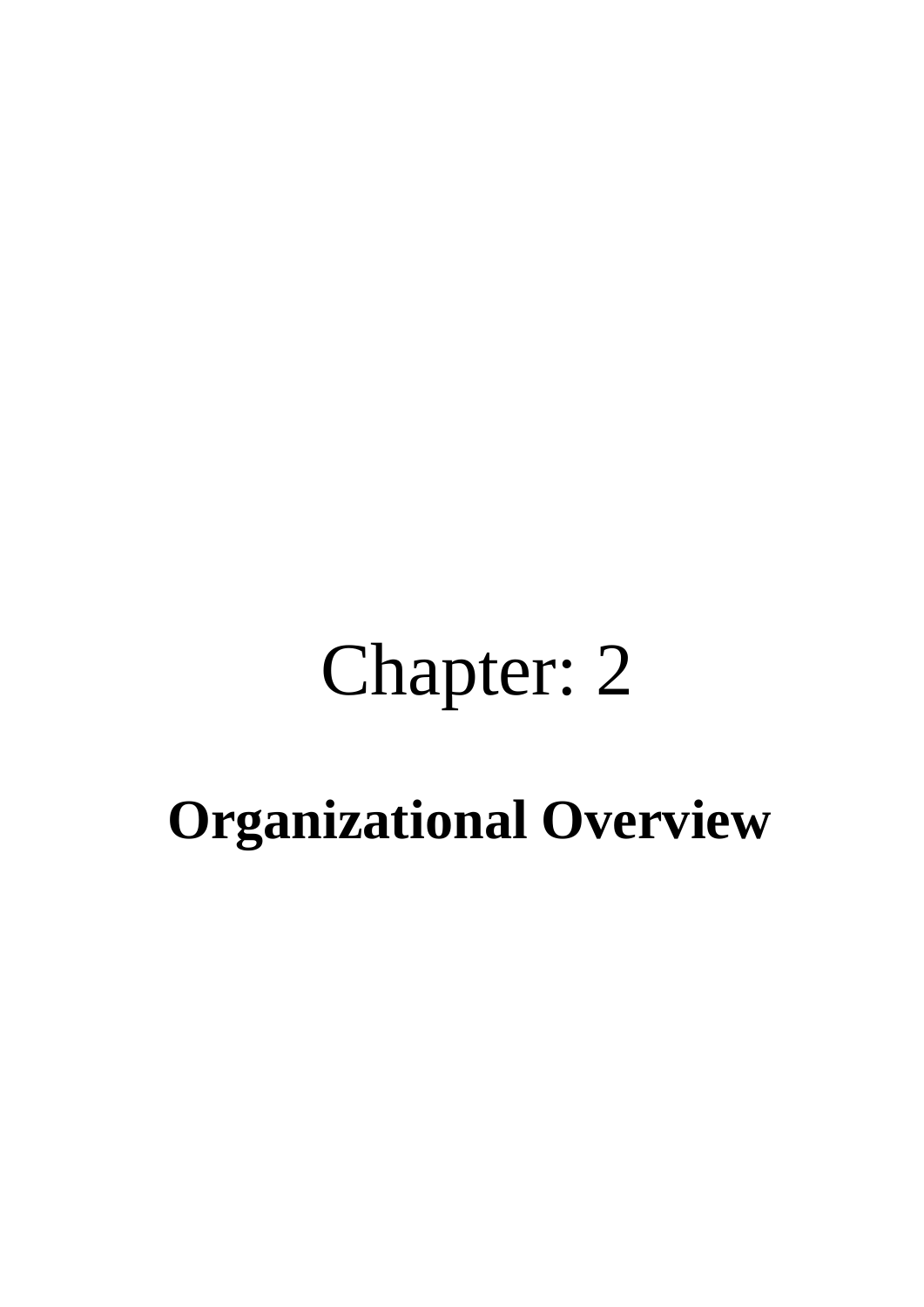#### **2.1 Overview of INFRADEV Associates Limited:**

Infradev Associates Ltd is one of the leading power generation companies in the country. It is formed as a private limited company in the energy sector in Bangladesh in 2003. The company has been formed with a fundamental core value to operate with seamless integrity in the pursuit of excellence in all its ventures. After its formation in 2003, the company has participated in the international tenders invited by Power Development Board of Bangladesh (PDB) for small capacity skid and Barge Mountain plants ranging from 10MW to 100 MW capacities.

#### **2.2 Mission:**

Our endeavor is to generating more powers for achieving unlimited excellence by providing superior value to our energy sectors than other industry players.

#### **2.3 Vision:**

Our vision is to be the best company in the industry and we will also formulate different strategies to get tender and generating power at cheapest rate.

## **2.4 Purpose of the company:**

Infradev Associates Ltd is committed to helping Bangladesh achieve its maximum potential in term of energy security, a necessary requirement for the economic and social growth in a developing country. Through the presence of IAL in the energy sector it not only strives to assist the government in providing the best solutions to further strengthen the sector and its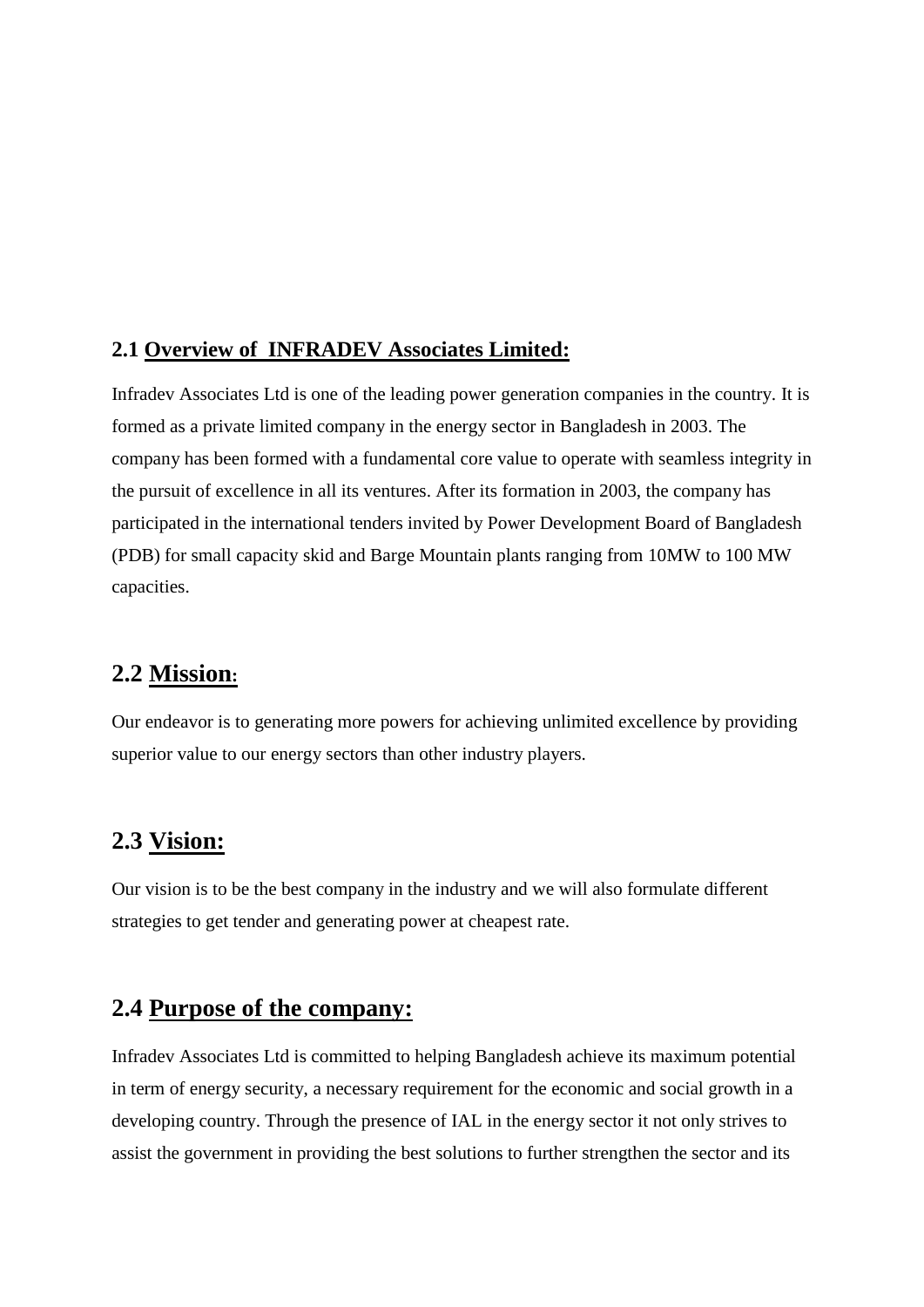infrastructure. Infradev Associates Ltd is powering development for greater prosperity and a better future for the country.

#### **2.5 Goals of the organization:**

- **Expansion of power sector in Bangladesh.**
- Right use of energy as well as power for the human welfare.
- To create more comfortable and better society for living by using natural assets and manpower.
- To be best infrastructure provider in Bangladesh in power generation sector.
- Create more employment and reducing poverty rate.

#### **2.6 Core Competence:**

The company has strength in participate in tender on power generation and work as a bidder in joint venture with foreign company. With hardworking work force they are able to bid the tender at a very competitive price in a short period. They have alliance with well known organizations. There is British company name Aggreko which is eco based, is working as a joint venture with Infradev Associates Limited.

#### **2.7 Core values of the company:**

The five core values of Infradev Associates Limited direct the growth and expansion of the business.

- **Integrity:** We must conduct our business fairly, with honesty and transparency. Everything we do must stand the test of public scrutiny.
- **Understanding:** We must be caring, show respect, compassion and humanity for our colleagues and customer around the world, and always work for the benefit of the communities we serve.
- **Excellence:** We must constantly strive to achieve the highest possible standards in our day-to-day work and in the quality of the goods and services we provide.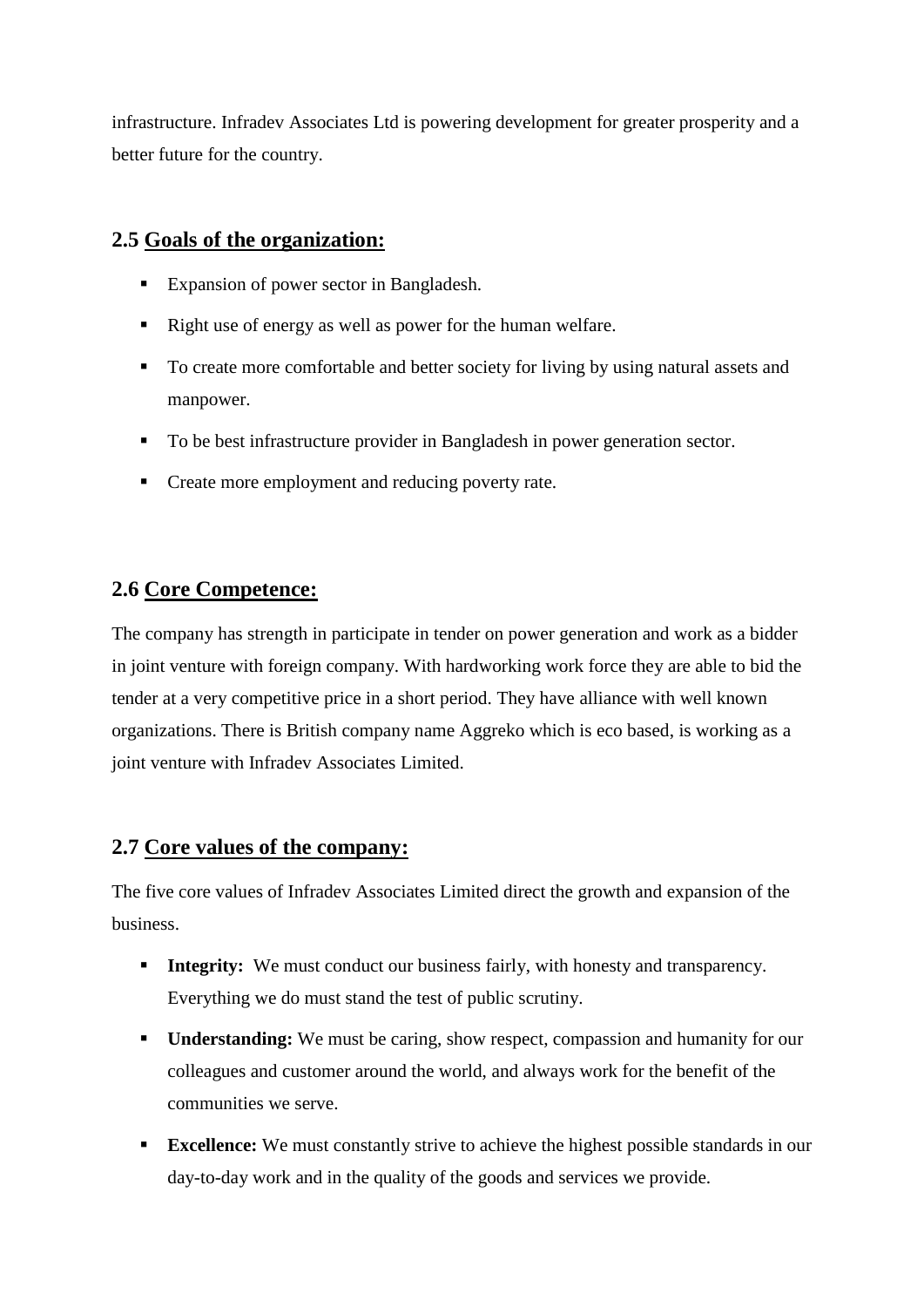- **Unity:** We must work cohesively with our colleagues across the group and with our customers and partners around the world, building strong relationships based on tolerance, understanding and mutual co-operation.
- **Responsibility:** We must continue to be responsible, sensitive to the countries, communities and environments in which we work, always ensuring that what comes from the people goes back to the people many times over.

#### **2.9 Spirit of IAL:**

Success follows those who dare to dream, and it specially follows those who dream big and labor with genuineness. The progress of our world is captained by inexorable leaders and we have no qualms about saying that we are the leaders of what we do. No matter what we do, we give our best and more.

We, at Infradev Associates Ltd have always opted for the driving seat because we are always clear-minded about where are want to go. We believe in the unequivocal conviction of hard work. With an innate capacity to dynamically change and innovate, we are constantly reinventing ourselves.

An unmitigated desire to serve the society at the grassroots level inspires us to trudge paths that none have trudged yet. Here we work as community and every employee and stakeholder is an integral part of the organization. We recognize the responsibility bestowed upon our stockholders who have invested their hard-earned money in the organization and we carry this responsibility with the utmost zeal and clarity of purpose.

#### **2.10 Aggreko as Joint Venture with IAL:**

Joint venture is a business arrangement, in which two or more parties agree to pool their resources for the purpose of accomplishing a specific task. This task can be a new project or any other business activity. In a joint venture (JV), each of the participants is responsible for profits, losses and costs associated with it. However, the venture is its own entity, separate and apart from the participants' other business interests. A joint venture (JV) is a business agreement in which the parties agree to develop, for a finite time, a new entity and new assets by contributing equity. They exercise control over the enterprise and consequently share revenues, expenses and assets. There are other types of companies such as JV limited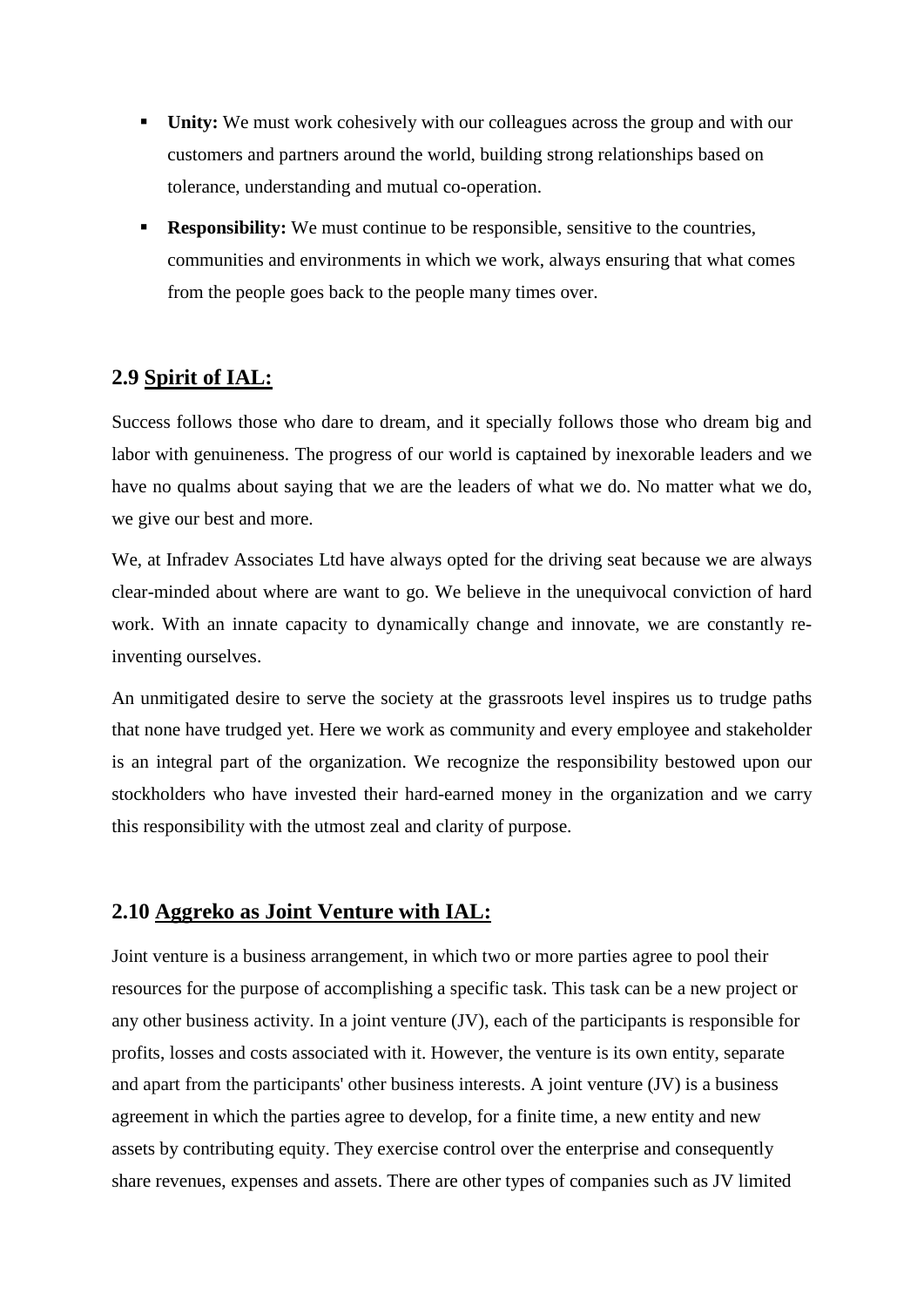by guarantee, joint ventures limited by guarantee with partners holding shares. A joint venture takes place when two parties come together to take on one project. In a joint venture, both parties are equally invested in the project in terms of money, time, and effort to build on the original concept. While joint ventures are generally small projects, major corporations also use this method in order to diversify. A joint venture can ensure the success of smaller projects for those that are just starting in the business world or for established corporations. Since the cost of starting new projects is generally high, a joint venture allows both parties to share the burden of the project, as well as the resulting profits.

Since money is involved in a joint venture, it is necessary to have a strategic plan in place. In short, both parties must be committed to focusing on the future of the partnership, rather than just the immediate returns. Ultimately, short term and long term successes are both important. In order to achieve this success, honesty, integrity, and communication within the joint venture are necessary.

**Aggreko** is the world leader in the supply of temporary power solution. Aggreko is working as a joint venture with Infradev Associates Limited in Bangladesh. It is eco based British company. Aggreko interim power plants help to stabilize the local utilities power grid and communities which may be suffering from insufficient power supplies.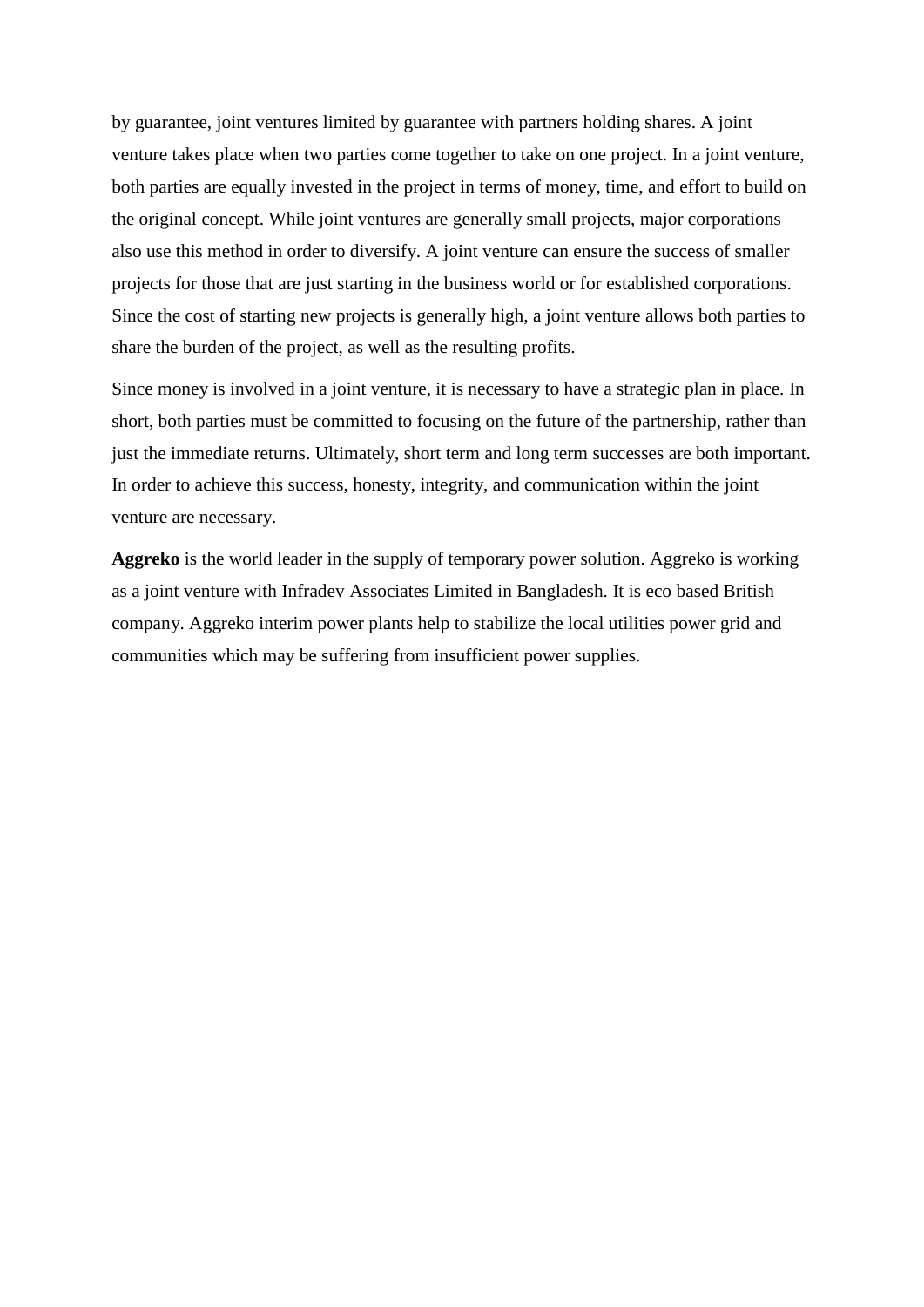## **2.11 Organization Flowchart:**

#### **2.12 Products/Service of the company:**

- Energy (Electricity, gas)
- Roads and highways
- Railways
- Water resources
- Network and telecommunications

#### **2.13 Market Competitors:**

- 1. Summit Power
- 2. United Group (Energy sector)
- 3. Desh Energy
- 4. SAHCO International Ltd.
- 5. Regent Energy

#### **2.14 SWOT Analysis:**

#### **Strengths:**

- Strong Manpower
- Hardworking work force
- Strong bidding strategy

#### **Weakness:**

- Direct observation is not possible from the top level management. So there is dilemma in the work
- Liquidity problem

#### **Opportunities:**

- More penetration into new markets with existing products
- More strategic approach could be implemented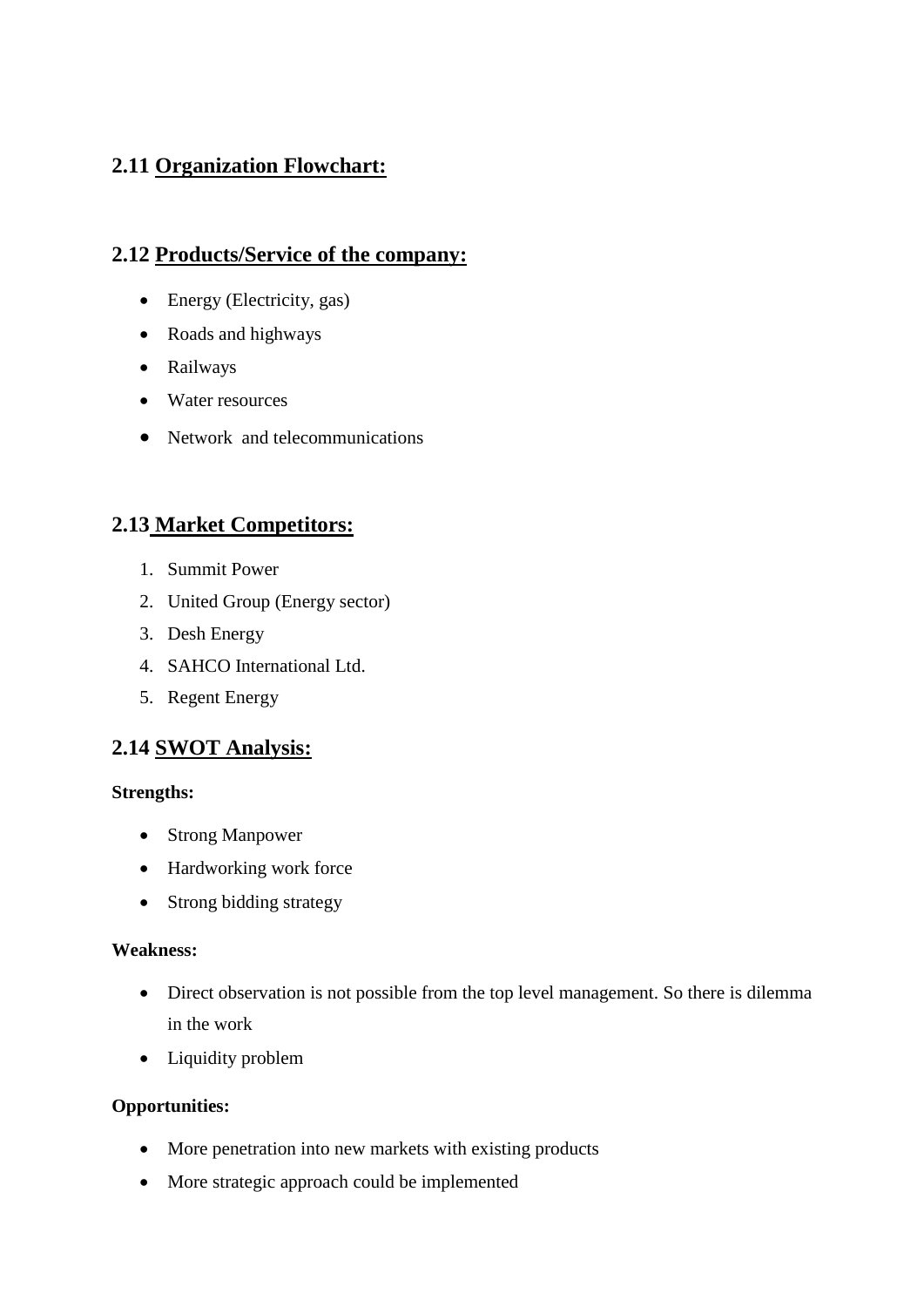#### **Threats:**

- Growing competition in the market
- Political instability
- Rising price of dollar

## **2.15 CSR Activities**

The group has carried out many social responsibilities apart from the business. During the any natural disaster of the company has extended their helping hand towards the victims.

Lower social economic classes have felt cold or become ill because they have no suitable winter clothing. People from North Bengal suffer the most during the winter season because of low temperature and poverty. They can hardly manage food for themselves and live in an unimaginable and inhuman condition. Every year lot of people dies in those areas just because they don't have anything to keep them warm in cold. Old people & children are mostly affected. IAL provides winter clothes, blanket etc to those poor people every year.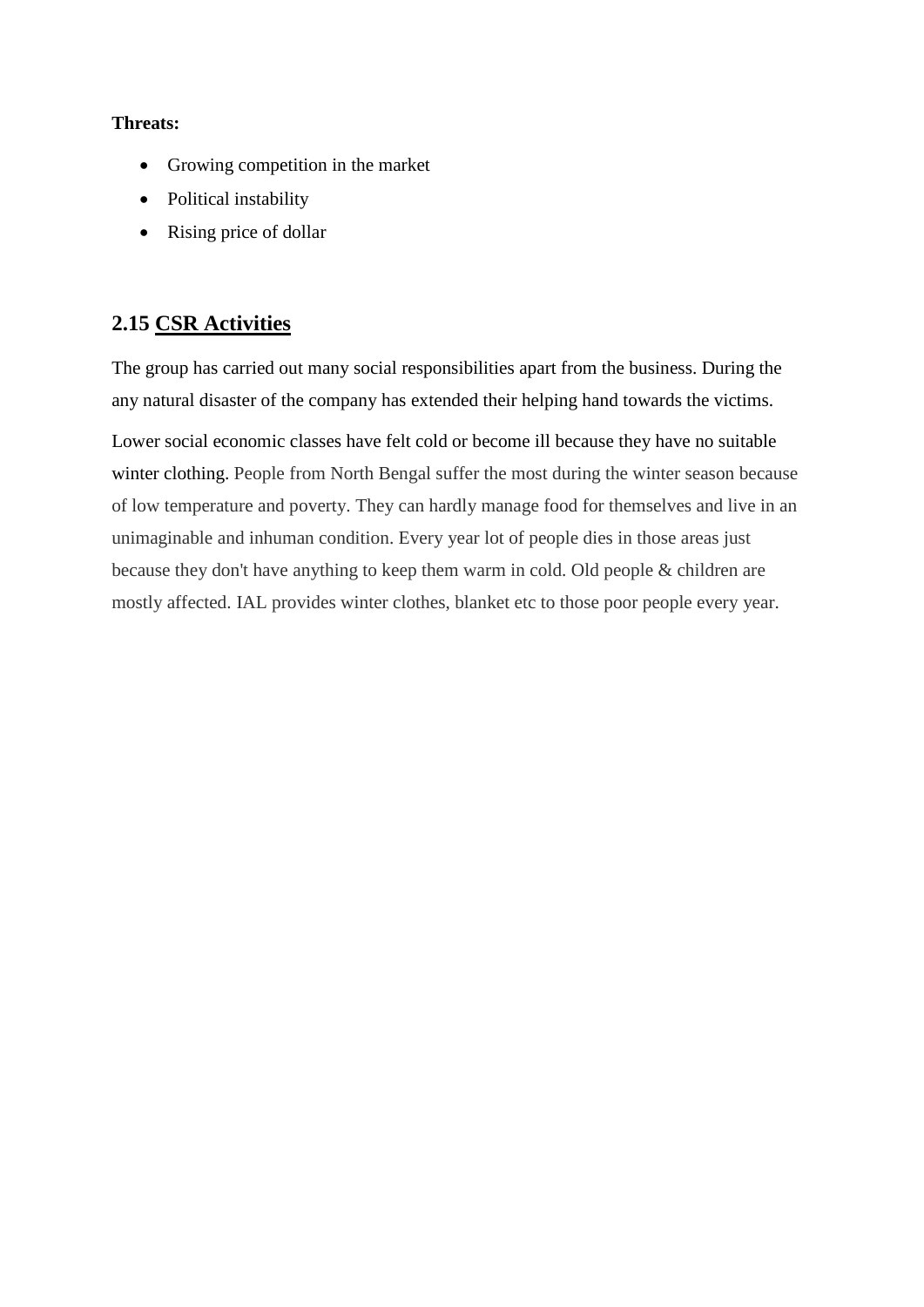# **Chapter 3:**

## **Human Resource Policy**

#### **3.1 Introduction: Lion Overseas Trading Company:**

Infradev Associates Limited views its people as an asset of the company. The company represents a world of opportunities, challenge and fulfillment. This is a performance driven organization, which believes that performance comes from belongingness and they always reward the performers in all aspects. The purpose of the company is to improve the lives of the people they serve as well as those who are involved in achieving the goals. They follow strict rules at providing what is good for their customers as well as their employees. The company focuses on grooming the potential talent of its managers and strives for achieving its goals successfully. If employees are satisfied they would be more willing to work hard and continuously contribute to achieve targets and increase the company's profit. IAL is committed to help their people learn, develop and enhance their functional skills, leadership capabilities and personal effectiveness. The company has undertaken several policies and provides facilities to manage their employees and retaining the efficient ones.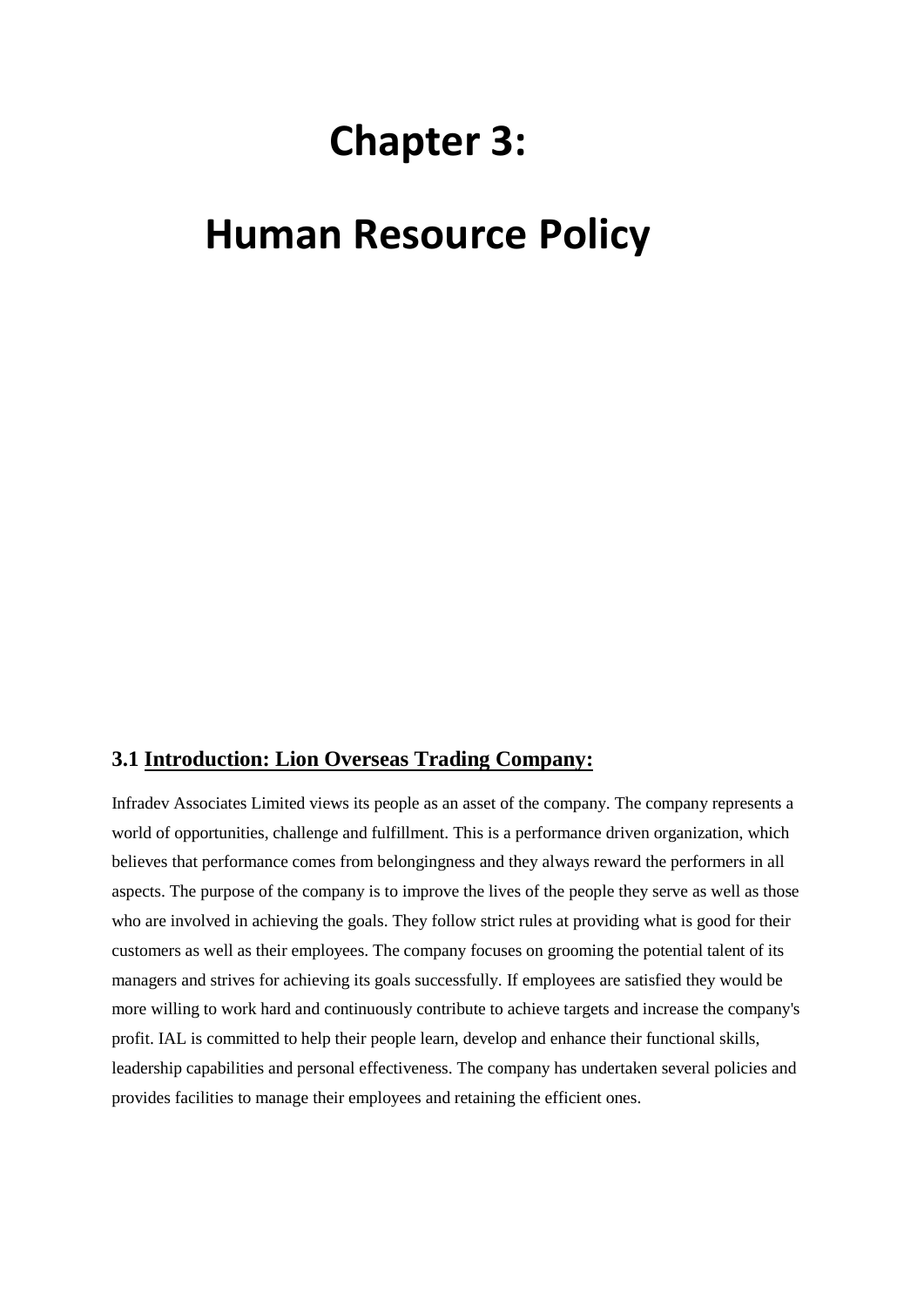#### **3.2 Recruitment and Selection:**

Recruitment refers the process of attracting, screening and selecting qualified people for a job. It is the process of finding and attracting qualified or suitable applicants to fill vacancies. Actually recruitment process is the most important part of HR department. The aim of the Hr department is to "Place the **righ**t people at the **right** place at the **right** time". So any organization who wants to develop continuously they always try to conduct their recruitment process in must proper way.

The HRD of Infradev Associates Ltd are responsible for searching and obtaining potential job candidates in sufficient numbers and quality, and at the right cost, for the organization to select the most appropriate people to fill its job.

For locating and identifying capable candidates for the job Lion Overseas Trading Company, they follow some an overall recruitment and selection process and this are mentioned below: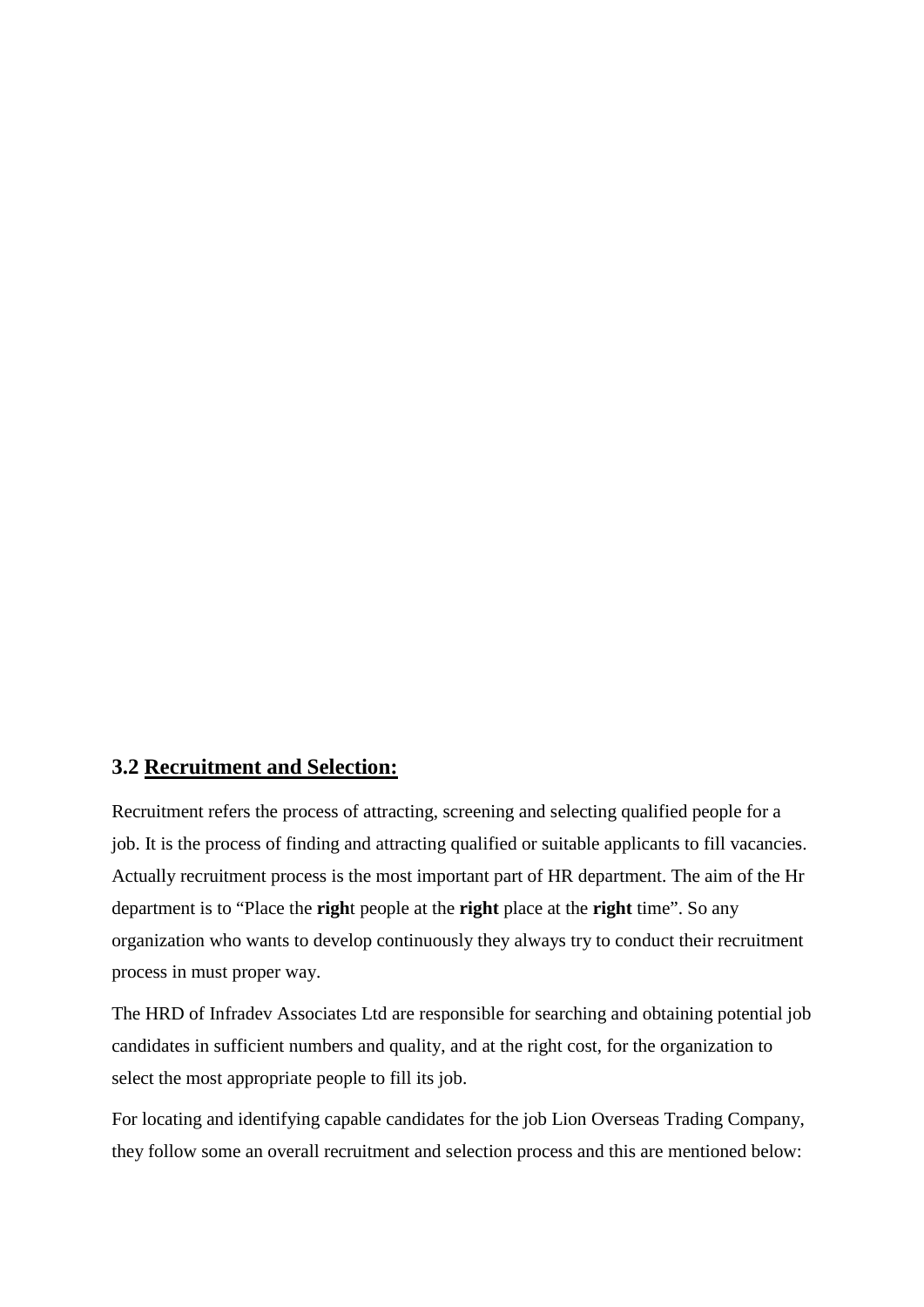- Receive approved requisition from departments
- Prepare and publish advertisement in the national newspapers and internet
- Receive application through several sources.
- Sort the CV's according to the criteria.
- Create Database and plan for Selection.
- Confirm the interview dates for selecting the right employee.
- Coordinate with staff from other Programs for taking the interview of the candidates
- Briefing selected candidates for pre service training.
- Prepare deployment list for every selected candidate and inform them.

Besides this procedure they also use job posting which means publicizing the open job to employees and hire new blood during their internship program. People who are working in the sister concerns of the group may also apply for only the accountant positions IAL. They want to make sure that they are employing persons who are fit for job.

#### **3.3 Training and Development**

Training is an essential element for any organization that enabled the organization to adapt the changing conditions and be more effective in the marketplace. Actually the trained manpower can understand the organization's policy and provide continuous performance according to the policy. Also, they can improve the efficiency of the company. This training process starts after comparing the expected performance with the actual performance of the employees of the organization. Mainly the HR managers determine this gap by the performance appraisal process. Initially, most of the organizations provide introductory training after any kind of orientation program. Then they goes for the another types of performance appraisals for determining the gaps between actual and expected performance.

IAL follows unique training and development program for their company. Actually After selection process they organize an orientation for the new employees so that they get to know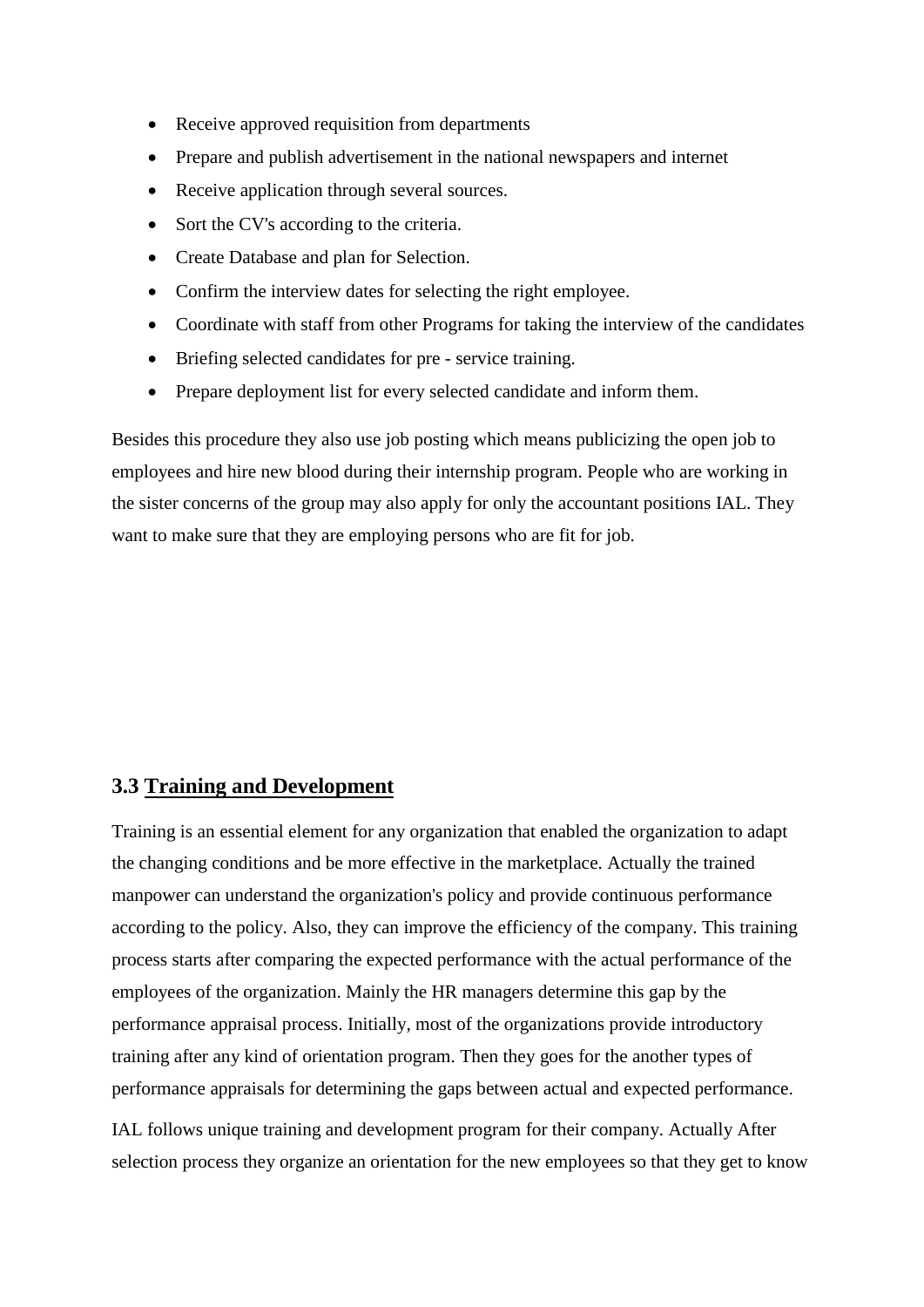about the firm in detail, its values and culture. The employees that are employed here are not the best talent in the market but the company employs people who have the potential talent which they tap and polish so that they can take the company to a new height. The company recognizes the passion in them towards achieving success.

They provide on- the- job training and assign projects so that employees learn to take responsibilities, be creative and develop their skills. The young employees are more concerned about career development and the company provides opportunities to help them acquire skills based on the job they are performing.

Besides that, every year seminars and sessions are conducted by professionals from abroad as well as local veterinary doctors. Any problems faced by the sales management regarding sales and market demand are presented in the monthly meeting of the company and necessary decisions and steps are taken to reduce the sales gap and improve the quality of the existing employees. Mainly IAL organize different seminars and discussion programs for improving the quality of the employees where every worker is given equal chance to rise and progress for minimizing their gaps. Views are also taken from the management to take effective decisions.

#### **3.4 Performance management and Appraisals**

Reviewing performance and taking positive steps to develop employees further is a key function of management and is a major component in ensuring the success of the company through effective employee performance. This assessment is about ensuring people know what levels of performance are expected of them and then taking action to ensure they are trained and developed to perform effectively.

As recognizing the employees performance is an effective way of increasing employee satisfaction and competitiveness. The company believes that information transparency, fair tool for performance evaluation and setting appropriate goals for employees will play an important role in the productivity of the workforce. The company sets work standards and achievable goals in quantitative terms so that employees easily perform the job. The company follows MBO (management by objectives) to evaluate the performance of the employees.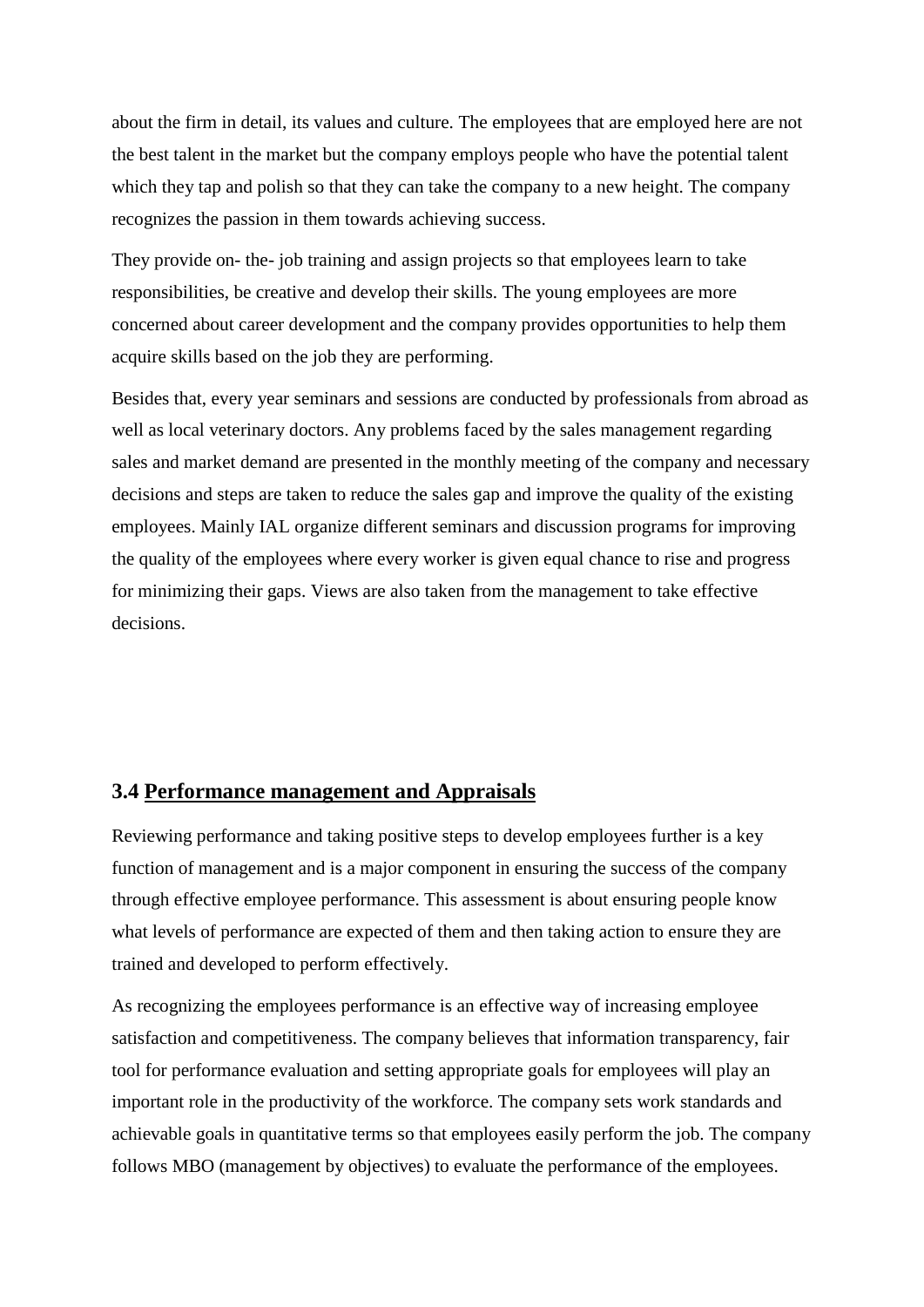Sales target are given to field officers of the company and periodically the management and the employee review the performance and discrepancy between the actual performance and the target. IAL believes that to achieve success employees and the employers should jointly set targets and exchange information that what is achievable for the company and what factors should be taken into consideration. The managers regularly provide feedback on the performance of the employees so that they can remove any performance deficiencies. The steps followed in the company are given as follows**:**

- **Appraisal Policy:** The company follows MBO (management by objectives) to evaluate the performance of the employees. To intent of this appraisal process they mainly review current job performance and responsibilities, set goals and discuss further opportunities and problems with reference to past performance at Infradev Associates Ltd.
- **Sources of Performance Appraisal:** At Infradev Associates Ltd the primary sources of performance appraisal are the managers and secondary sources are employees themselves. Though the peers also give their opinion but it usually does not have any weight age unless a conflict arises between the manager and the employee.
- **Performance Review:** At Infradev Associates Ltd, a review is intended to be an open and frank discussion between an employee and their Sales Representative officers. Generally there are two elements: first is the element in which discussion takes place over the strengths and areas which need to be developed as displayed by the job holder in every month. The second element is concerned with discussing the activities that are considered to be appropriate to help the job holder overcome some of development areas discussed in the review and also those activities that are deemed appropriate to achieve the target.
- **Feedback:** Workers at IAL are informed of their performance and given the opportunity to express their opinion over their own level of performance against each competence. The managers regularly provide feedback on the performance of the employees so that they can remove any performance deficiencies. This serves the following two main purposes: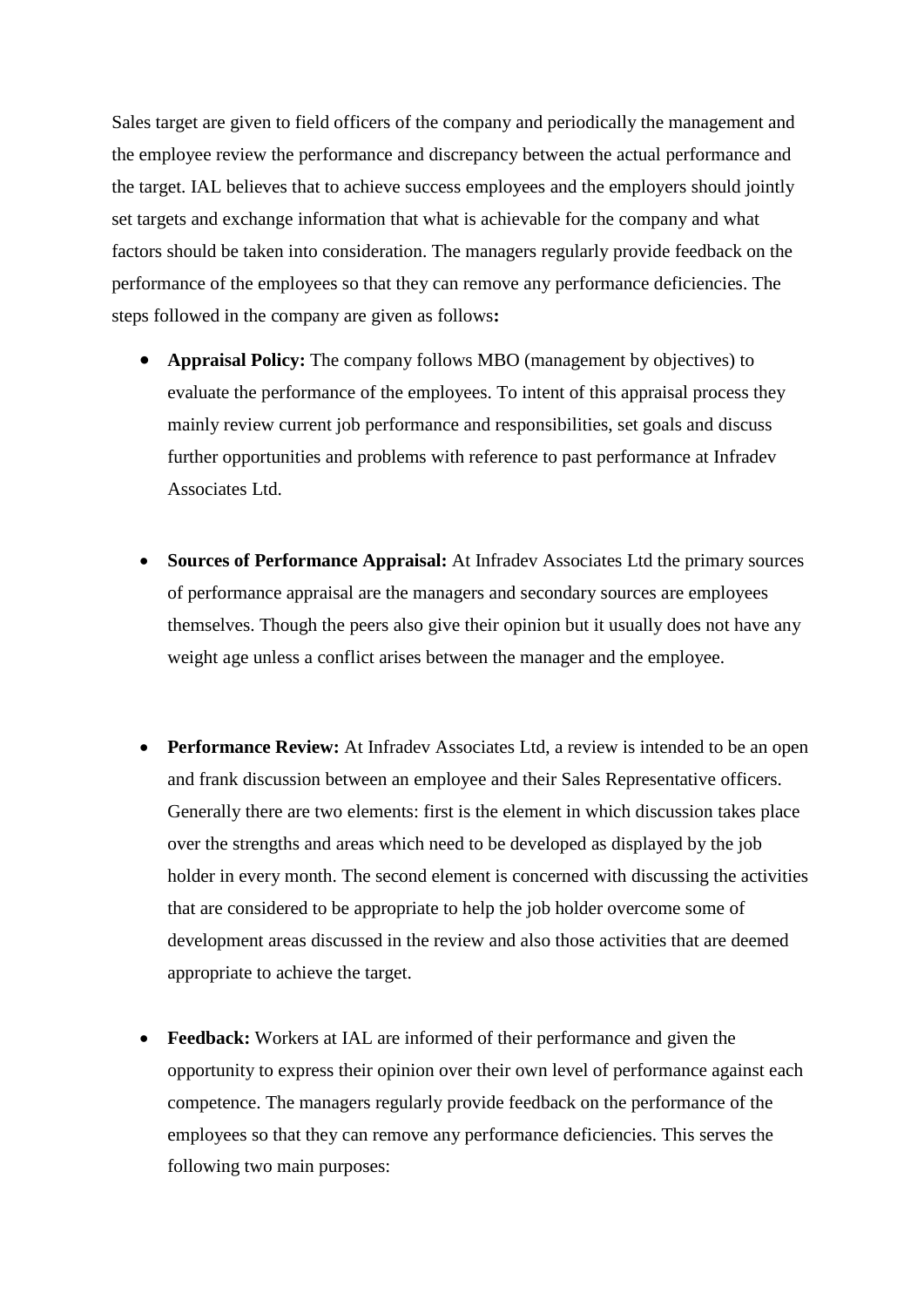- It enables the reviewer to redefine whether the initial assessment was correct, as circumstances may exist that the reviewer is unaware of.
- $\Box$  By asking the worker what he sees to be his own strengths and development areas often help to reduce negative responses and makes planning training needs/inputs activities easier if the person is able to express for himself the areas in which he feels he can improve.

#### **3.5 Compensation and Benefits:**

IAL's remuneration and incentives match among the best corporate organizations in the country. They understand that compensation and benefits are one of the important tools that contribute to job satisfaction and retaining efficient employees.

#### **Salary policy:**

The company will pay salaries of the employees as follows:

- All new employees have to open bank accounts in specified banks prescribed by the company so that their salary will be credited at the end of each month.
- After opening account with the bank employees should forward his account number to HR.
- Upon termination of services the employee will receive his salary within 15 days up to the time of date of his last working day.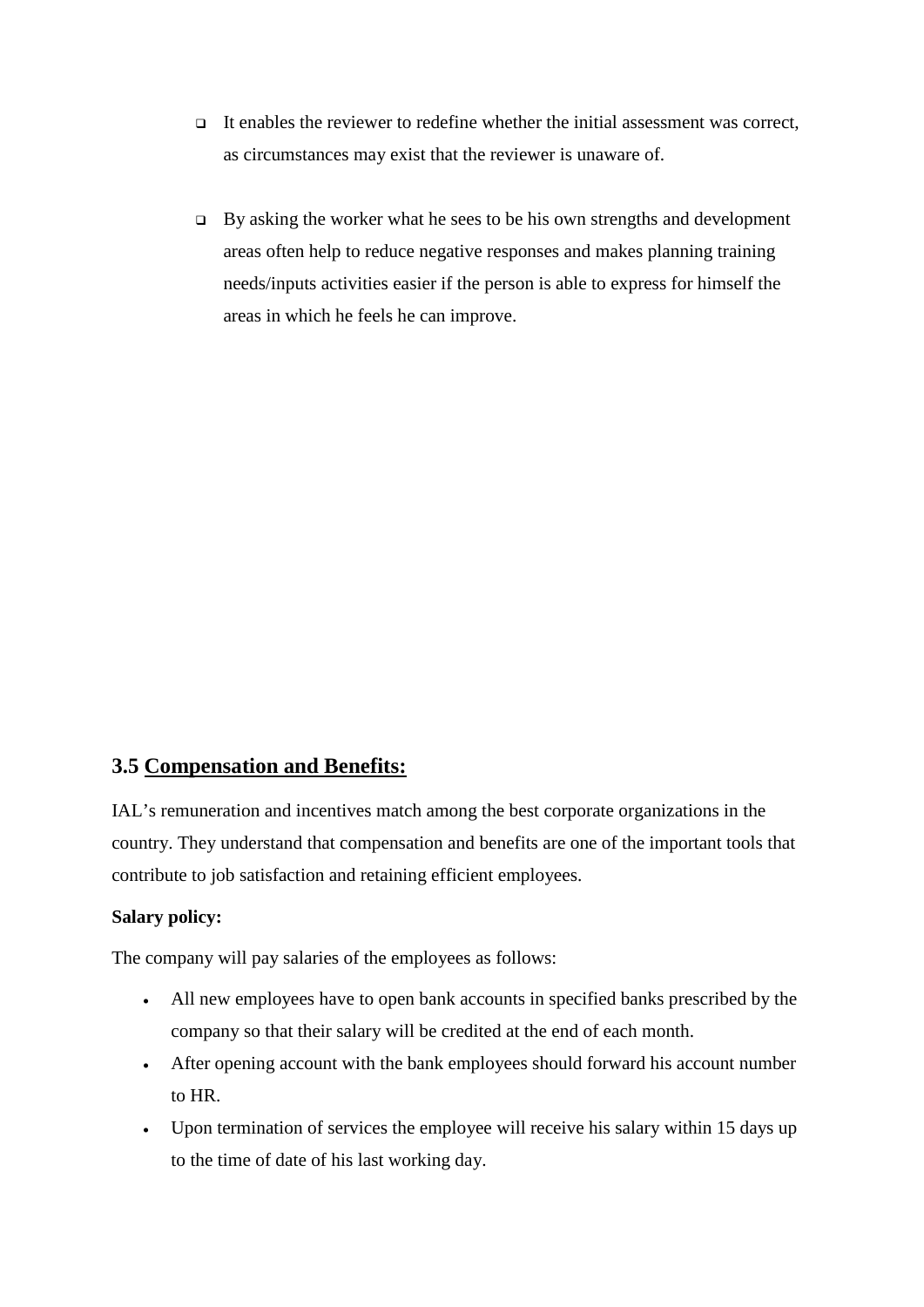- Upon resignation the employee will be paid his dues during a maximum period of 15 days from the date he left the job.
- **Promotions:** Promotions are also reward management technique to motivate employees. In IAL based on the merit and seniority (experience) basis. However promotions are very less in the company as the number of positions are limited being a small organization.
- **Bonuses:** All employees are entitled to 50% bonus based on basic salary for Eid-ul-Fitr and Eid-ul-Azha.

#### **3.6 Motivation:**

Infradev Associates Ltd is aware of how to motivate its employees in the good way. This can be judged by the enthusiasm and good spirit that people show in performing their jobs. Lion Overseas trading Company follows well-organized system for the purpose of motivation. It includes both financial and non-financial rewards along with the major Motivators and Dissatisfies.

• The company recognizes the importance of making people drive towards their goals and the basic step towards this is made through recognizing the value of importance that the company gives to its employees. IAL has a set of financial rewards, medical benefits, paid vacation days, annual bonus opportunities, travelling cost etc. other ways hi which employees are motivated are: Employees are safe in knowing that they will be rewarded for any exceptional work. This reward is not only monetary. It is accompanied by the employee being given recognition and greater empowerment.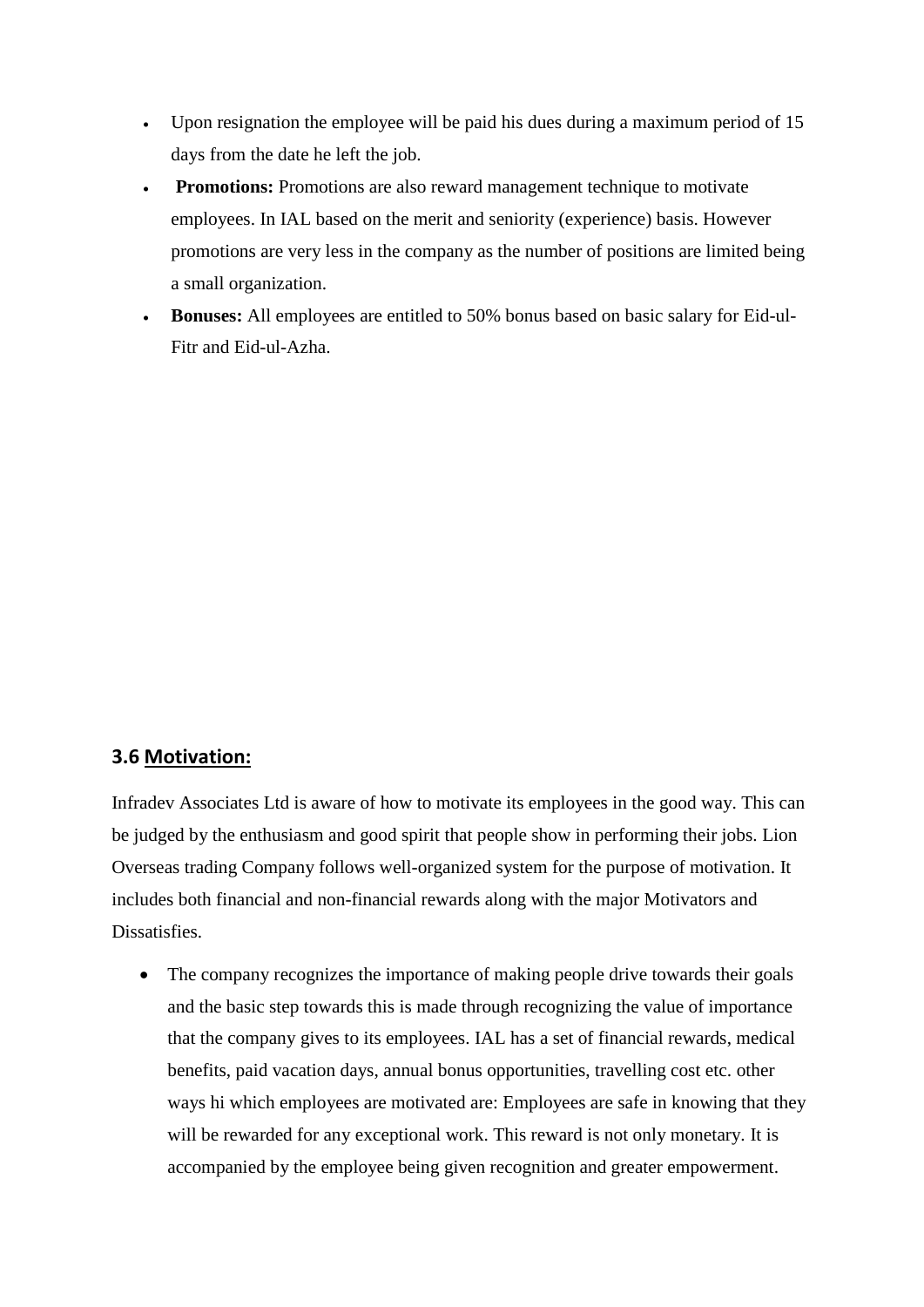• Employees are given a very fresh and healthy work environment so that they can work there with satisfaction. Special attention is given to make the physical environment most productive. This is why IAL offices are considered to be well decorated and organized.

Though IAL is a small company but all the employees working there feel pride in associating them with the organization. It's the biggest intangible motivational factor. Associating with organization, employees are self motivated to work and loyalty comes from within. However they have other factors too. They believe in praising the good work done by employees and reward them on that. Rewards are tangible most of the time. Also they have informal meetings after performance evaluation and supervisors, subordinates, colleagues talk about their success and are motivated through intrinsic factors. Idea sharing and giving chance them to express their views makes the employees feel an important part of the organization. This also motivates them to do good work.

#### **Performance Bonus:**

Performance bonus is given to the good performers with accordance with the company rules and management discretions as recognition of one's performance throughout the year. This is applicable for the managerial employees only. They get promoted to the higher rank or basic salary may get increased in this case.

#### **Reward and recognition:**

Reward and Recognition policy is introduced to award the outstanding performers, best team performers and the best support staff.

#### **3.7 Employee relations**

IAL believes that their employees are the backbone of the company and their success.

They follow best ethical practices in the market. They show zero tolerance for unethical behavior among the employees and take disciplinary action immediately on the accused person. They treat then- people with respect and fairness. The company makes sure that there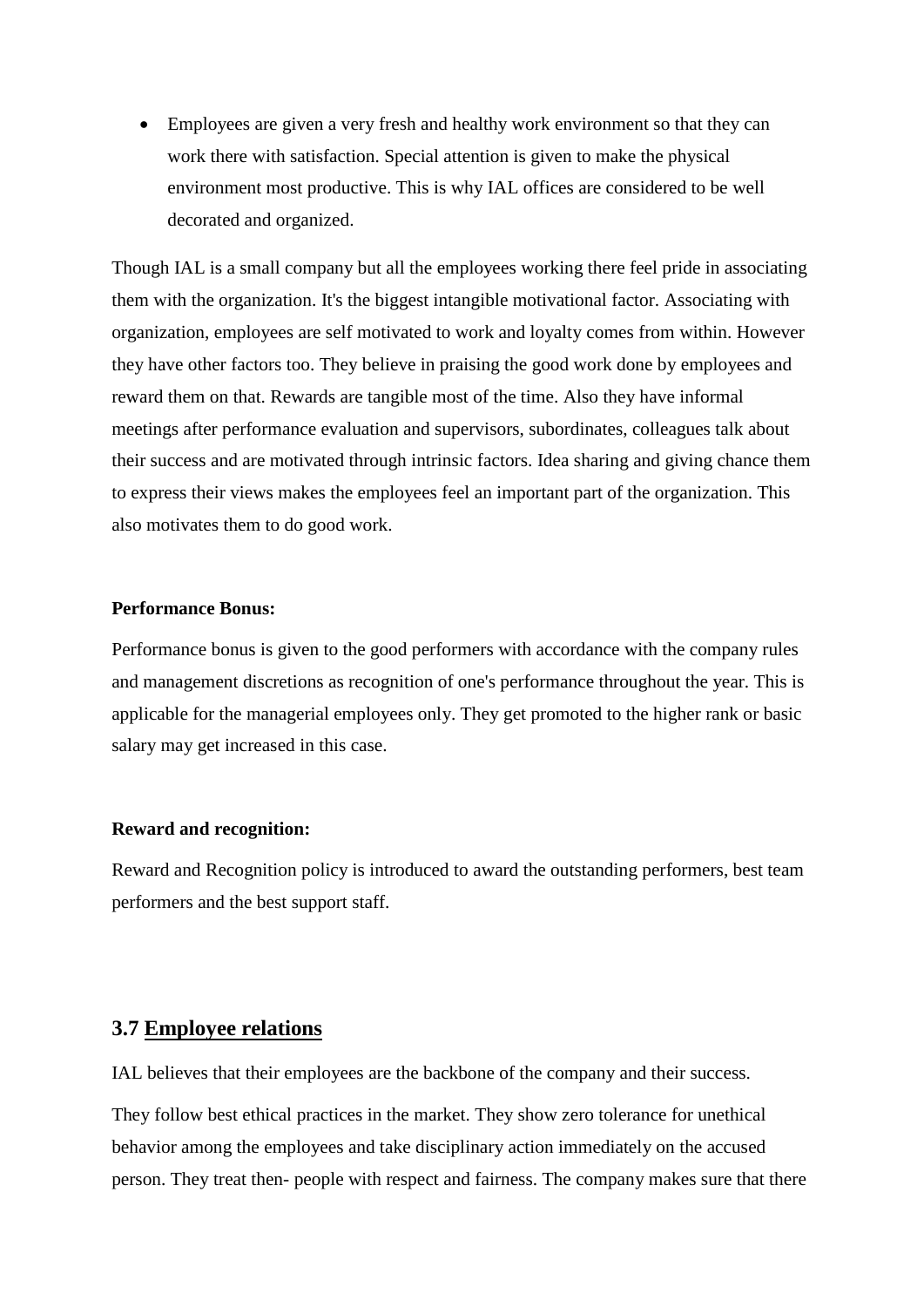is no workplace aggression and violence in the office premises. They follow two way communications so that any problem that arises comes to the attention of the top management as soon as possible. They suspend or terminate employee depending on the nature of misconduct and poor performance. The overall working environment is very friendly. Managers try to maintain a friendly relation with the subordinates. The monthly meetings help to make the relationship stronger as this creates the opportunity of the management and the fieldworkers to sit for a discussion and talk. Views are taken from the employees and taken into consideration by the top management. In this way the subordinates feel that they are contributing to the welfare of the company and they are being valued.

## **3.8 Company policy and Discipline**

It is the company policy to ensure that the required standards of performance and conduct are maintained. The disciplinary procedure is intended only as a statement of Company policy and management guidelines. It does not form part of the contract of employment or otherwise have contractual effect.

#### **Discipline Procedure:**

- Warning may be addressed to the employees verbally and in written through their immediate supervisor. The warning shall refer to the contraventions committed by the employee and will serve to remind the employees the he/she abide by the company rules and regulations in performing his/her work, and that this rules breaking should not be repeated in future.
- A written letter may be addressed to the employee describing the contravention committed. The employee will also be notified that a higher penalty may be inflicted on him in the contravention is repeated in future. Deduction from the salary will be an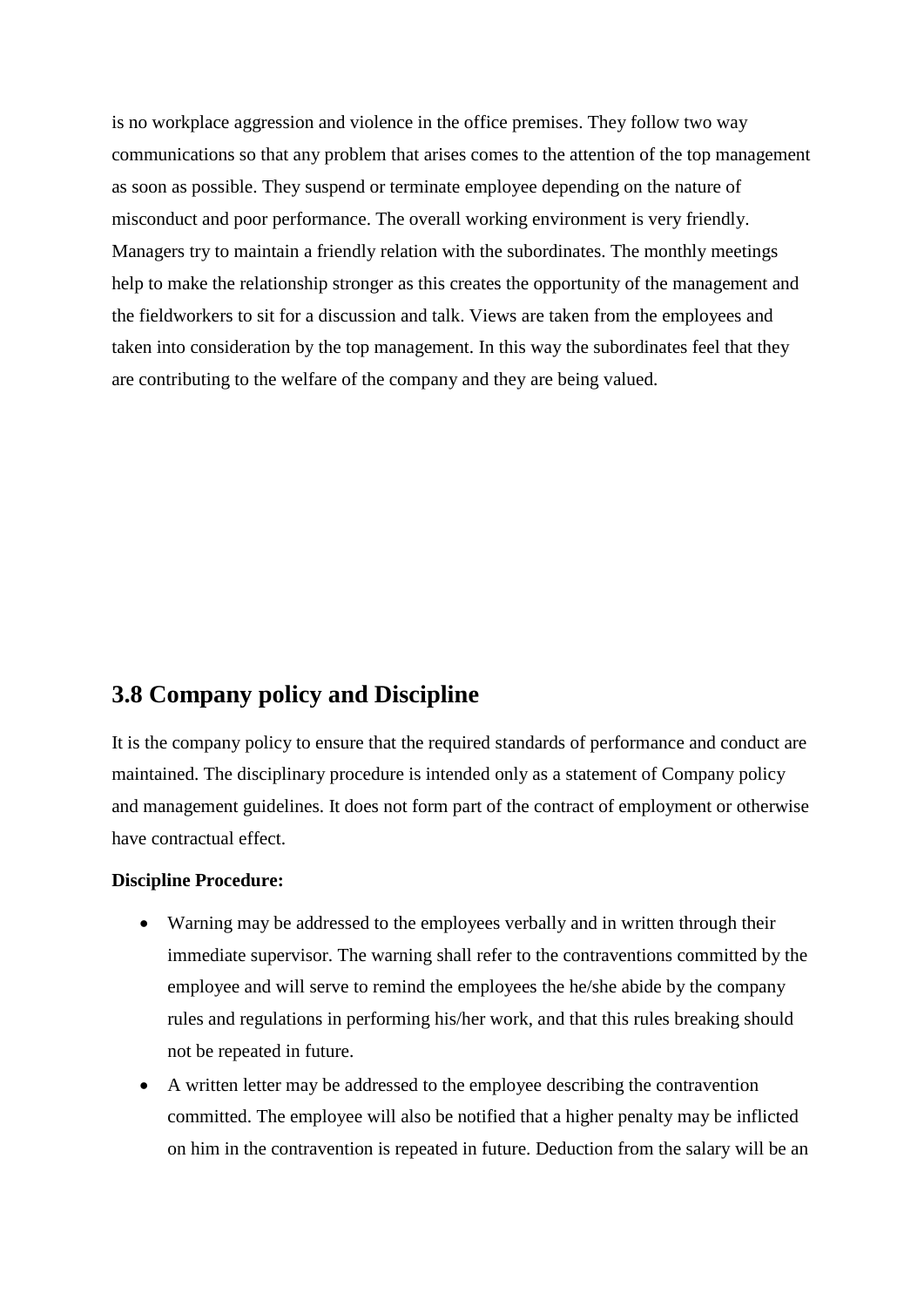amount of employee salary depending on the type offence and decision taken accordingly.

- The employee may be suspended from performing his or her duties for a period of time as conveyed in written.
- Unauthorized absence of more than two times in Six month can result hi termination of employment.
- An employee who is absent from the job without satisfactory explanation is considered to be an unauthorized unpaid absence.
- Discrimination, intimidation and harassment based on sex, race, religion, age, color, disability, sexual orientation and cultural background is prohibited at the workplace.

The Head of Department should maintain direct control of all disciplinary records. A copy of all records must be placed on the employee's personal file in the Human Resources Department. Some of the activities that are considered as penalizing and who are involved in it are liable for punishments are**:**

- **Penalties:** Employee's services may be terminated in following cases
- **Insubordination:** It involves willful failure to carry out reasonable orders including the performing of job assigned by supervisor.
- **Dishonesty:** Falsification of any official company records will subject to the termination without prior notice.
- **Violation of Safety Rule:** Failure is refusal to conform to safety practices or the misuse of safety device.
- **Violence:** Events that cause disturbance on company property resulting from fighting are called violence.
- **Profanity or Indecent Conduct:** It refers to the use of profane language or being engaged in immoral conduct.
- **Intoxication:** Coming to work under the influence of drugs or bringing drugs into the facility.
- **Willful Damage to Property:** It refers to careless spoilage, destruction of company property or material.
- **One Day Absenteeism:** Unauthorized absence from work for one day without notifying employer.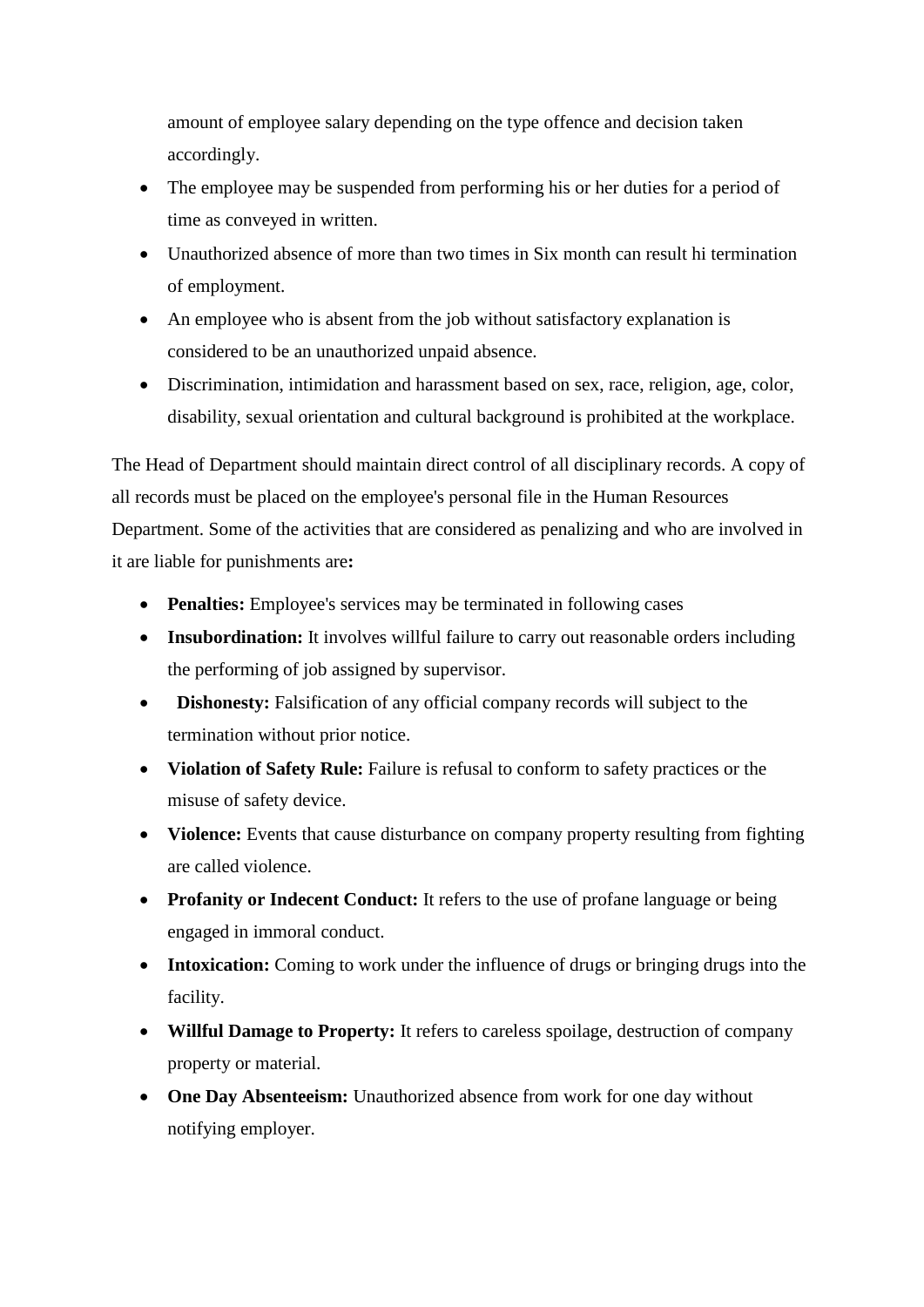- **Misrepresentation:** Deliberate misrepresentation of past history or other important matters.
- **Accepting Money or Gift:** Taking advantage of one's positions to accept money or gift is against the company rules.

#### **3.9 Employee safety and Health:**

The safety of employees is everyone's responsibility. Accidents, precaution and efficient work go hand in hand. All levels of employees have a primary responsibility for the safety and well being of all of us.

Therefore, interest in practicing safety prevention must be encouraged by**:**

- Setting good examples.
- Acting upon safety records.
- Reviewing safety programs.
- Holding personal interviews or group conferences.

IAL is very much concerned about the safety of their employees. The policy of the Company is to provide and maintain safe and healthy working conditions and to follow operating practices that safeguard all employees and result in safe working conditions and efficient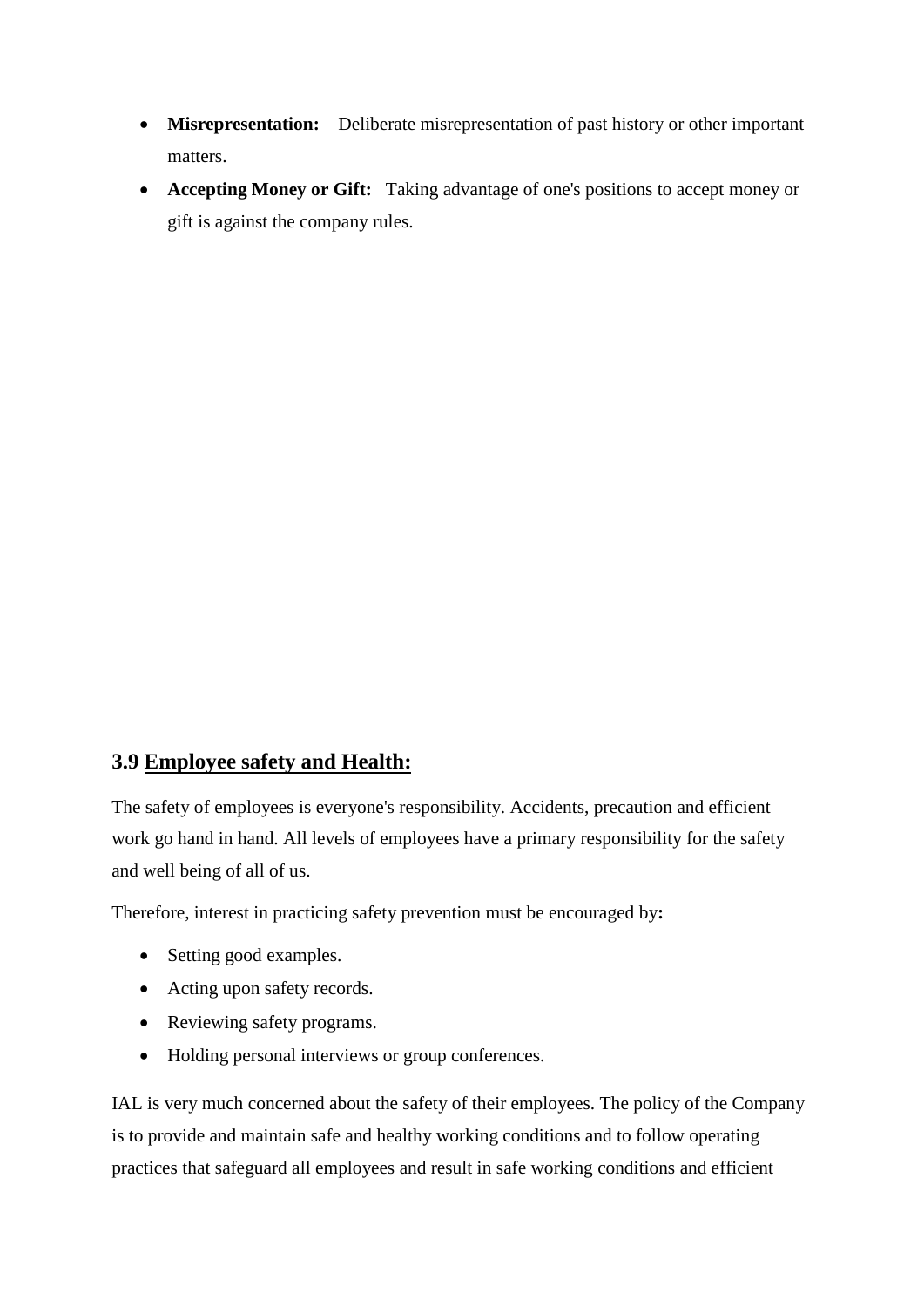operations. No phase of operation of administration is of greater importance than accident prevention. There are fire extinguishers and first aid boxes available for managing any sudden accidents in every sites as well as office.

#### **3.10 Environmental policy:**

Their products and services meet the strictest standards existing in the country. They also take care that they use safe technologies to protect our environment against air and water pollution and deforestation.

These are the few steps that IAL follow to ensure a safe environment for the employees.

- Stick to the emission norms.
- Polluting our air and the water resources
- Believe that environment and development have to co-exist; otherwise no development can be called "development."
- Encourage green areas around office premises.
- Constantly educating the workers and giving incentives to them to keep the environment clean.
- Re-cycle wastes so that there is less strain on ecology and natural resources.
- Periodically assess the implementation of the corporate Environmental Policy for review by senior management.

#### **3.11 Job Characteristics:**

Potential engineers hired most in Infradev associates Ltd. Previously they hired only electrical engineers. But now they are giving their concentration also on diploma engineers. More over potentials and hardworking stuffs also recruited on the site (Field work). In their head office they focused on different background's employees for different vacant places.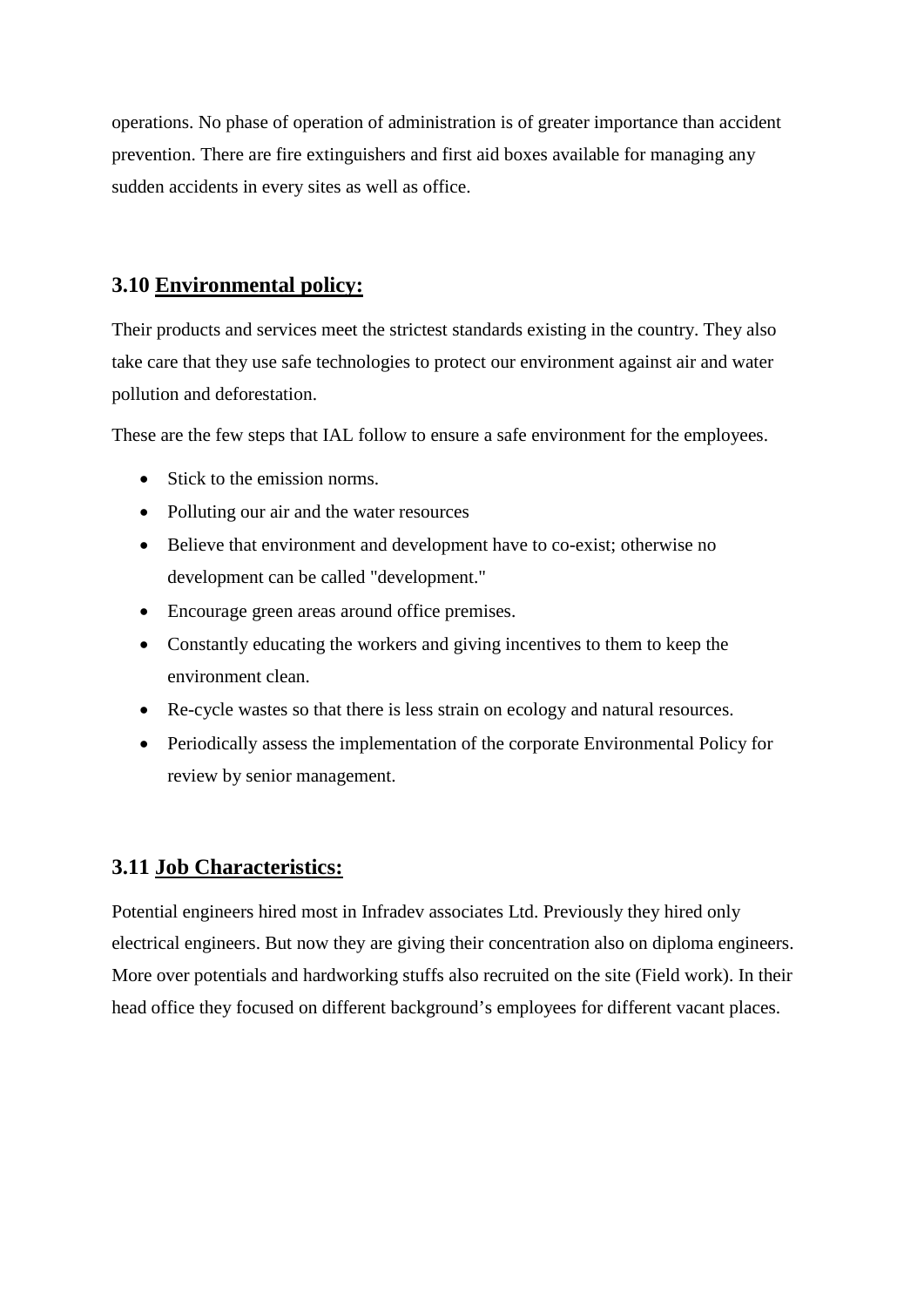# Chapter 4: Analysis & Findings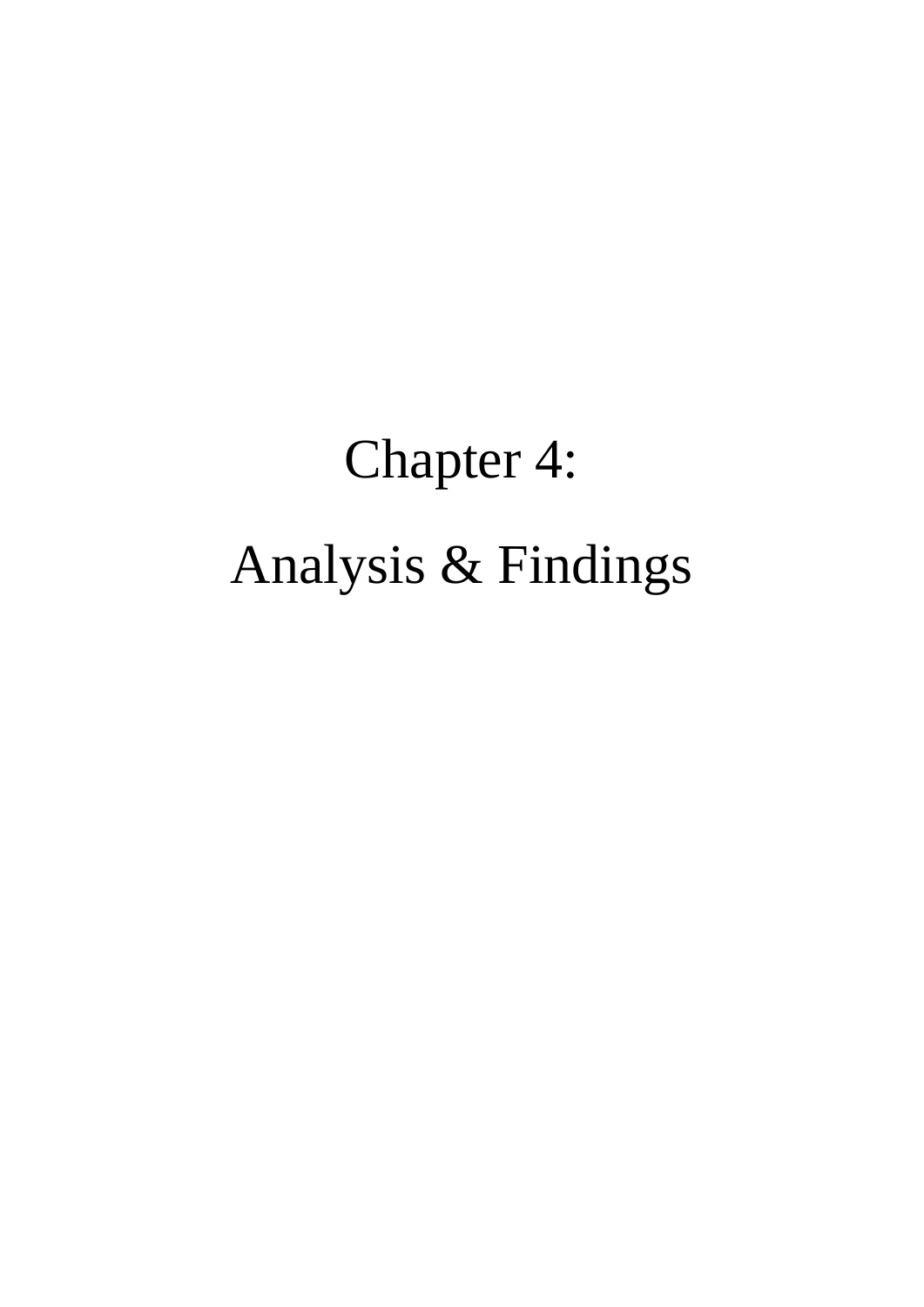#### **4.1 Analysis with Interpretation**

#### **Recruitment and selection**

| Particular     | Valid   | 31             |
|----------------|---------|----------------|
|                | missing | $\overline{0}$ |
| Mean           |         | 3.9032         |
| Median         |         | 4.0000         |
| Mode           |         | 4.00           |
| Std. Deviation |         | .4729          |
| Sum            |         | 121.00         |

#### **Measure of central tendency and dispersion**

From the table, the mean is 3.90, median is 4 and mode is 4 showing that most of the employees selected somewhat satisfactory for recruitment and selection process. The standard mean which is 3, if we compare it with our calculated mean here we can see that our calculated mean is 0.9032 higher than our standard mean. The standard deviation is .47 representing a low variation among all respondents and their choice was mainly in 3 and 4 number. Therefore regarding recruitment and selection the employees are somewhat satisfied.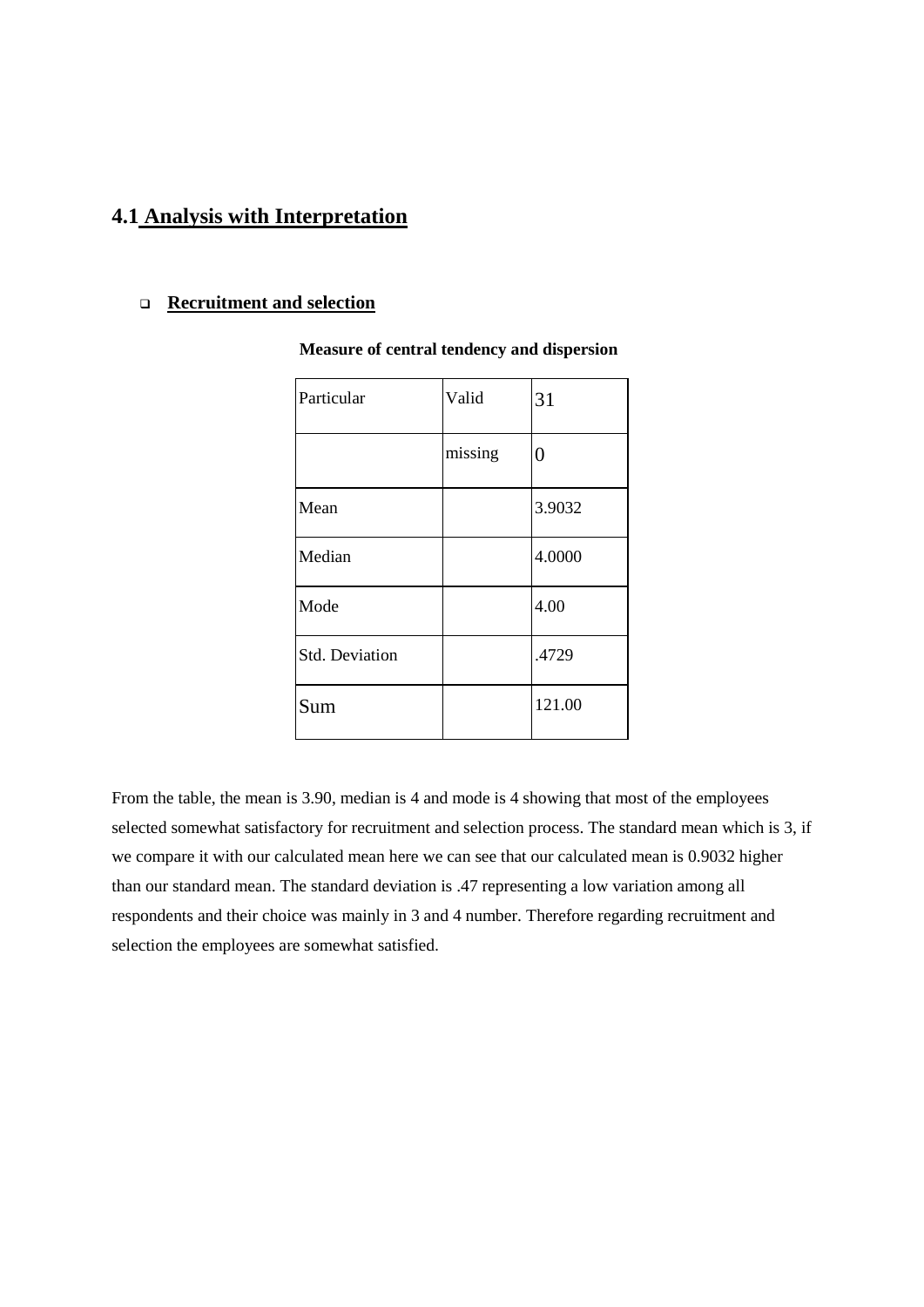## **Frequency Analysis**

|              | Frequency | Percent |       | Valid Percent   Cumulative Percent |
|--------------|-----------|---------|-------|------------------------------------|
| Neutral      |           | 16.1    | 16.1  | 16.1                               |
| Somewhat     | 24        | 77.4    | 77.4  | 93.5                               |
| satisfactory |           |         |       |                                    |
| Satisfactory | 2         | 6.5     | 6.5   | 100.0                              |
| Total        | 31        | 100.0   | 100.0 |                                    |

From the frequency table we can express that 77.4% ,which is the highest, respondents say that they are somehow satisfied with recruitment and selection process, 16.1% are neutral, 6.5% are satisfied and no one is somewhat dissatisfied or dissatisfied.

## **Frequency chart**

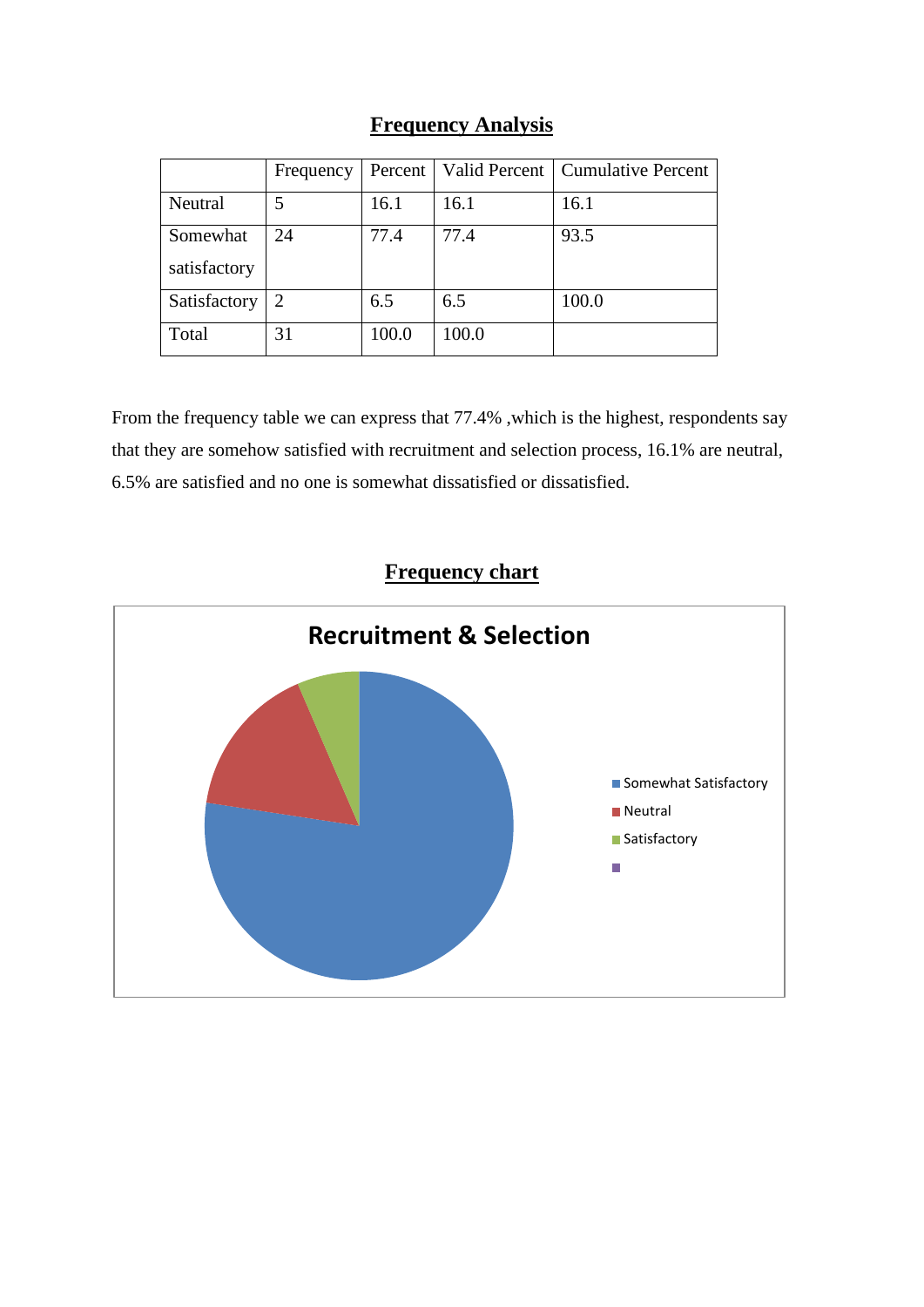#### **Training and development:**

| Particular            | Valid   | 31       |
|-----------------------|---------|----------|
|                       | Missing | $\theta$ |
| Mean                  |         | 3.4516   |
| Median                |         | 4.00     |
| Mode                  |         | 4.00     |
| <b>Std. Deviation</b> |         | .8500    |
| Sum                   |         | 107.00   |

#### **Measure of central tendency and dispersion**

From the table, the mean is 3.45, median is 4 and mode is 4 showing that most of the employees selected somewhat satisfactory for training and development process. The calculated mean is 0.4516 higher than standard mean. The standard deviation is .85 representing little variation among all respondents and many employees selected between 3 and 4 number. Therefore we can say that regarding training and development the employees are somewhat satisfied.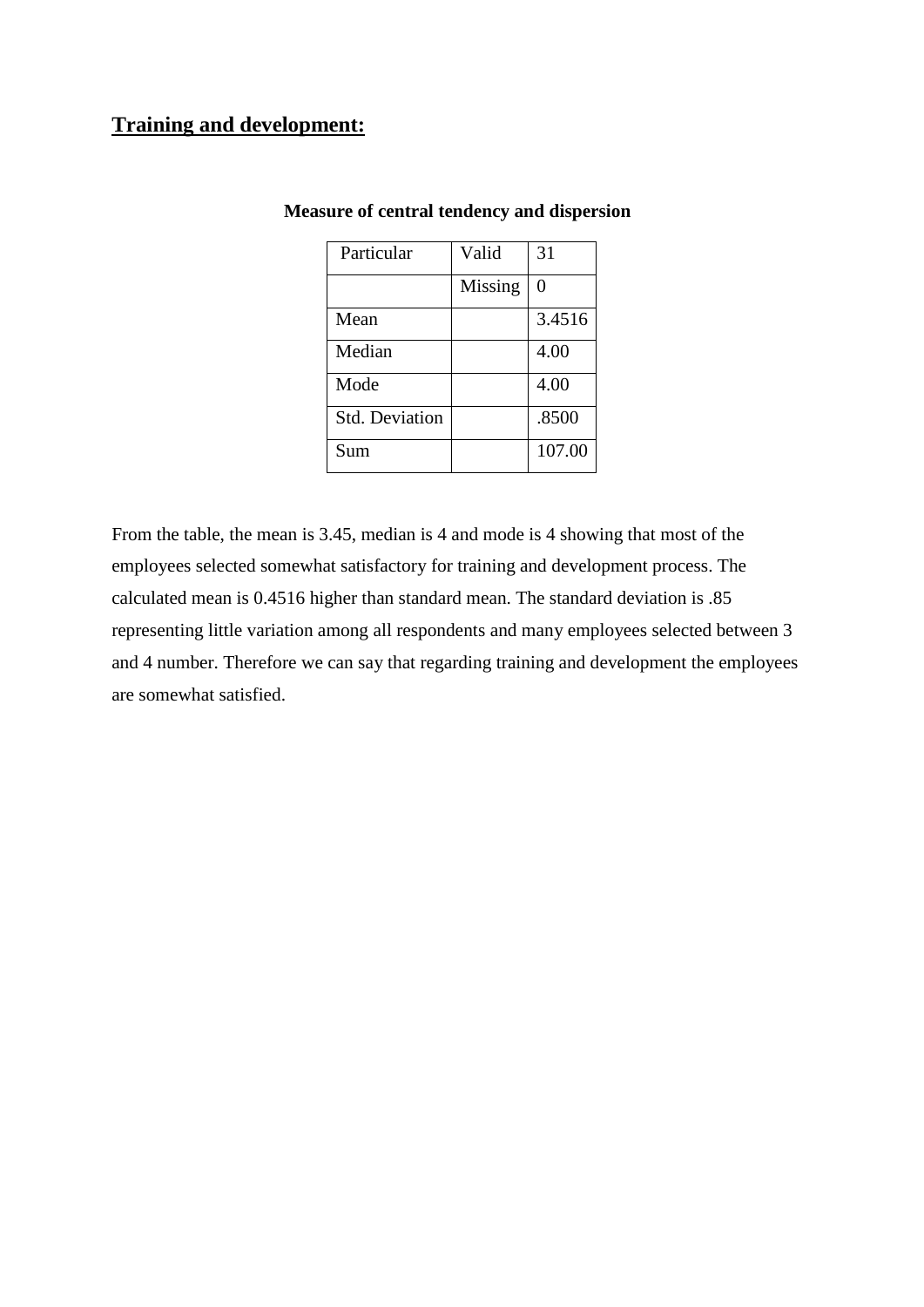|                 | Frequency      | Percent | Valid   | <b>Cumulative Percent</b> |
|-----------------|----------------|---------|---------|---------------------------|
|                 |                |         | Percent |                           |
| Dissatisfactory | $\overline{2}$ | 6.5     | 6.5     | 6.5                       |
| Somewhat        | 1              | 3.2     | 3.2     | 9.7                       |
| Dissatisfactory |                |         |         |                           |
| Neutral         | 9              | 29.0    | 29.0    | 38.7                      |
| Somewhat        | 19             | 61.3    | 61.3    | 100.0                     |
| Satisfactory    |                |         |         |                           |
| Total           | 31             | 100.0   | 100     |                           |

## **Frequency Analysis**

From the frequency table we can say that 61.3%, which is highest, respondents saying they are somewhat satisfied with Training and development process, 29% are neutral, 6.5% are dissatisfied and 3.2% are somewhat dissatisfied and no one is fully satisfied.

# **Frequency chart**

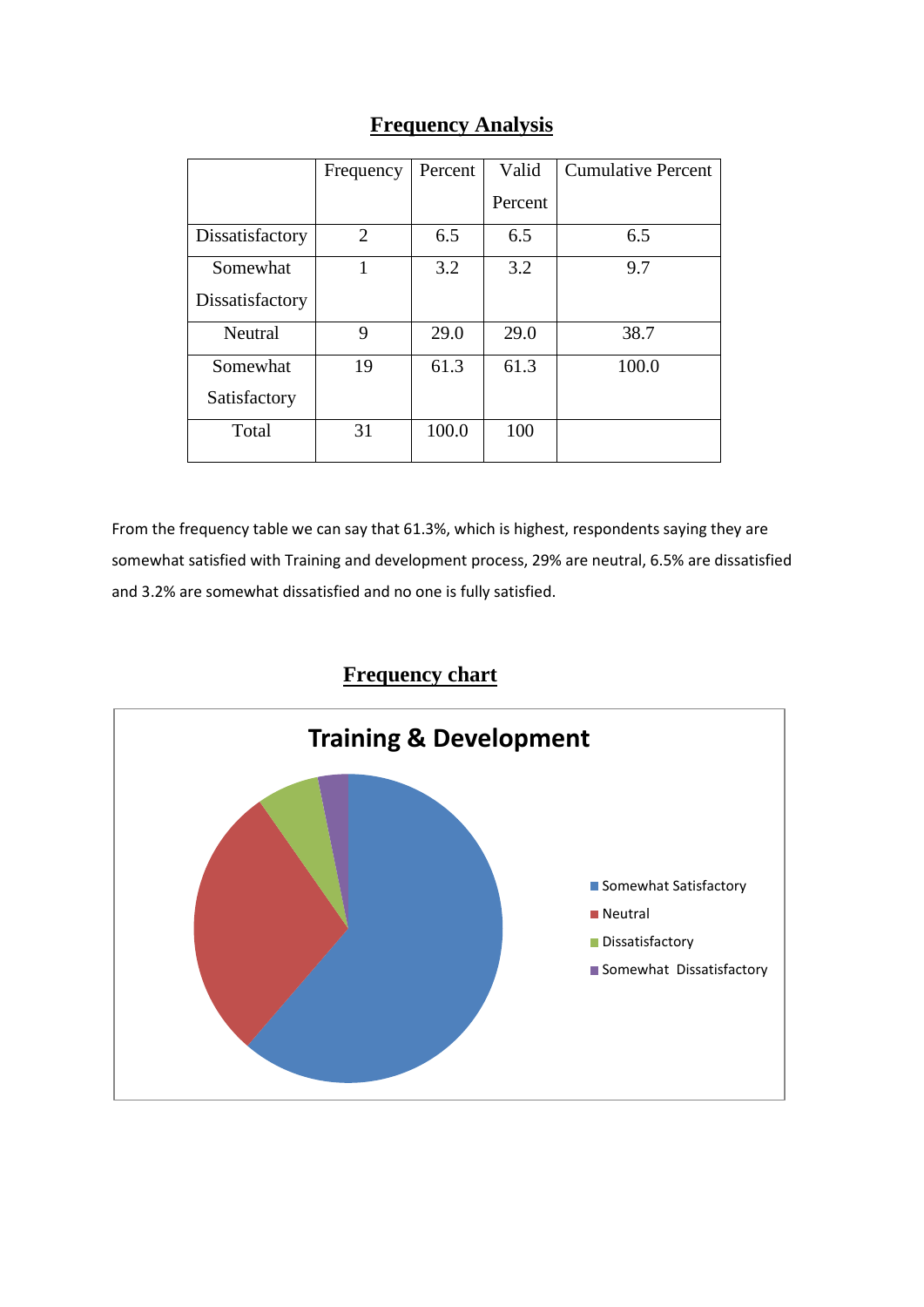#### **Assessment 1:**

| Particular     | Valid   | 31           |
|----------------|---------|--------------|
|                | Missing | $\mathbf{0}$ |
| Mean           |         | 3.6774       |
| Median         |         | 4.0000       |
| Mode           |         | 4.00         |
| Std. Deviation |         | .7911        |
| Sum            |         | 114.00       |

#### **Measure of central tendency and dispersion**

From the table, the mean is 3.6774, median is 4 and mode is 4 showing that most of the employees selected somewhat satisfactory for performance appraisal policy. The calculated mean is 0.6774 higher than standard mean. The standard deviation is .79 representing little variation among all respondents. Most of their choice was between number 3 and 4.Therefore we can say that regarding performance appraisal policy the employees are somewhat satisfied.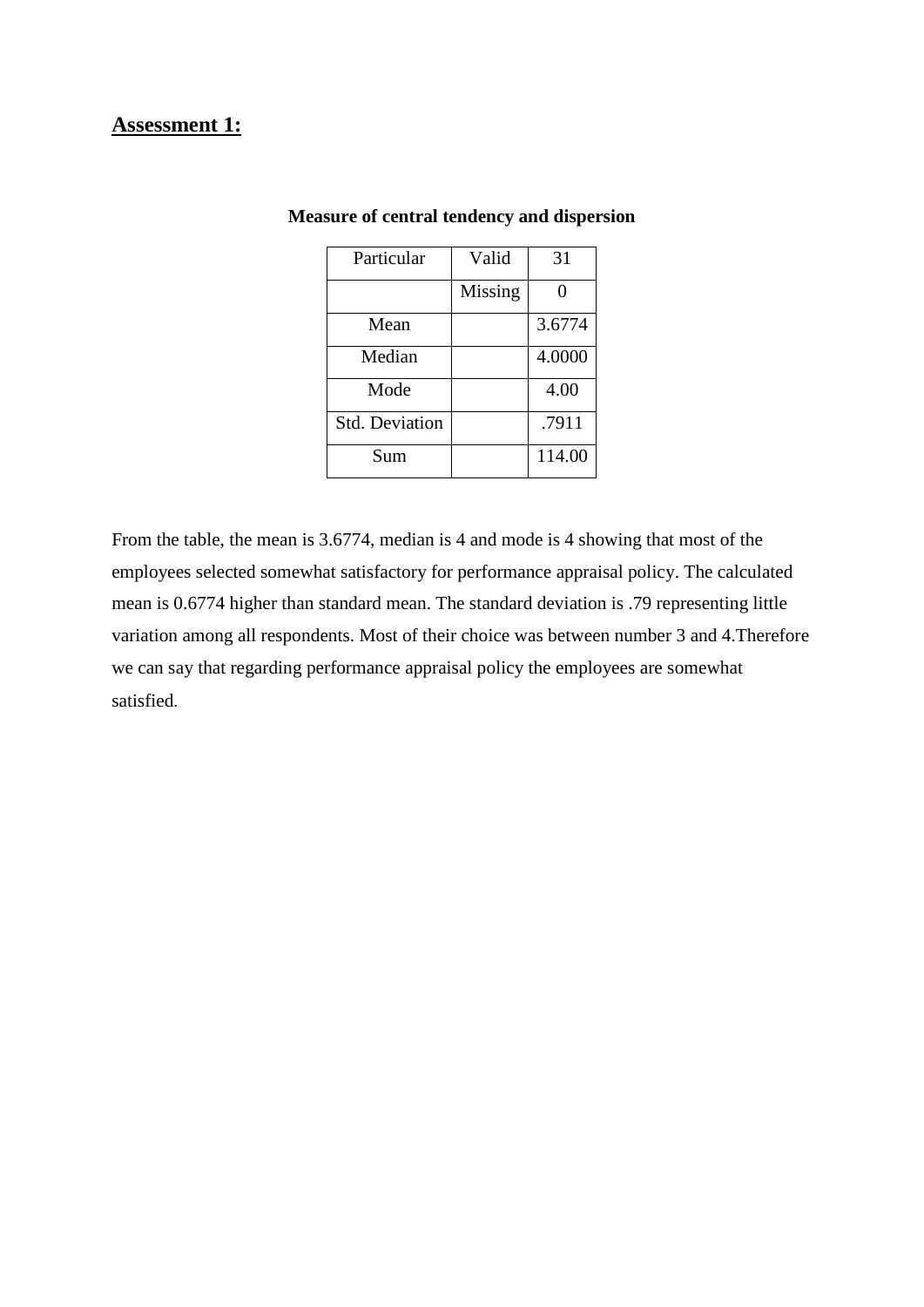#### **Frequency Analysis**

|                 | Frequency | Percent | Valid Percent | <b>Cumulative Percent</b> |
|-----------------|-----------|---------|---------------|---------------------------|
| Somewhat        | 3         | 9.7     | 9.7           | 9.7                       |
| Dissatisfactory |           |         |               |                           |
| Neutral         | 7         | 22.6    | 22.6          | 32.3                      |
| Somewhat        | 18        | 58.1    | 58.1          | 90.0                      |
| Satisfactory    |           |         |               |                           |
| Satisfactory    | 3         | 9.7     | 9.7           | 100                       |
| Total           | 31        | 100.0   | 100.0         |                           |

From the frequency table we can say that 58.1%, which is the highest, respondents saying they are somewhat satisfied with performance appraisal policy of the company, 22.6% are neutral, 9.7% are somewhat dissatisfied, 9.7% are satisfied and no one is dissatisfied.

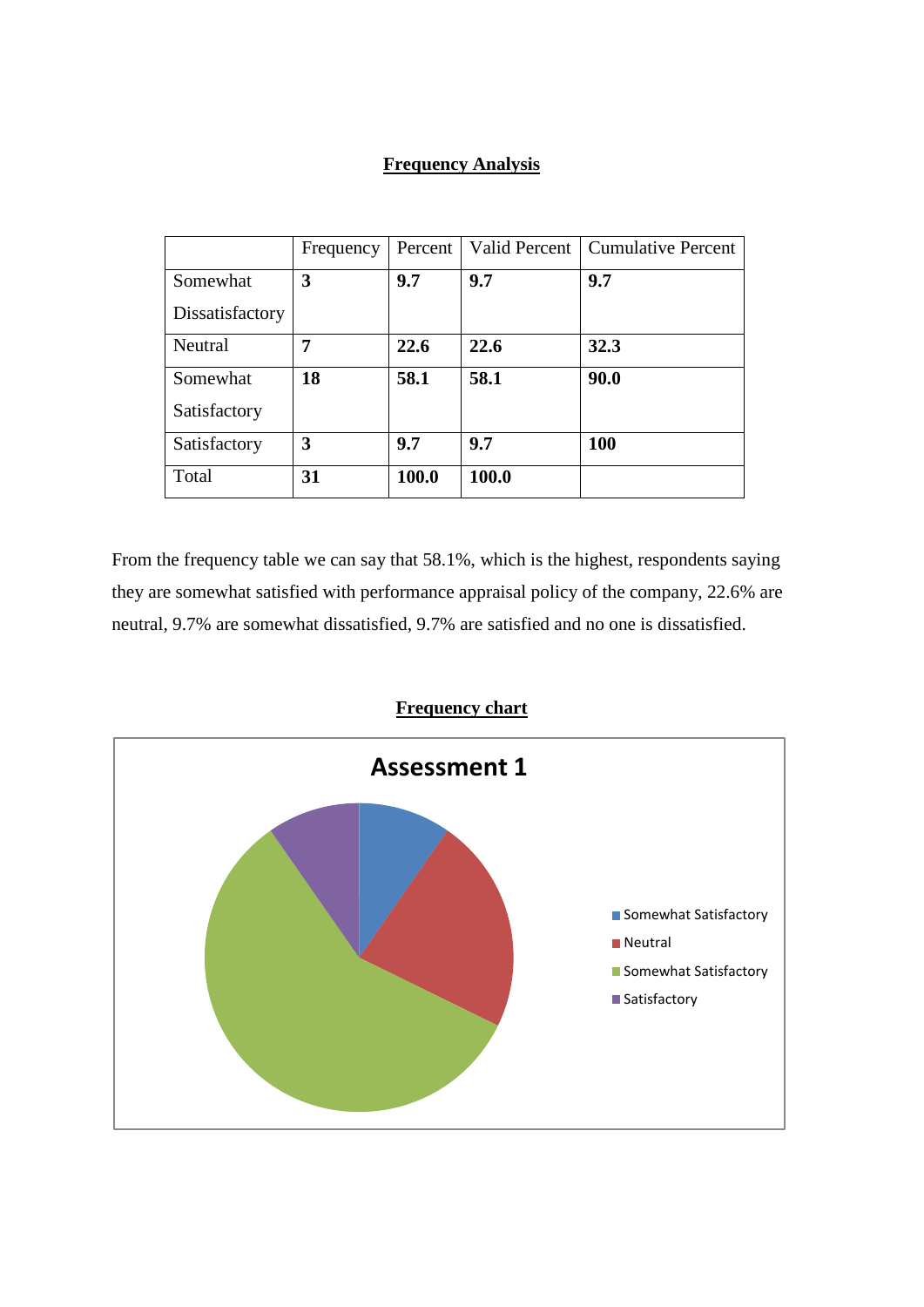#### **Assessment 2:**

| Particular     | valid   | 31     |
|----------------|---------|--------|
|                | Missing | 0      |
| Mean           |         | 3.4839 |
| Median         |         | 3.0000 |
| Mode           |         | 3.00   |
| Std. deviation |         | .8513  |
| Sum            |         | 108.00 |

#### **Measure of central tendency and dispersion**

From the table, the mean is 3.4893, median is 3 and mode is 3 showing that most of the employees selected neutral for the level of fairness of performance evaluation. The calculated mean is 0.4839 higher than standard mean. The standard deviation is .85 representing little variation among all respondents. Their choice was high between numbers 3 and 4. Therefore we can say that regarding the level of fairness of the performance appraisal the employees are neither satisfied nor dissatisfied, they are neutral.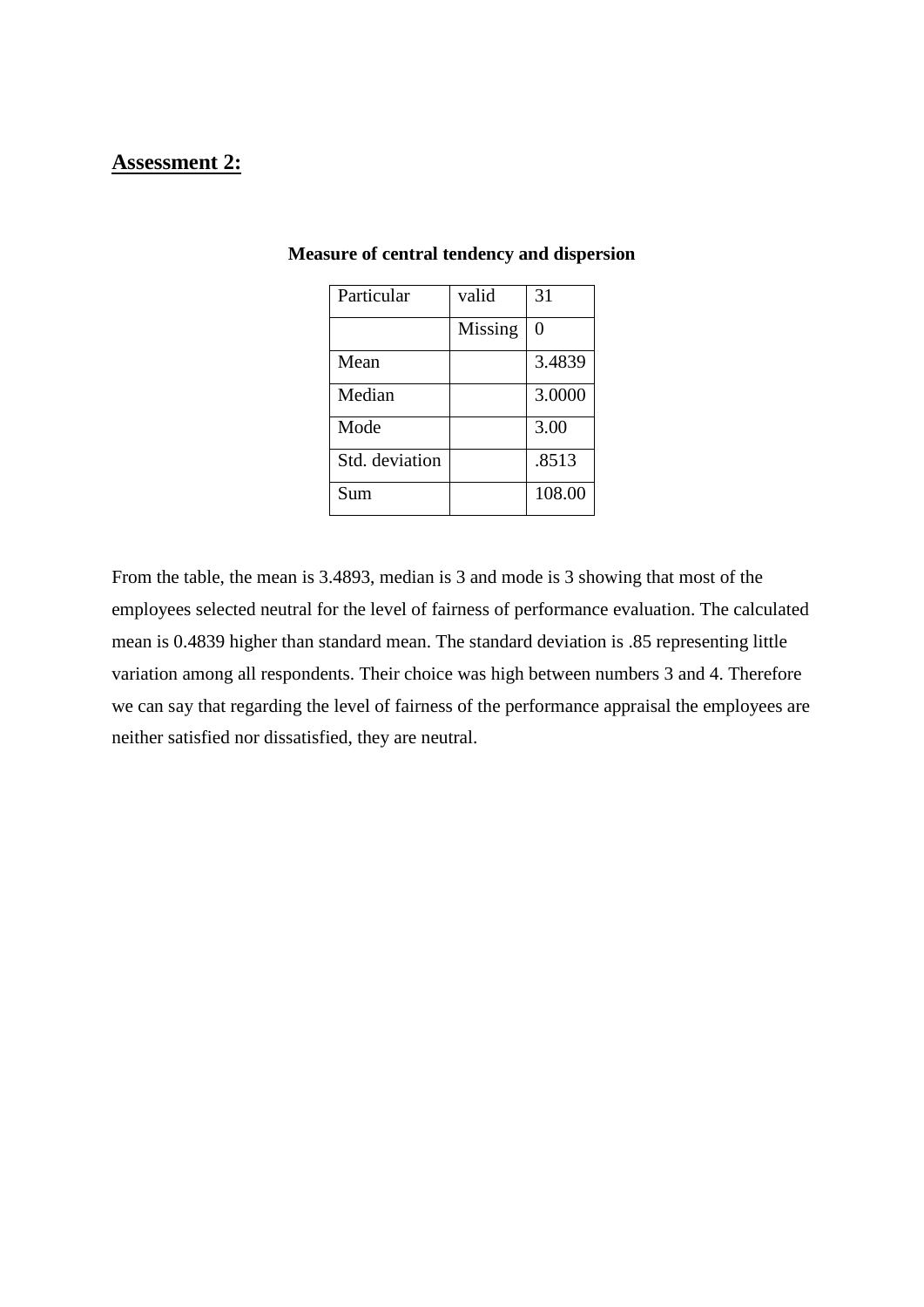| <b>Frequency Analysis</b> |  |
|---------------------------|--|
|---------------------------|--|

|                             | Frequency | 'ercent | <b>Valid Percent</b> | <b>Cumulative Percent</b> |
|-----------------------------|-----------|---------|----------------------|---------------------------|
| Somewhat<br>Dissatisfactory | 2         | 6.5     | 6.5                  | 6.5                       |
| Neutral                     | 17        | 54.8    | 54.8                 | 61.3                      |
| Somewhat Satisfactory       | 7         | 22.6    | 22.6                 | 83.9                      |
| Satisfactory                | 5         | 16.1    | 16.1                 | 100.0                     |
| Total                       | 31        | 100.0   | 100.0                |                           |

From the table we can say that 54.8%, which is the highest, are neutral with the level of fairness of the performance evaluation of the company, 22.6% are somewhat satisfied, 16.1% are satisfied, 6.5% are somewhat dissatisfied and no one is dissatisfied.



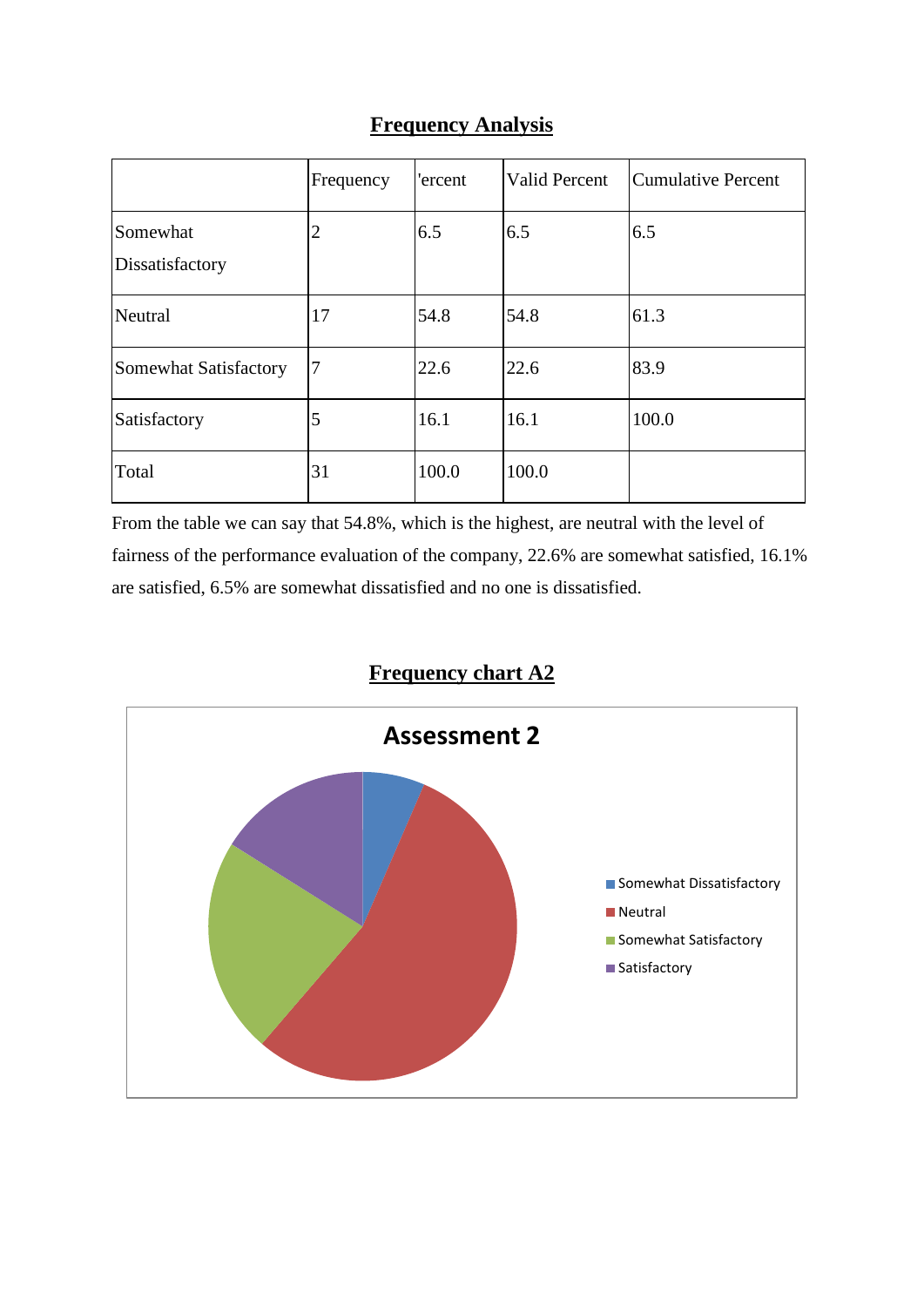#### **Assessment 3:**

| Particular | Valid   | 31     |
|------------|---------|--------|
|            | Missing |        |
| Mean       |         | 3.7742 |
| Median     |         | 4.0000 |
| Mode       |         | 4.00   |
| Std.       |         | .6170  |
| Deviation  |         |        |
| Sum        |         | 117.00 |

#### **Measure of central tendency and dispersion**

From the table, the mean is 3.7742, median is 4 and mode is 4 showing that most of the employees selected somewhat satisfactory for policy of providing feedback of performance appraisal. The calculated mean is 0.7742 higher than standard mean. The standard deviation is .61 representing little variation among all respondents. Their choice was high between numbers 3 and 4. Therefore we can say that regarding the policy of providing feedback the employees are somewhat satisfied.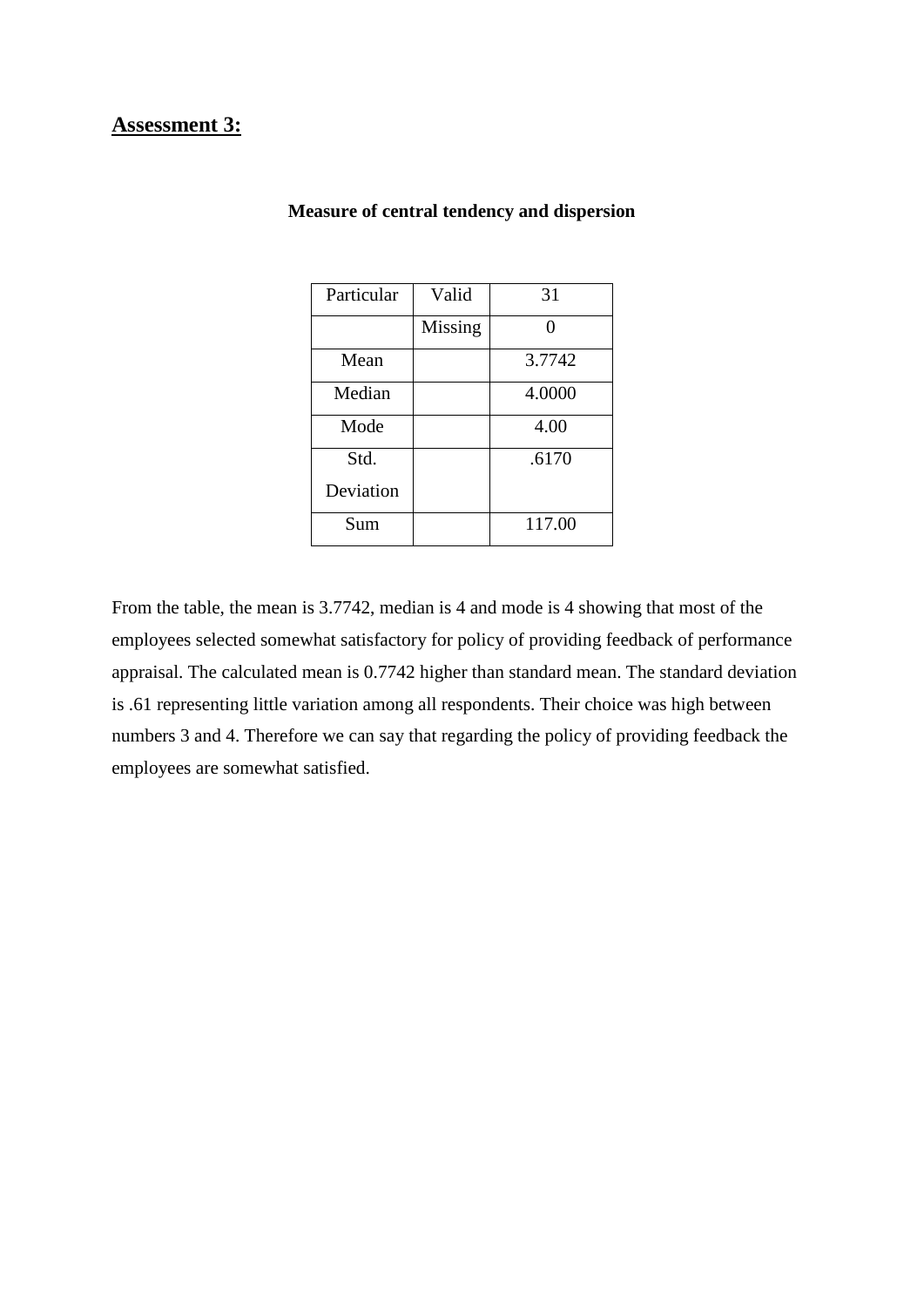## **Frequency Analysis**

|                          | Frequency | Percent |       | Valid Percent   Cumulative Percent |
|--------------------------|-----------|---------|-------|------------------------------------|
| Somewhat Dissatisfactory |           | 3.2     | 3.2   | 3.2                                |
| Neutral                  |           | 22.6    | 22.6  | 25.8                               |
| Somewhat Satisfactory    | 21        | 67.7    | 67.7  | 93.5                               |
| Satisfactory             |           | 6.5     | 6.5   | 100.0                              |
| Total                    | 31        | 100.0   | 100.0 |                                    |

From the table above we can say that 67.7%, which is the highest, respondent are somewhat satisfied with the policy of providing feedback of appraised performance, 22.6% are neutral, 6.5% are satisfied 3.2% are somewhat dissatisfied and no one is dissatisfied.



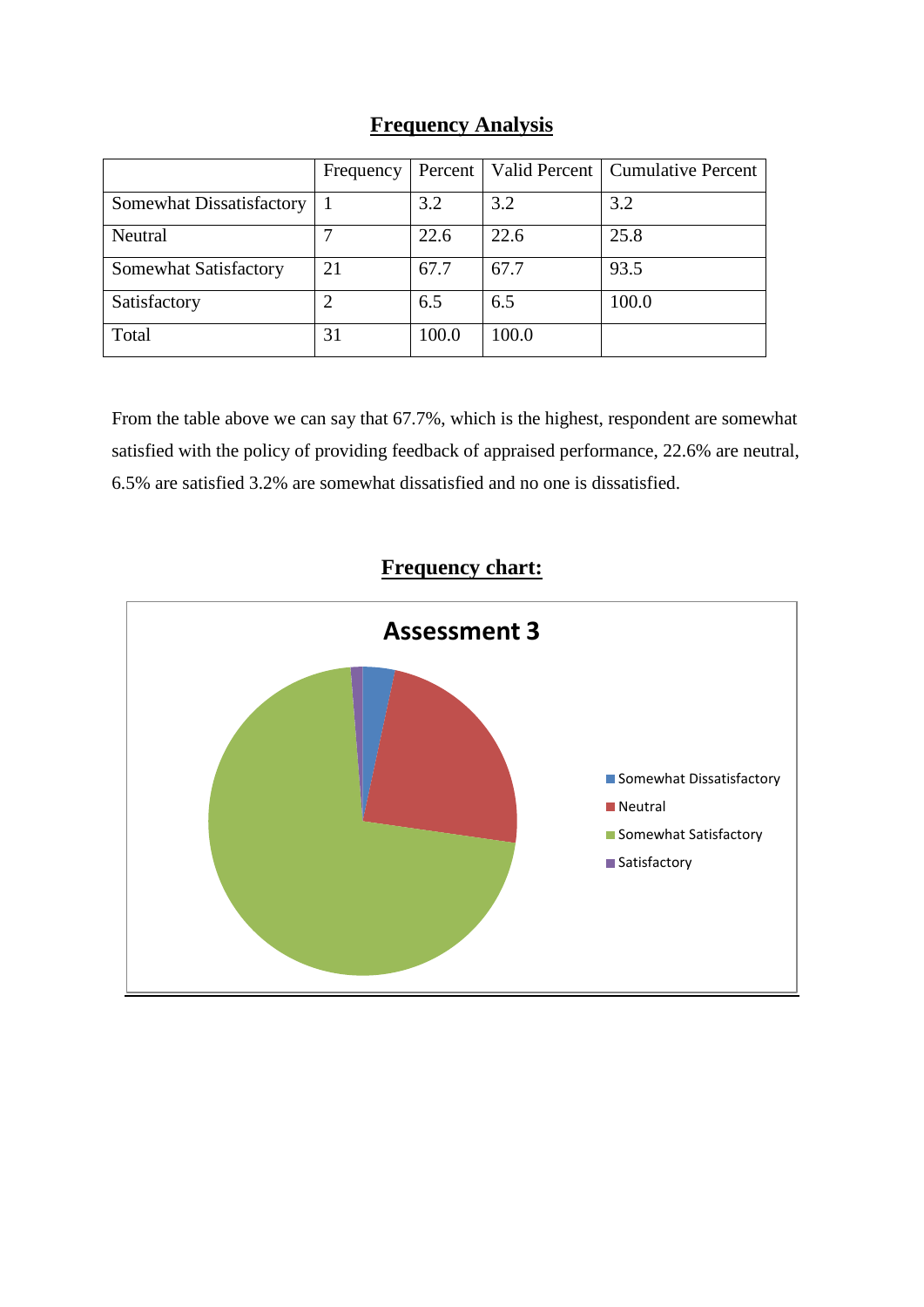# **Leaves:**

| Particular            | Valid   | 31             |
|-----------------------|---------|----------------|
|                       | kissing | $\overline{0}$ |
| Mean                  |         | 3.6774         |
| Median                |         | 4.0000         |
| Mode                  |         | 4.00           |
| <b>Std. Deviation</b> |         | .9087          |
| Sum                   |         | 114.00         |

#### **Measure of central tendency and dispersion**

From the table, the mean is 3.6774, median is 4 and mode is 4 showing that most of the employees selected somewhat satisfactory for the leave policy. The calculated mean is 0.6774 higher than standard mean. The standard deviation is .90 representing little variation among all respondents. Their choice was high between numbers 3 and 4. Therefore we can say that regarding the leave policy the employees are somewhat satisfied.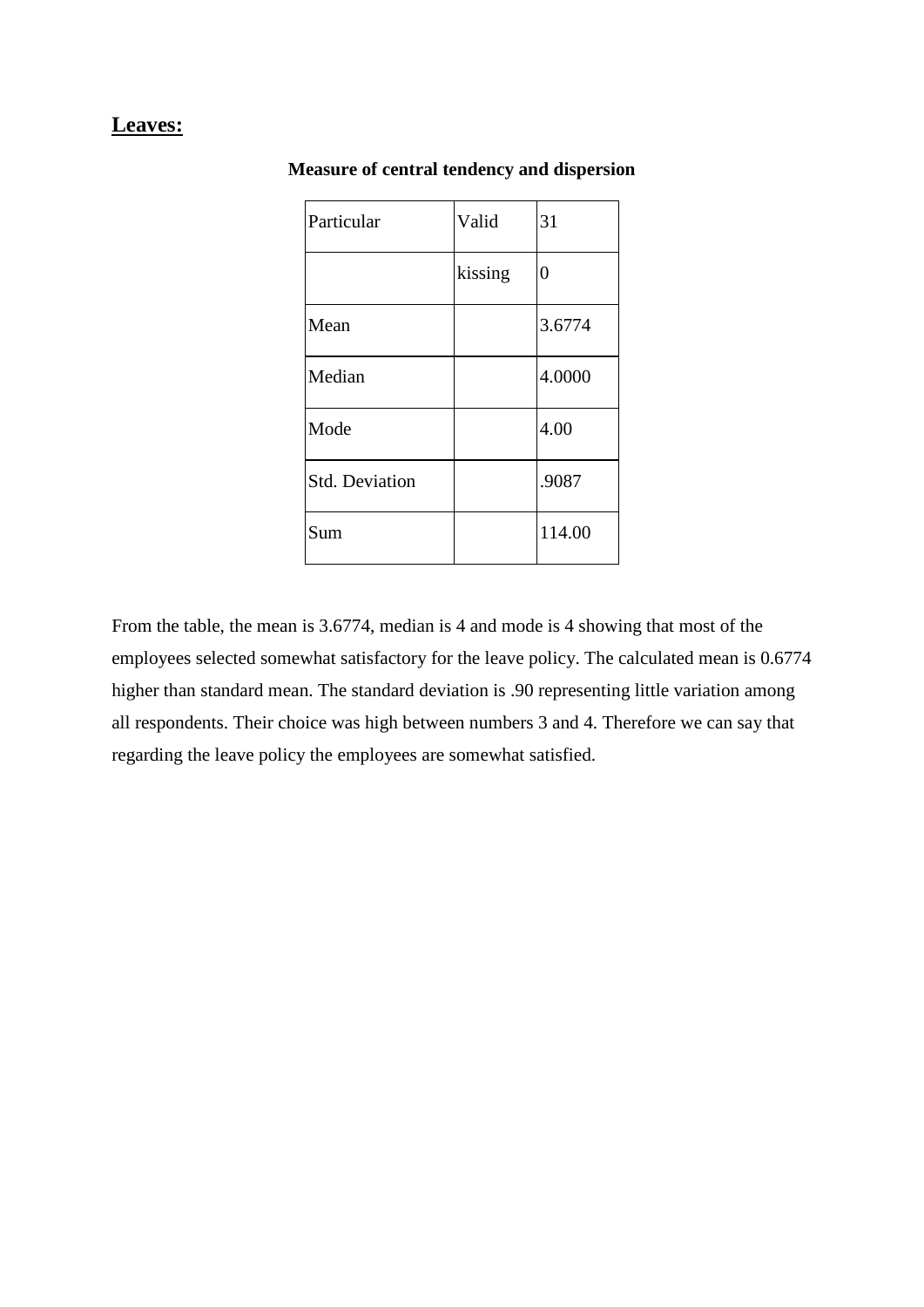|                          | Frequency |       |       | Percent Valid Percent Cumulative Percent |
|--------------------------|-----------|-------|-------|------------------------------------------|
| Somewhat Dissatisfactory | 13        | 9.7   | 9.7   | 9.7                                      |
| Neutral                  | 10        | 32.3  | 32.3  | 41.9                                     |
| Somewhat Satisfactory    | 12        | 38.7  | 38.7  | 80.6                                     |
| Satisfactory             | 6         | 19.4  | 19.4  | 100.0                                    |
| Total                    | 31        | 100.0 | 100.0 |                                          |

## **Frequency Analysis**

From the table it we can express that 38.7%, which is the highest, respondent agree that they are somewhat satisfied with the leave policy, 32.3% are neutral, 19.4% are satisfied, 9.7% are somewhat dissatisfied and no one is dissatisfied.



## **Frequency chart**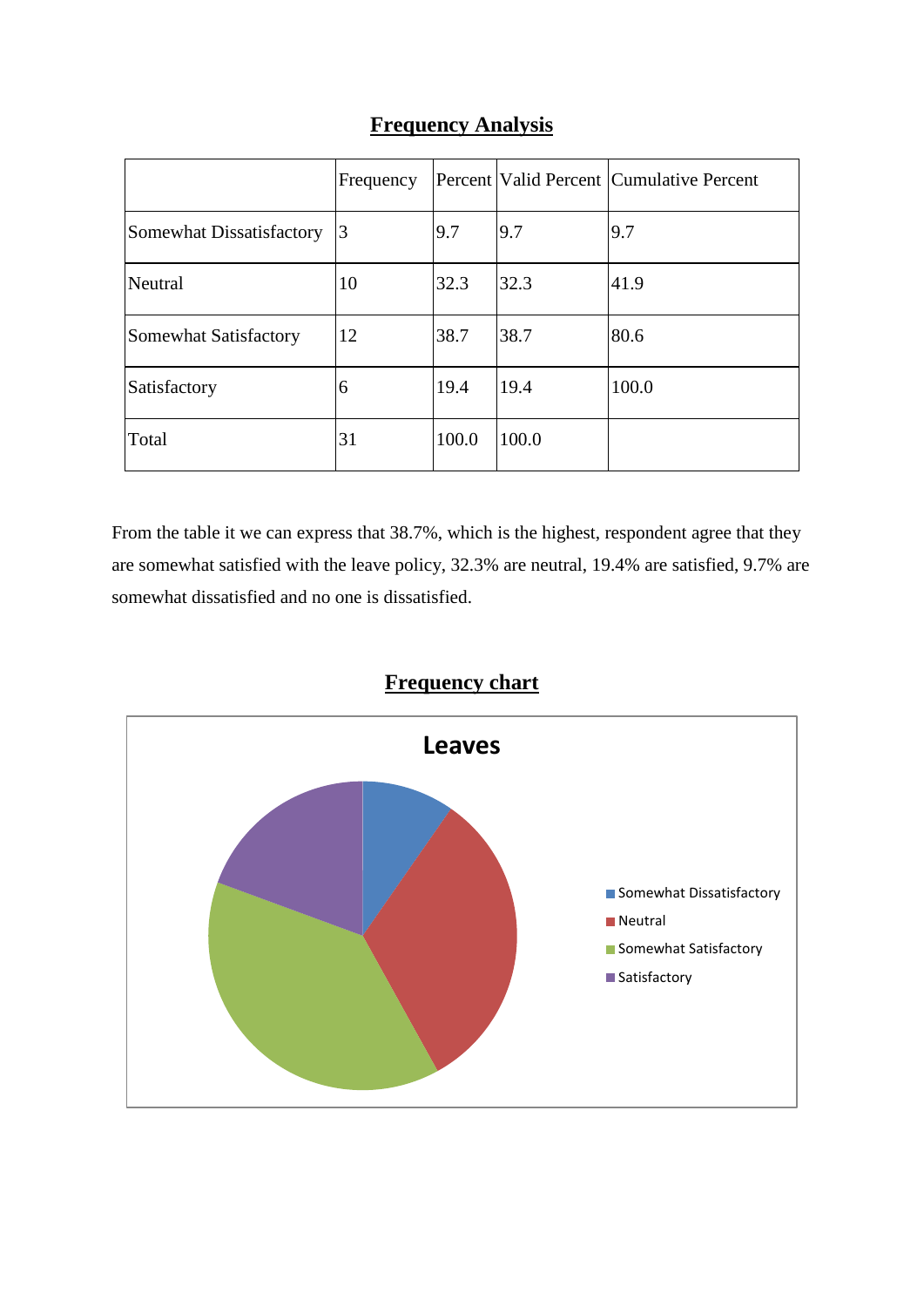#### **Salary and Benefits:**

| Particular | Valid   | 31     |
|------------|---------|--------|
|            | Missing | 0      |
| Mean       |         | 2.5806 |
| Median     |         | 2.0000 |
| Mode       |         | 2.000  |
| Std.       |         | .9228  |
| Deviation  |         |        |
| Sum        |         | 80.00  |

#### **Measure of central tendency and dispersion**

From the table, the mean is 2.5806, median is 2 and mode is 2 showing that most of the employees selected somewhat dissatisfactory for salary and benefits. The calculated mean is 0.4194 lower man standard mean. The standard deviation is .92 representing little variation among all respondents. Their choice was mainly between number 2 and 3.Therefore we can say that regarding the salary and benefits the employees are somewhat dissatisfied.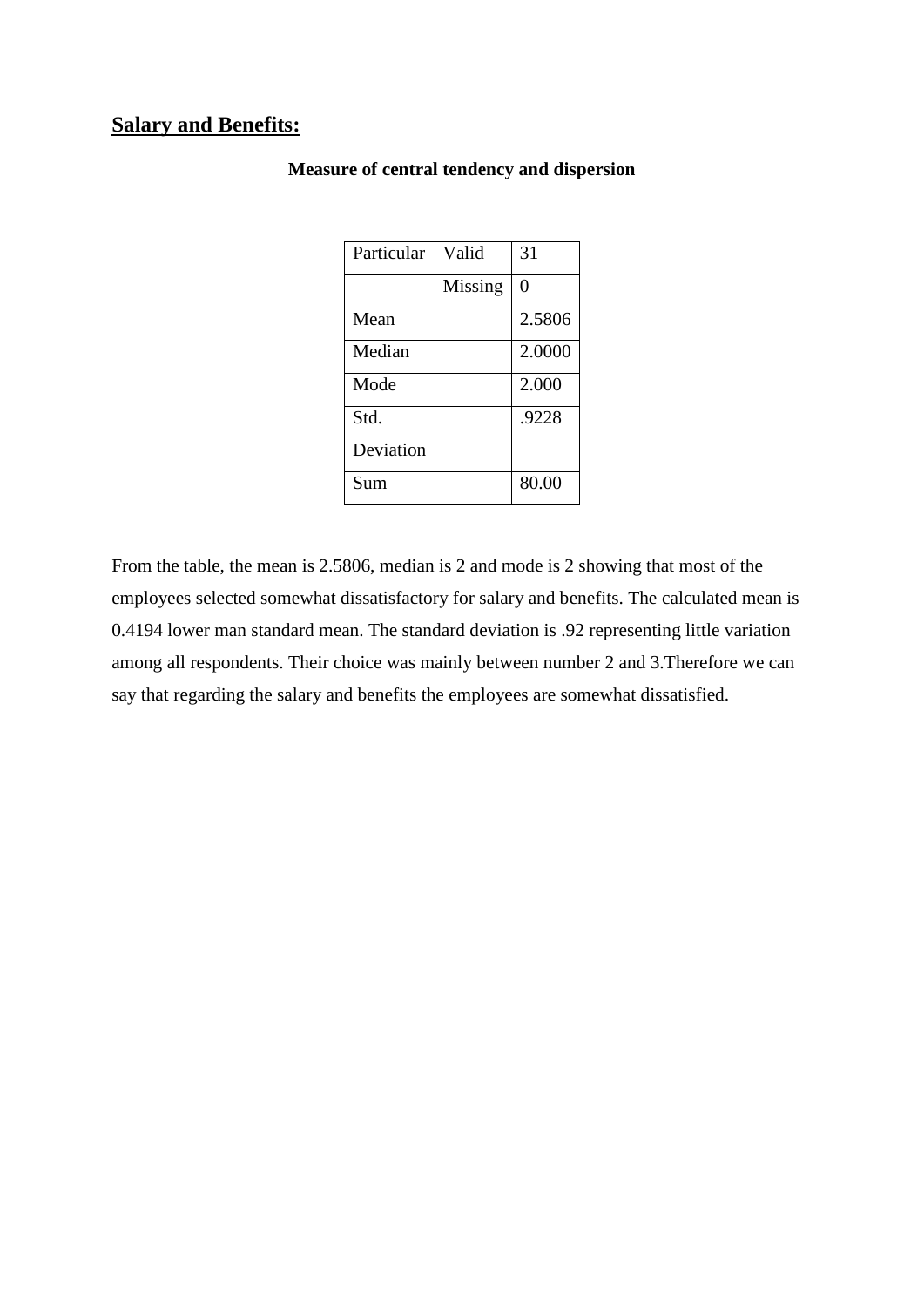## **Frequency Analysis**

|                          | frequency      | Percent | Valid   | Cumulative |
|--------------------------|----------------|---------|---------|------------|
|                          |                |         | Percent | Percent    |
| Dissatisfactory          | $\overline{2}$ | 6.5     | 6.5     | 6.5        |
| Somewhat Dissatisfactory | 15             | 48.4    | 48.4    | 54.8       |
| Neutral                  | 9              | 29.0    | 29.0    | 83.9       |
| Somewhat Satisfactory    | 4              | 12.9    | 12.9    | 96.8       |
| Satisfactory             |                | 3.2     | 3.2     | 100.0      |
| Total                    | 31             | 100.0   | 100.0   |            |

From the table it can be seen that 48.4%, which is the highest, respondents are somewhat dissatisfied with the salary and benefits of the company, 29% are neutral, 12.9% are somewhat satisfied, 6.5% are dissatisfied and 3.2% are satisfied.



## **Frequency chart**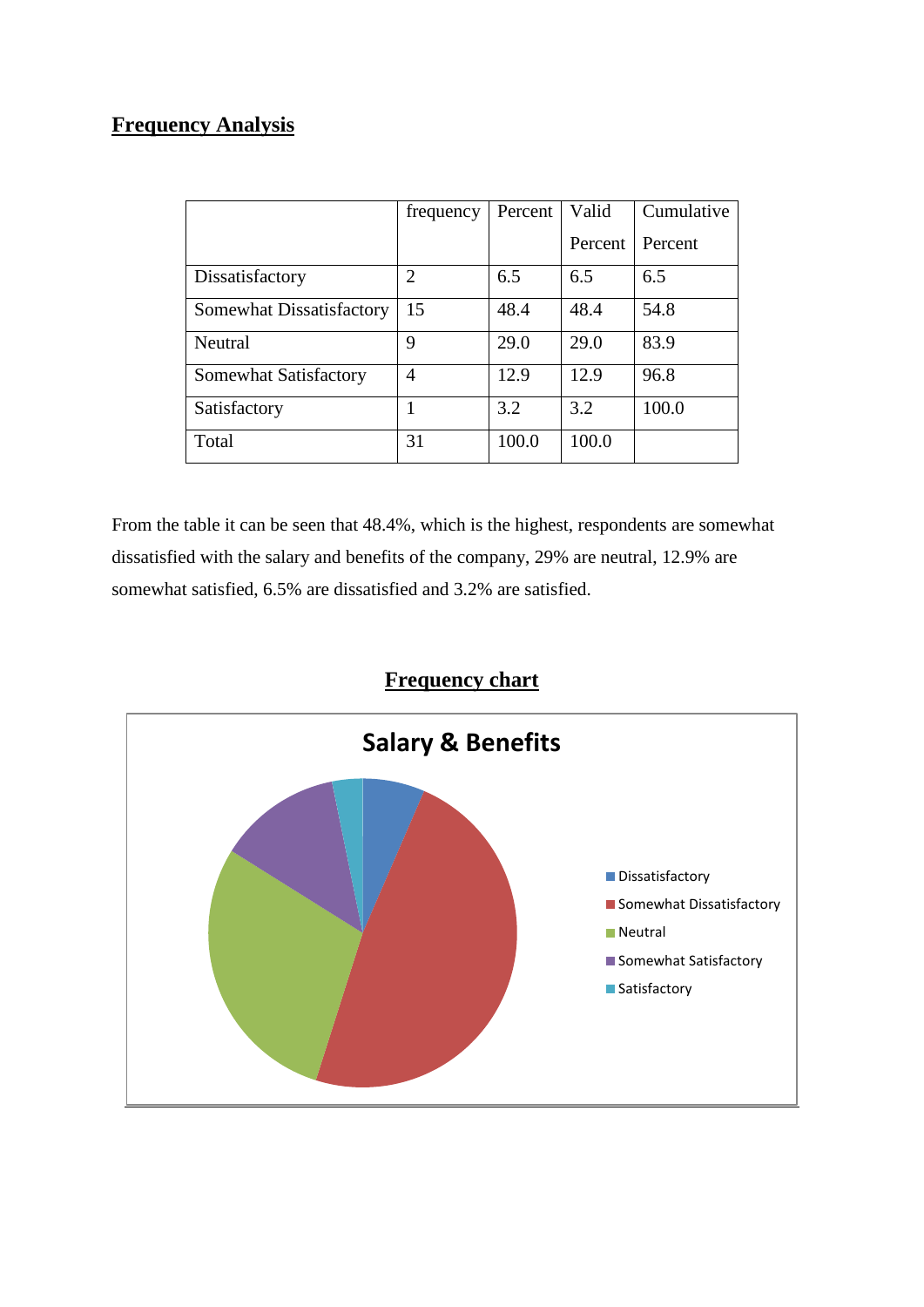### **Motivation:**

| Particular | Valid   | 31     |
|------------|---------|--------|
|            | Missing | 0      |
| Mean       |         | 2.4516 |
| Median     |         | 2.0000 |
| Mode       |         | 2.00   |
| Std.       |         | .9252  |
| Deviation  |         |        |
| Sum        |         | 76.00  |

#### **Measure of central tendency and dispersion**

From the table, the mean is 2.4516, median is 2 and mode is 2 showing that most of the employees selected somewhat dissatisfactory for motivation. The calculated mean is 0.5484 lower than standard mean. The standard deviation is .925 representing little variation among all respondents. Their choice was mainly between the numbers 2 and 3. Therefore we can say that regarding motivation the employees are somewhat dissatisfied.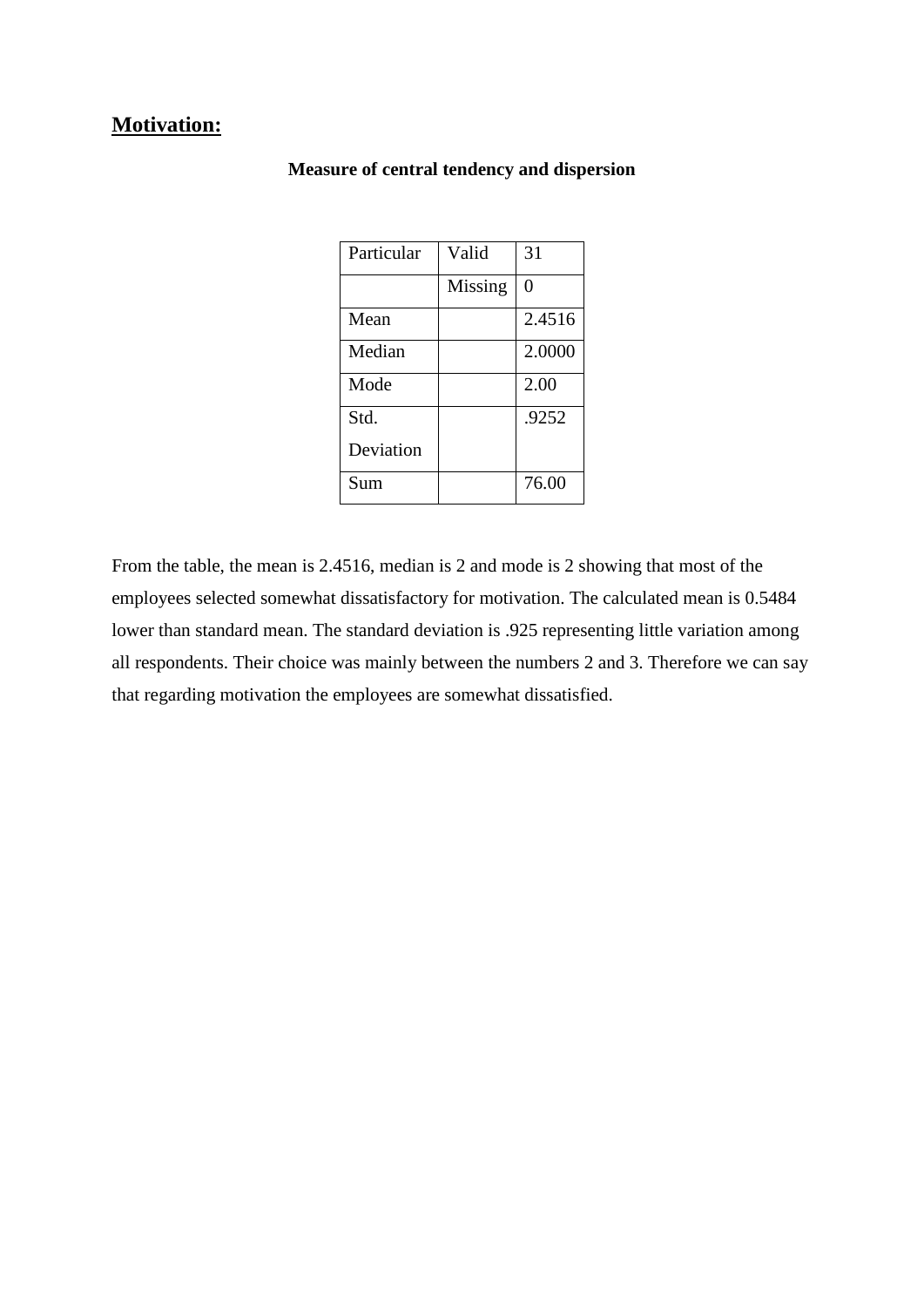| <b>Frequency Analysis:</b> |  |
|----------------------------|--|
|                            |  |

|                          | Frequency | Percent | Valid Percent | <b>Cumulative Percent</b> |
|--------------------------|-----------|---------|---------------|---------------------------|
| Dissatisfactory          |           | 16.1    | 16.1          | 16.1                      |
| Somewhat Dissatisfactory | 11        | 35.5    | 35.5          | 51.6                      |
| Neutral                  | 11        | 35.5    | 35.5          | 87.1                      |
| Somewhat Satisfactory    | 4         | 12.9    | 12.9          | 100.0                     |
| Total                    | 31        | 100.0   | 100.0         |                           |

From the above table we can say that 35.5%, which is the highest, respondent are somewhat dissatisfied with the motivation of the company, 35.5% respondents are neutral, 16.1% are dissatisfied, 12.9% are somewhat satisfied and no one is satisfied.

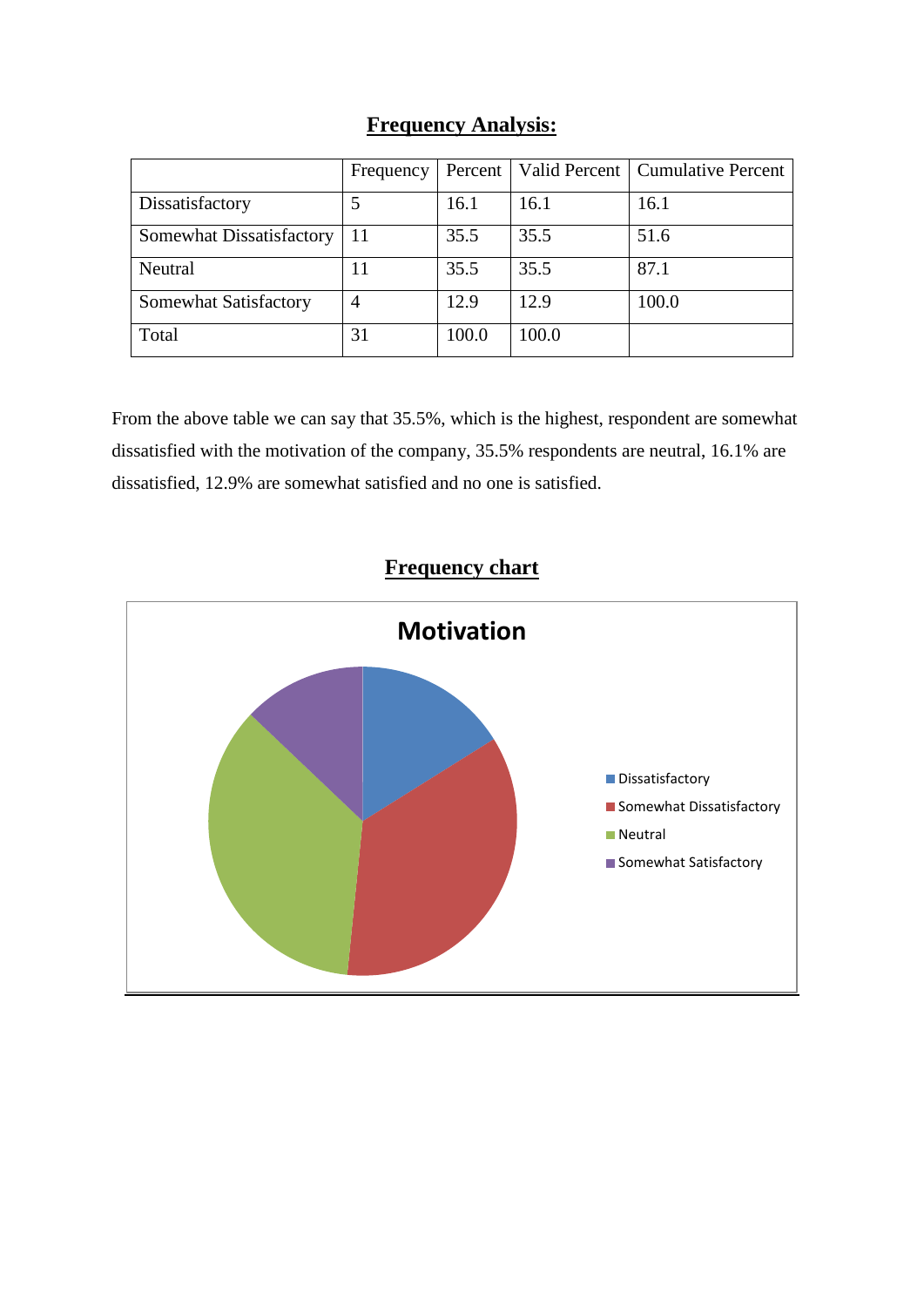### **Employee Relation:**

| Particular     | Valid   | 31             |
|----------------|---------|----------------|
|                | Missing | $\overline{0}$ |
| Mean           |         | 3.9355         |
| Median         |         | 4.0000         |
| Mode           |         | $L$ 4.00       |
| 5td. Deviation |         | .7718          |
| Sum            |         | 122.00         |
|                |         |                |

**Measure of central tendency and dispersion**

From the table, the mean is 3.9355, median is 4 and mode is 4 showing that most of the employees selected somewhat satisfactory for employee relation. The calculated mean is 0.9355 higher than standard mean. The standard deviation is .77 representing little variation among all respondents. Their choice was mainly between the numbers 4 and 5. Therefore we can say that regarding the employment level the employees are somewhat satisfied.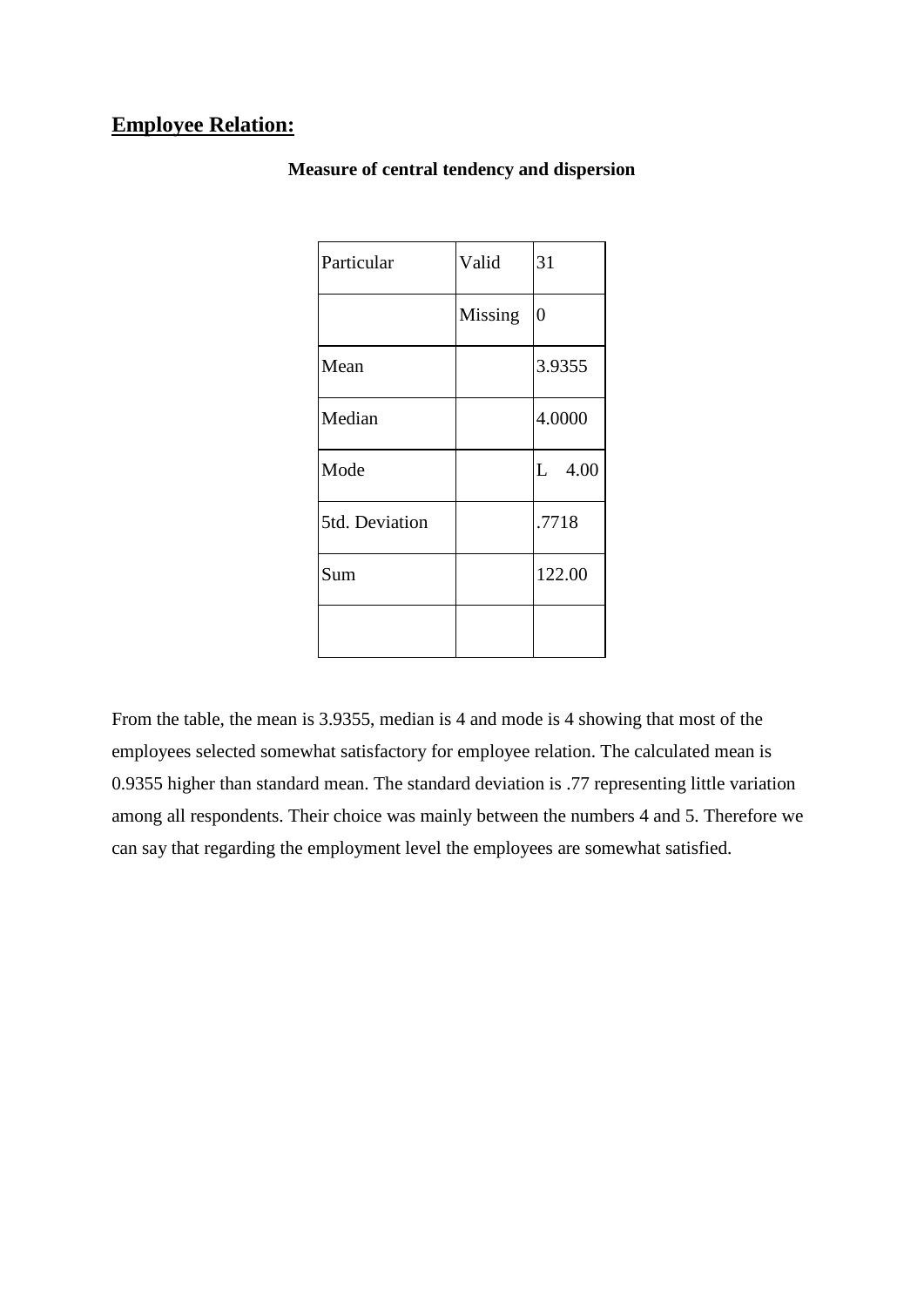## **Frequency Analysis:**

|                       | Frequency | Percent | Valid       | <b>Cumulative Percent</b> |
|-----------------------|-----------|---------|-------------|---------------------------|
|                       |           |         | Percent     |                           |
| Dissatisfactory       |           | 3.2     | 3.2         | 3.2                       |
| Neutral               | 4         | 12.9    | 12.9        | <b>16.1</b>               |
| Somewhat Satisfactory | 21        | 67.6    | 67.7        | 83.9                      |
| Satisfactory          | 5         | 16.1    | <b>16.1</b> | 100.0                     |
| <b>Total</b>          | 31        | 100.0   | 100.0       |                           |

From the table it we can express that 67.7%, which is the highest, respondent agree that they are somewhat satisfied with the employee relation, 12.9% are neutral, 16.1% are satisfied, 3.2% are somewhat dissatisfied and no one is dissatisfied.

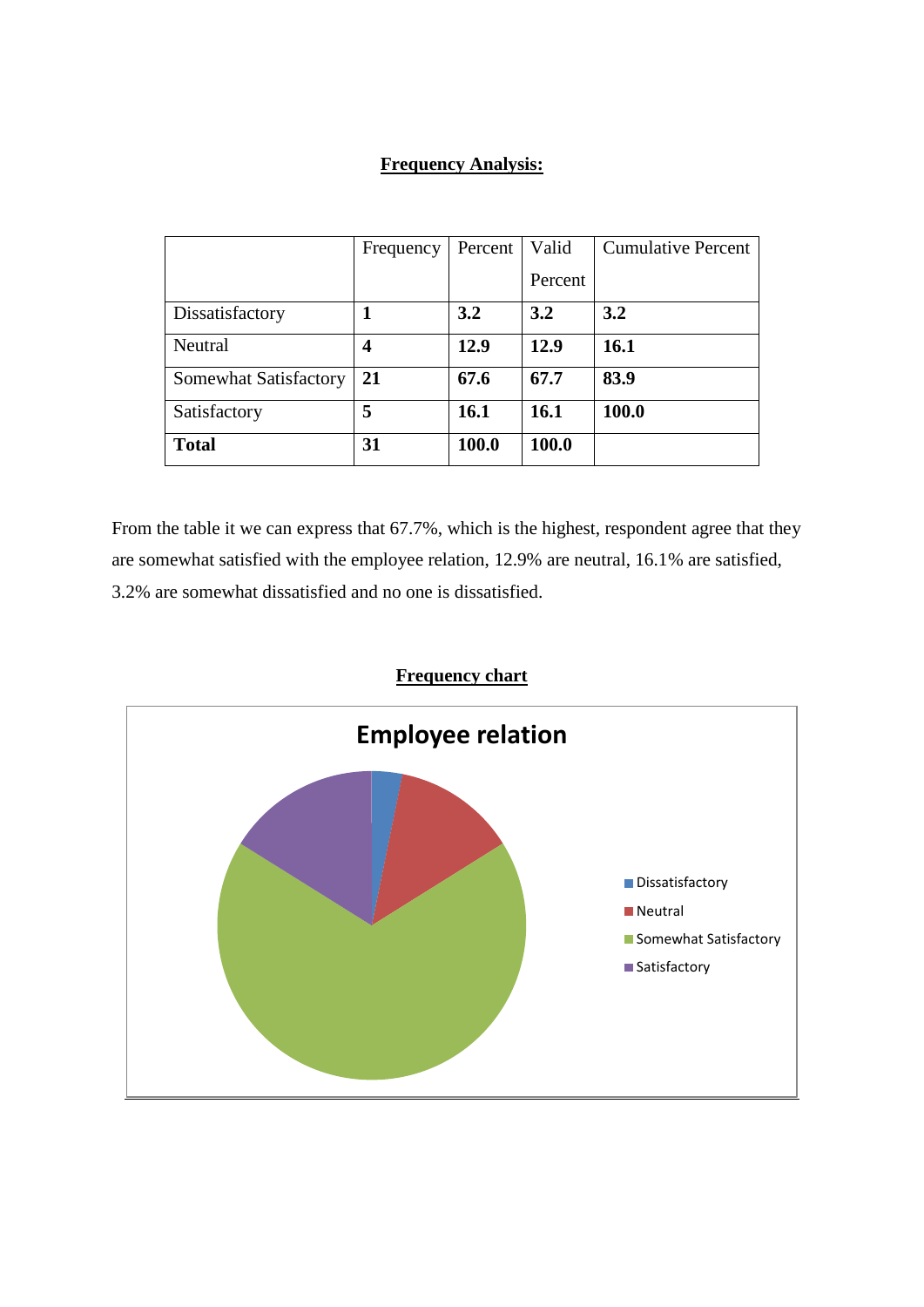### **Job Characteristics 1:**

| Particular            | Valid   | 31     |
|-----------------------|---------|--------|
|                       | Missing | 0      |
| Mean                  |         | 3.7742 |
| Median                |         | 3.7742 |
| Mode                  |         | 4.00   |
| <b>Std. Deviation</b> |         | .7169  |
| Sum                   |         | 117.00 |

#### **Measure of central tendency and dispersion**

From the table, the mean is 3.7742, median is 4 and mode is 4 showing that most of the employees selected somewhat satisfactory for flexibility and independence allowed in the job. The calculated mean is 0.7742 higher than standard mean. The standard deviation is .71 representing little variation among all respondents. Their choice was mainly between the numbers 3 and 4. Therefore we can say that regarding flexibility and independence in job the employees are somewhat satisfied.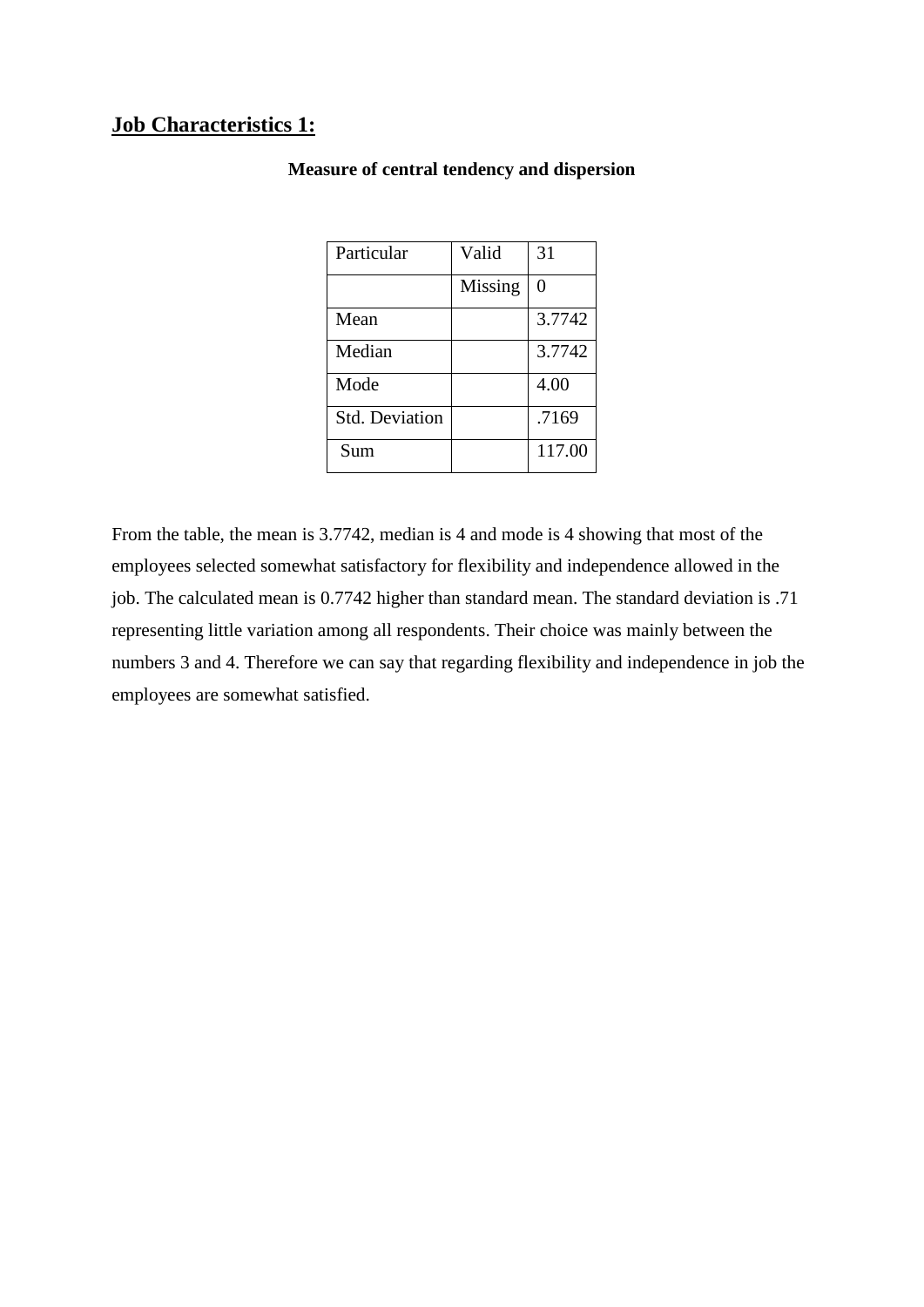## **Frequency Analysis**

|                          | Frequency [Percent] |       |       | Valid Percent Cumulative Percent |
|--------------------------|---------------------|-------|-------|----------------------------------|
| Somewhat Dissatisfactory | 2                   | 6.5   | 6.5   | 6.5                              |
| Neutral                  | 6                   | 19.4  | 19.4  | 25.8                             |
| Somewhat Satisfactory    | 20                  | 64.5  | 64.5  | 90.3                             |
| Satisfactory             | 3                   | 9.7   | 9.7   | 100.0                            |
| Total                    | 31                  | 100.0 | 100.0 |                                  |

From the table it can be said that 64.5%, which is the highest, respondents are somewhat satisfied with the flexibility and independence in job, 19.4% are neutral, 9.7% are satisfied, 6.5% are somewhat dissatisfied and no one is dissatisfied.



**Job Characteristics 2:**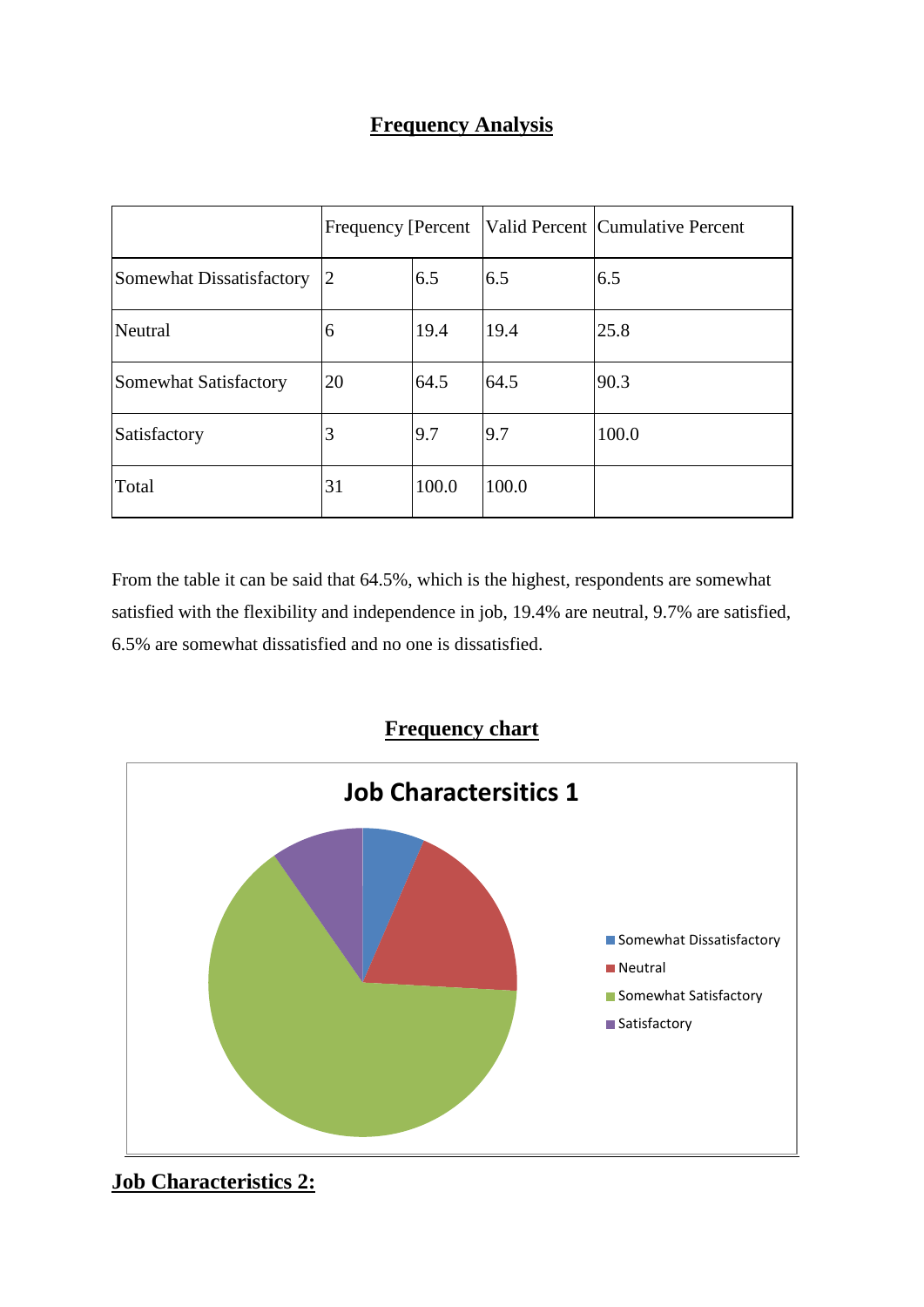| Particular            | Valid   | 31     |
|-----------------------|---------|--------|
|                       | Missing | 0      |
| Mean                  |         | 3.6129 |
| Median                |         | 4.0000 |
| Mode                  |         | 4.0000 |
| <b>Std. Deviation</b> |         | .6672  |
| Sum                   |         | 112.00 |

#### **Measure of central tendency and dispersion**

From the table, the mean is 3.6129, median is 4 and mode is 4 showing that most of the employees selected somewhat satisfactory for job security. The calculated mean is 0.6129 higher than standard mean. The standard deviation is .66 representing little variation among all respondents. Their choice was high between the numbers 3 and 4. Therefore we can say that regarding job security they are somewhat satisfied.

#### **Frequency Analysis**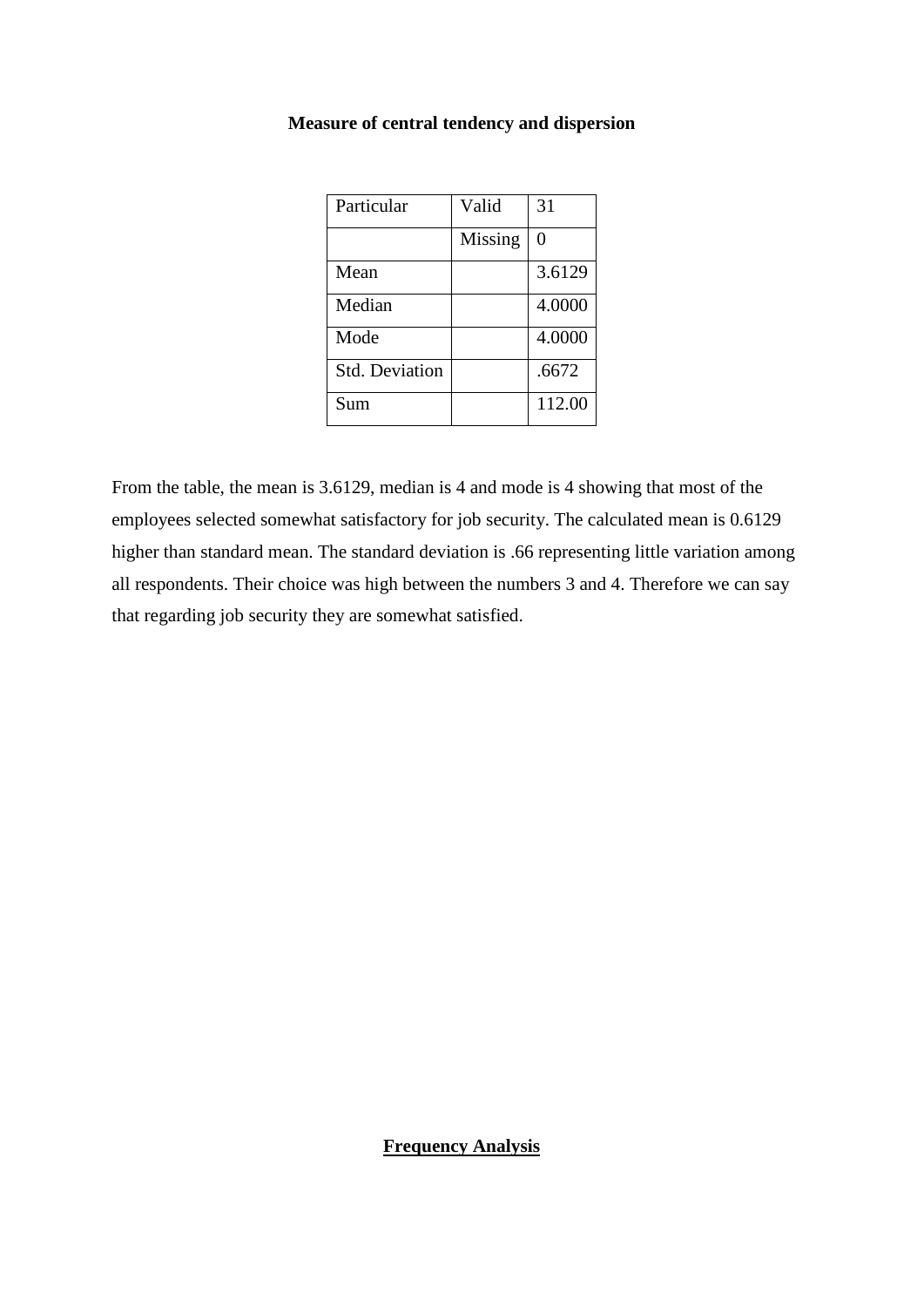|                          | <b>Frequency [Percent</b> |       | <b>Valid Percent</b> | Cumulative Percent |
|--------------------------|---------------------------|-------|----------------------|--------------------|
| Somewhat Dissatisfactory |                           | 3.2   | 3.2                  | 3.2                |
| Neutral                  | 12                        | 38.7  | 38.7                 | 41.9               |
| Somewhat Satisfactory    | 16                        | 51.6  | 51.6                 | 93.5               |
| Satisfactory             | 2                         | 6.5   | 6.5                  | 100.0              |
| Total                    | 31                        | 100.0 | 100.0                |                    |

From the table above expresses that 51.6%, which is the highest, respondents are somewhat satisfied and agree that their job is secured, 38.7 respondents are neutral, 6.5 are satisfied, 3.2% are somewhat dissatisfied and no one is dissatisfied.

## **Frequency chart**



**Job Characteristics 3:**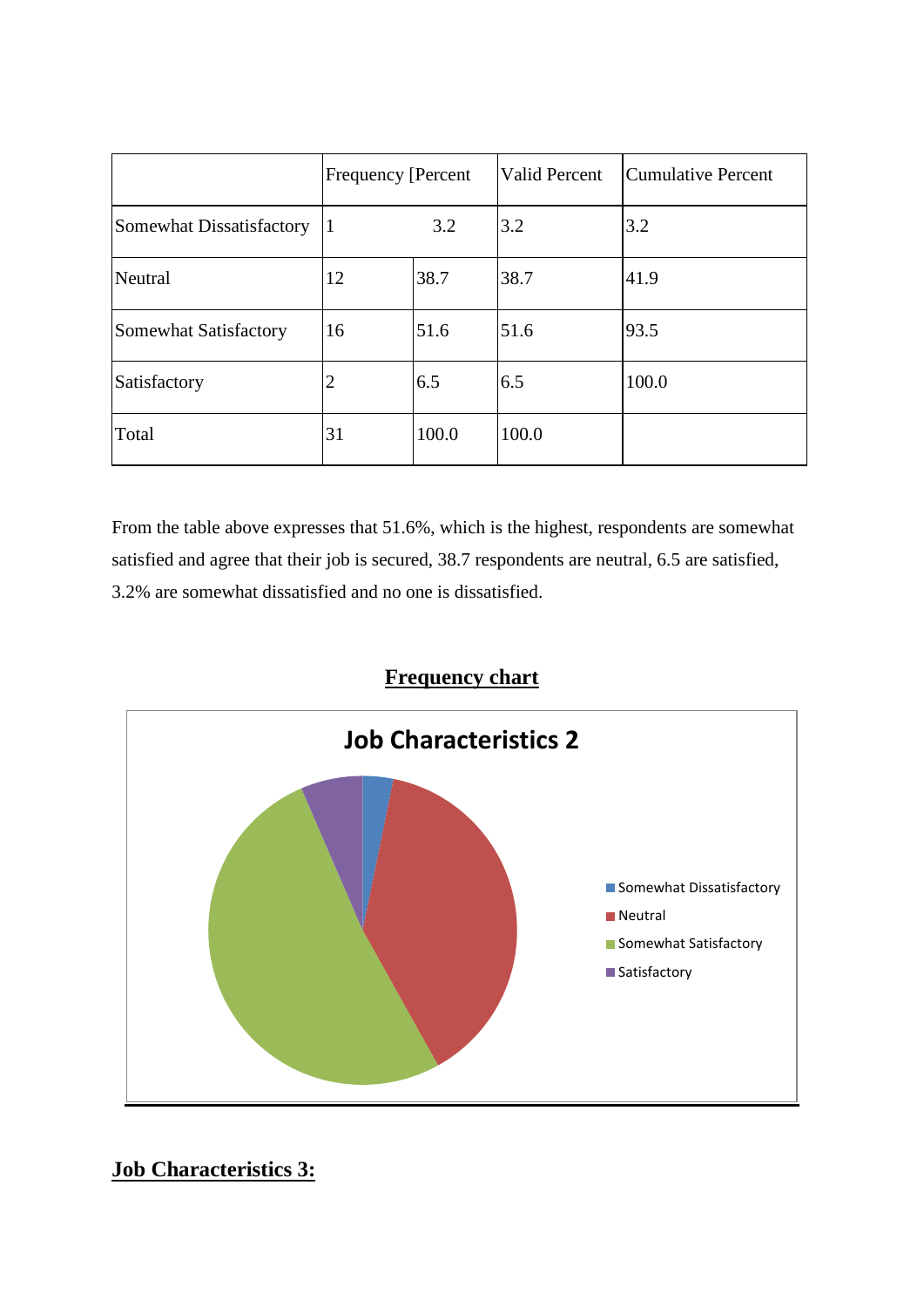| Particular            | Valid   | 31             |
|-----------------------|---------|----------------|
|                       | Missing | $\overline{0}$ |
| Mean                  |         | 3.5161         |
| Median                |         | 4.0000         |
| Mode                  |         | 4.00           |
| <b>Std. Deviation</b> |         | .7690          |
| Sum                   |         | 109.00         |

#### **Measure of central tendency and dispersion**

From the table, the mean is 3.516, median is 4 and mode is 4 showing that most of the employees selected somewhat satisfactory for the variety of tasks offered in the job. The calculated mean is 0.5161 higher than standard mean. The standard deviation is .76 representing little variation among all respondents. Their choice was mainly between the numbers 3 and 4. Therefore we can say that regarding the variety of tasks offered in their job they are somewhat satisfied.

### **Frequency Analysis**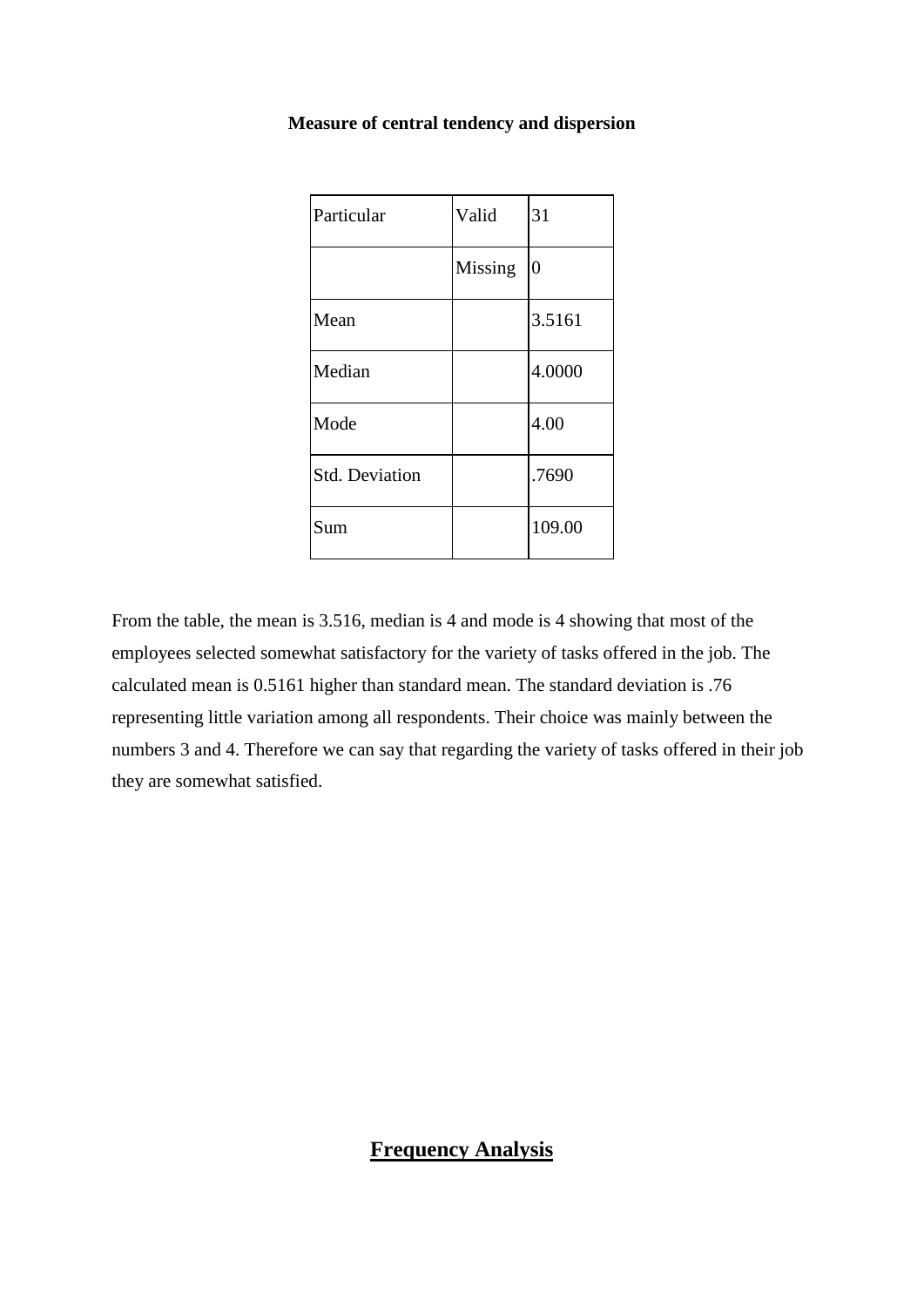|                          | Frequency | Percent |       | Valid Percent   Cumulative Percent |
|--------------------------|-----------|---------|-------|------------------------------------|
| Somewhat Dissatisfactory | 3         | 9.7     | 9.7   | 9.7                                |
| Neutral                  | 11        | 35.5    | 35.5  | 45.2                               |
| Somewhat Satisfactory    | 15        | 48.4    | 48.4  | 93.5                               |
| Satisfactory             | 2         | 6.5     | 6.5   | 100.0                              |
| Total                    | 31        | 100.0   | 100.0 |                                    |

The table above expresses that 48.4%, which is the highest, respondents are somewhat satisfied with the variety of tasks that their job offers, 35.5% are neutral, 9.7% are somewhat dissatisfied 6.5% are satisfied and no one is dissatisfied.





**Working Environment:**

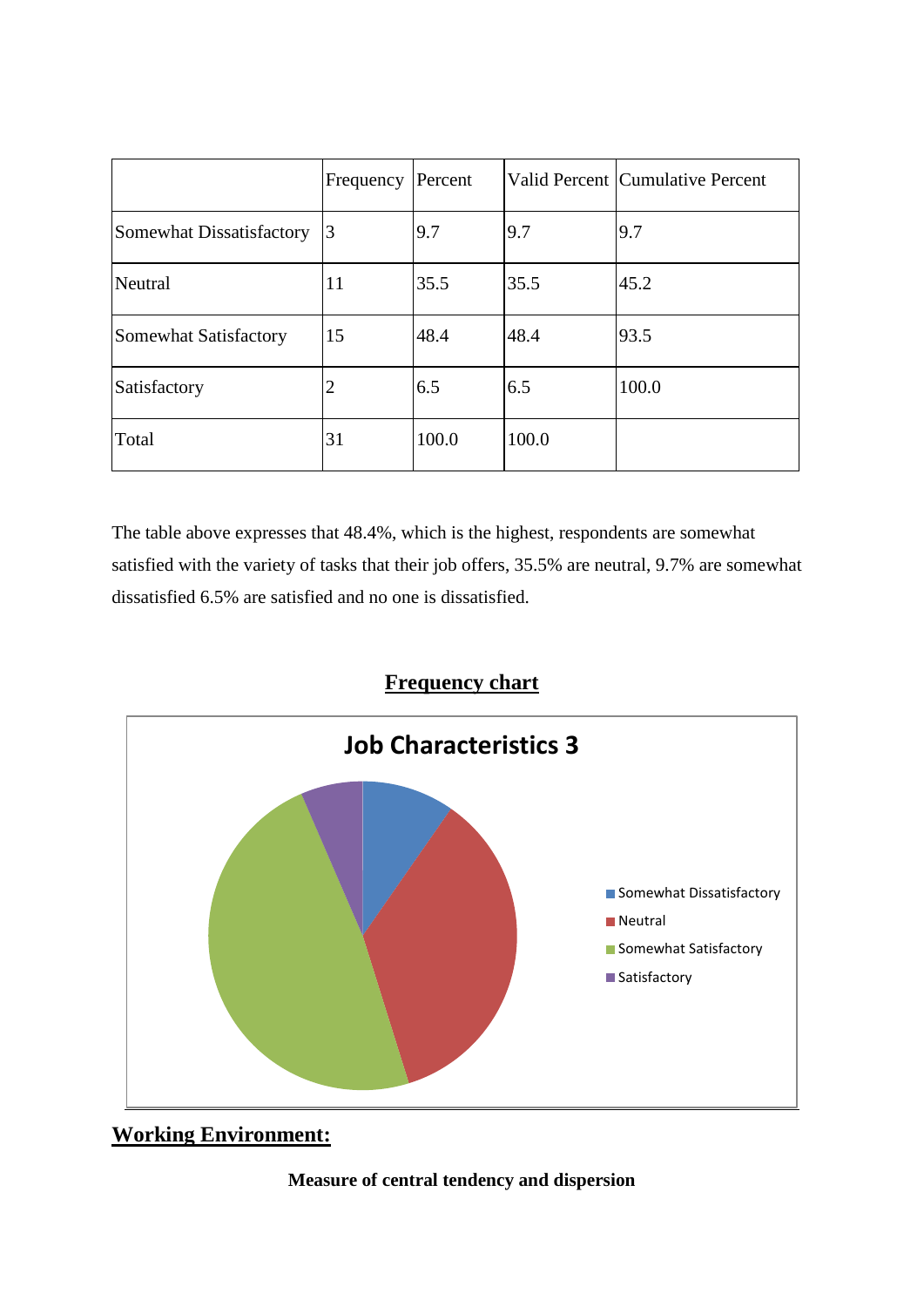| Particular            | Valid   | 31     |
|-----------------------|---------|--------|
|                       | Missing | 0      |
| Mean                  |         | 4.0645 |
| Median                |         | 4.0000 |
| Mode                  |         | 4.00   |
| <b>Std. Deviation</b> |         | .6290  |
| Sum                   |         | 126.00 |

From the table, the mean is 4.0645, Median is 4 and mode is 4 showing that most of the employees selected somewhat satisfactory for working environment. The calculated Mean is 4.0645 higher than standard mean. The standard deviation is .62 representing little variation among all respondents. Their choice was mainly between the numbers 4 and 5. Therefore we can say that regarding the working environment the employees are somewhat satisfied.

### **Frequency Analysis**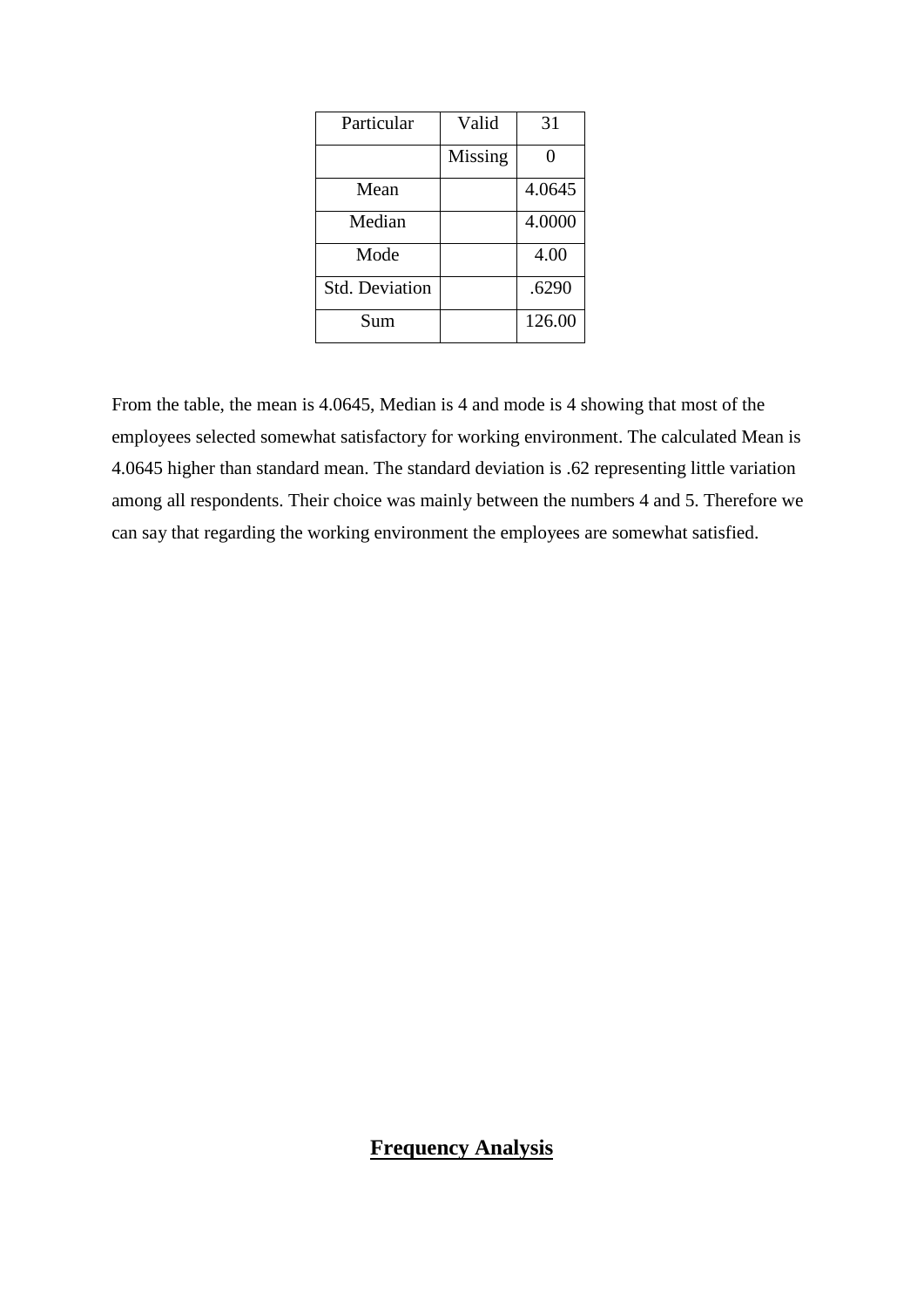|                          | <b>Frequency [Percent</b> ] |       | Valid Percent Cumulative Percent |
|--------------------------|-----------------------------|-------|----------------------------------|
| Neutral                  | 16.1                        | 16.1  | 16.1                             |
| Somewhat<br>Satisfactory | 61.3                        | 61.3  | 77.4                             |
| Satisfactory             | 22.6                        | 22.6  | 100.0                            |
| Total                    | 100.0                       | 100.0 |                                  |

From the table above we can say that 61.3%, which is the highest, respondents are somewhat satisfied with the working environment, 22.6% are satisfied, 16.1% are neutral and no one is somewhat dissatisfied or dissatisfied.





**Discipline:**

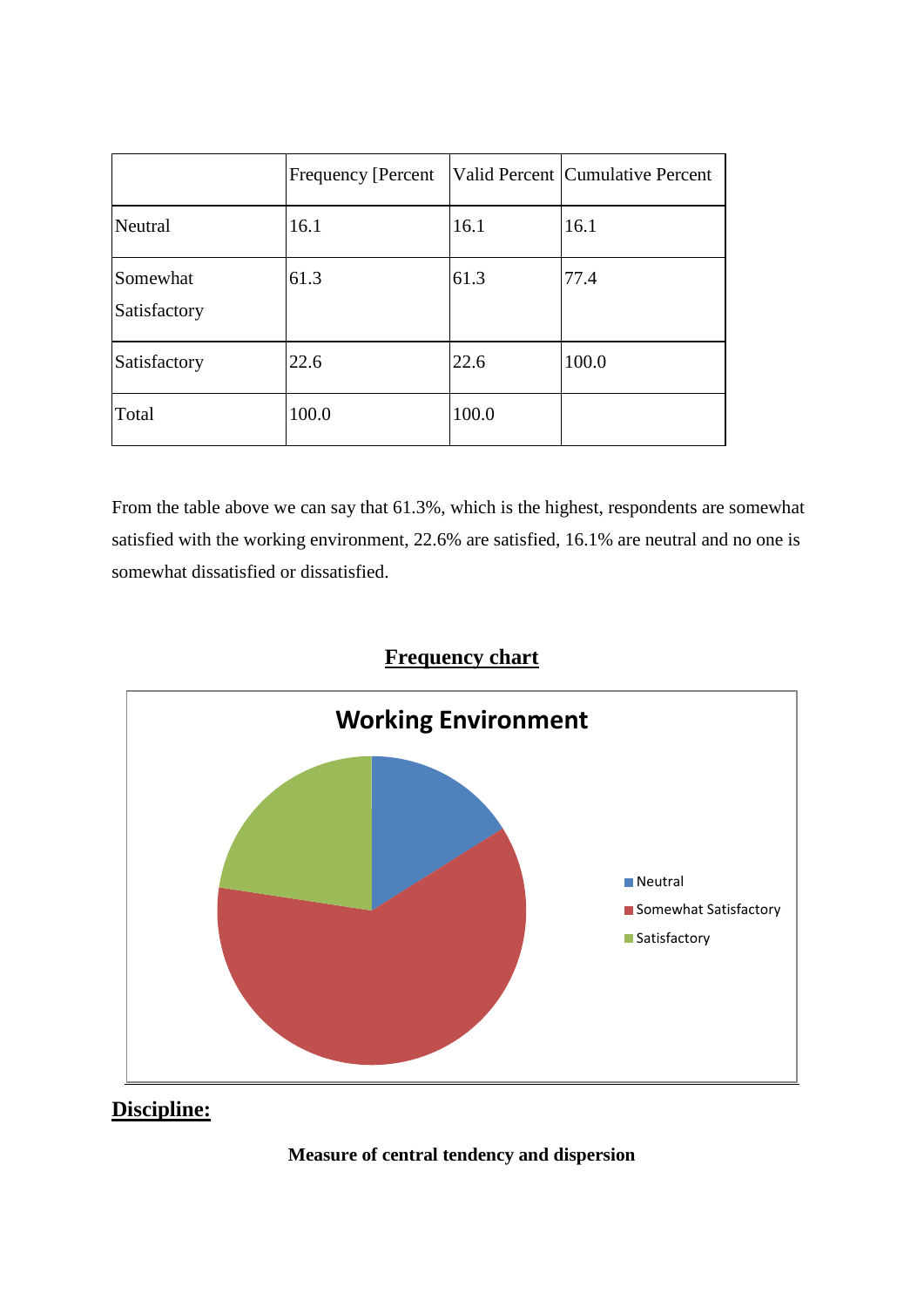| Particular            | Valid   | 31     |
|-----------------------|---------|--------|
|                       | Missing | 0      |
| Mean                  |         | 4.0000 |
| Median                |         | 4.0000 |
| Mode                  |         | 4.00   |
| <b>Std. Deviation</b> |         | .6325  |
| Sum                   |         | 124.00 |

From the table, the mean is 4, median is 4 and mode is 4 showing that most of the employees selected somewhat satisfactory for the discipline policy. The calculated mean is 1 higher than standard mean. The standard deviation is .63 representing little variation among all respondents. Their choice was mainly among the numbers 3,4 and 5. Therefore we can say that regarding the discipline in the company the employees are somewhat satisfied.

## **Frequency Analysis**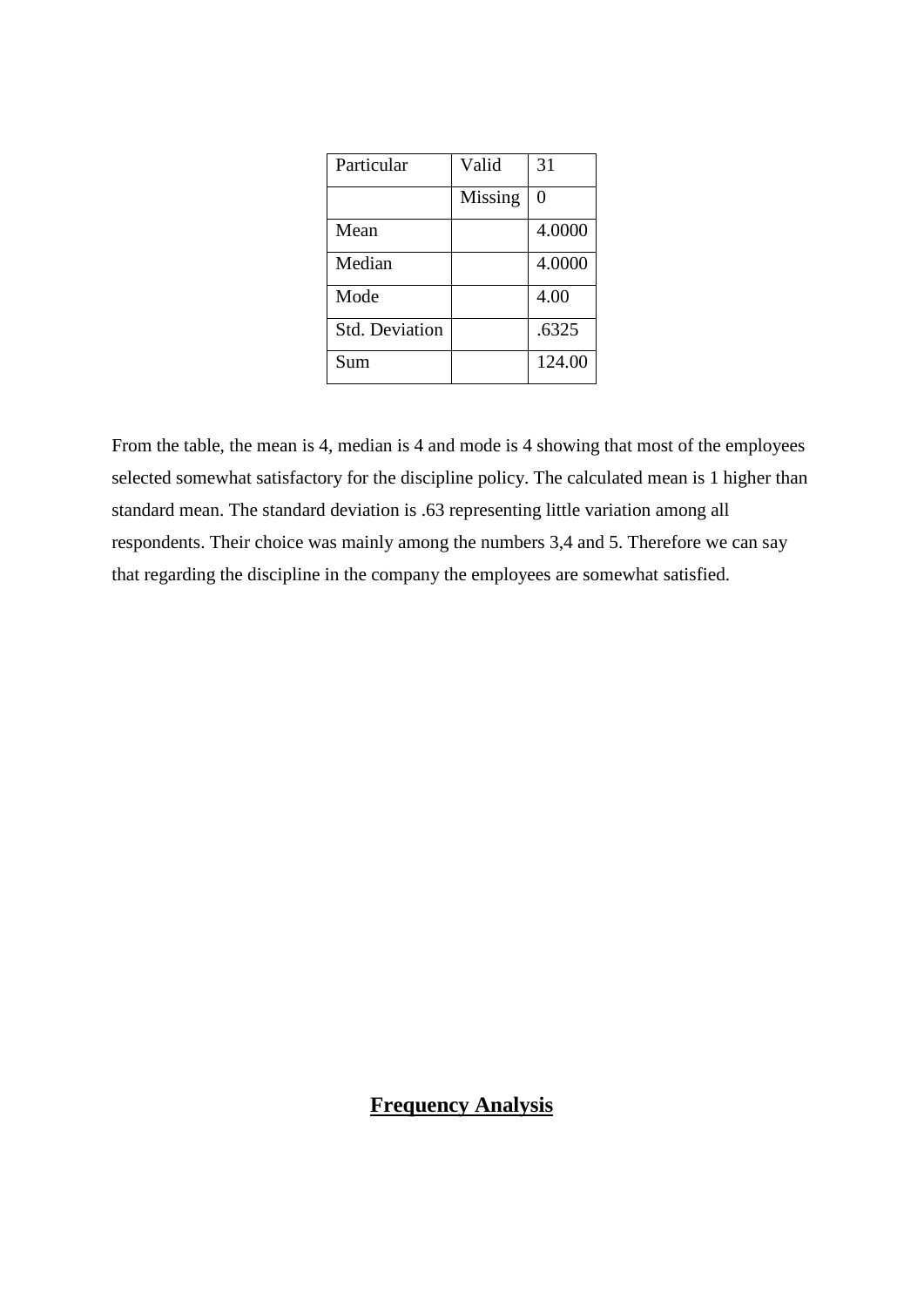|              | Frequency | Percent |       | Valid Percent   Cumulative Percent |
|--------------|-----------|---------|-------|------------------------------------|
| Neutral      | 6         | 19.4    | 19.4  | 19.4                               |
| Somewhat     | 19        | 61.3    | 61.3  | 80.6                               |
| Satisfactory |           |         |       |                                    |
| Satisfactory | 6         | 19.4    | 19.4  | 100.0                              |
| Total        | 31        | 100.0   | 100.0 |                                    |

From the table above we can say that 61.3% , which is the highest, respondents are somewhat satisfied with the discipline in the company, 19.4% are satisfied, 19.4% are neutral and no one is somewhat dissatisfied or dissatisfied.



# **4.2 Findings:**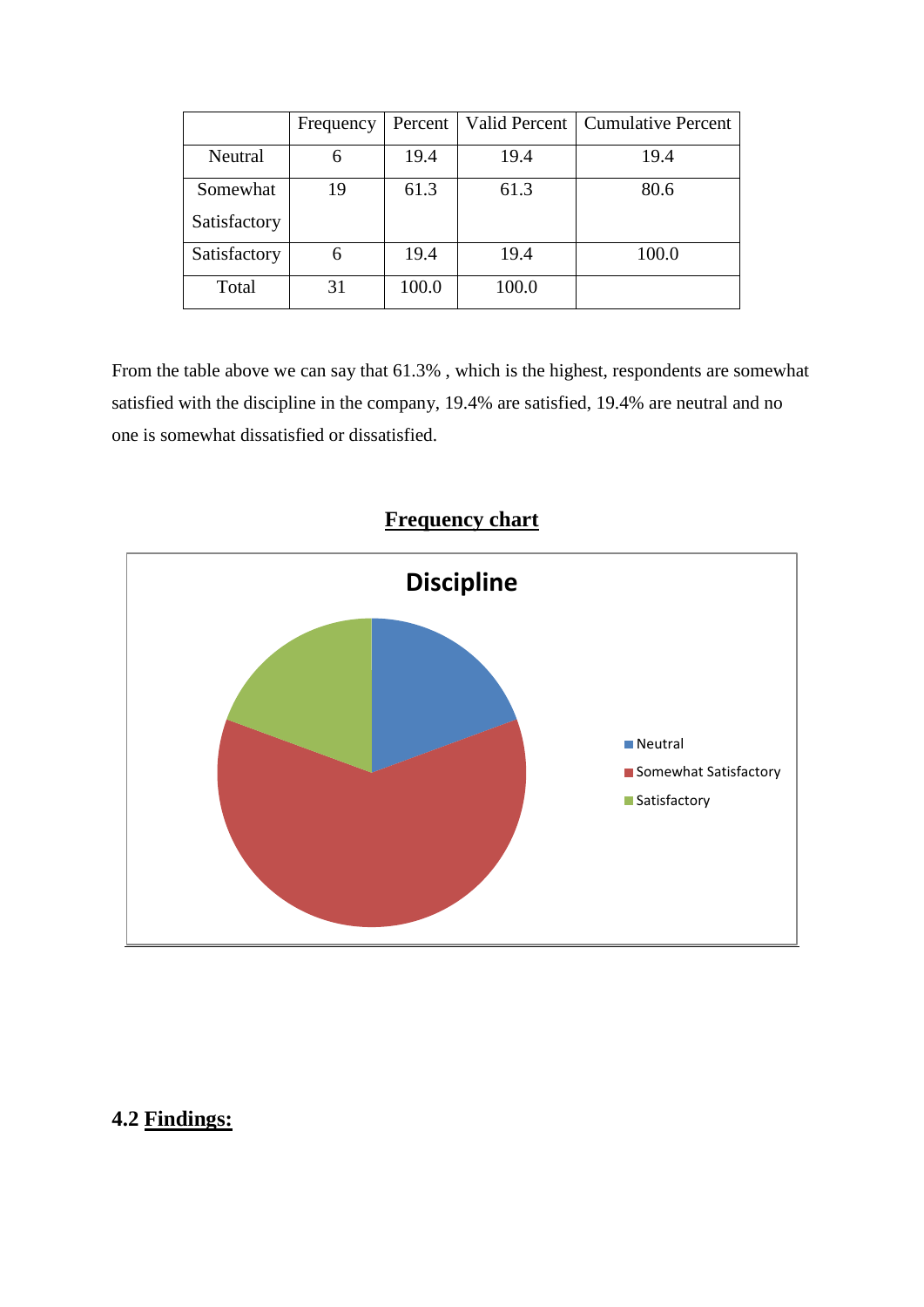After the statistical analysis we can find some findings along the analysis process and these are:

- $\Box$  Most of the employees (77.4%) are satisfied with the recruitment and selection process of the IAL and 16.1% are neutral. The correlation is strong and positive for better recruitment and selection process among employees who are in high designation and more experienced.
- $\Box$  54.8% are neutral about the fairness with the performance appraisal policy. This means they are neither satisfied nor dissatisfied. Company has to ensure that the employees are happy with the policy so that their faith in the company is more. Others are satisfied with the appraisal process.
- $\Box$  Most of the employees (61.3%) are satisfied with the Training and development process of the IAL. But other employees need more training and development program especially those who are aged in this organization. Actually they are in want of increasing then skills through the Training and development programs of IAL.
- 38.7% employees of IAL are somewhat satisfactory with the leaves of the company, 32.3% are neutral. Most of the employees of IAL are field executive so they work in under pressure. Mainly to reduce this pressure they want more leaves from IAL.
- $\Box$  Most of the employees (48.4%), which is the highest, respondents are somewhat dissatisfied with the salary and benefits of the company. They are in want of high salaries for then services. As work pressure increases, employees get more experience, as well as cost of living gets higher they would want higher salary and benefits. However according to the analysis we found they are not being paid according to then expectations.
- $\Box$  The highest number of Employees of IAL (35.5%) are somewhat dissatisfied with the motivation of the company, (35.5%) respondents are neutral, (16.1%) are dissatisfied, (12.9%) are somewhat satisfied and no one is satisfied which indicates that the motivation level of IAL cannot motivate the employees much. There is strong demand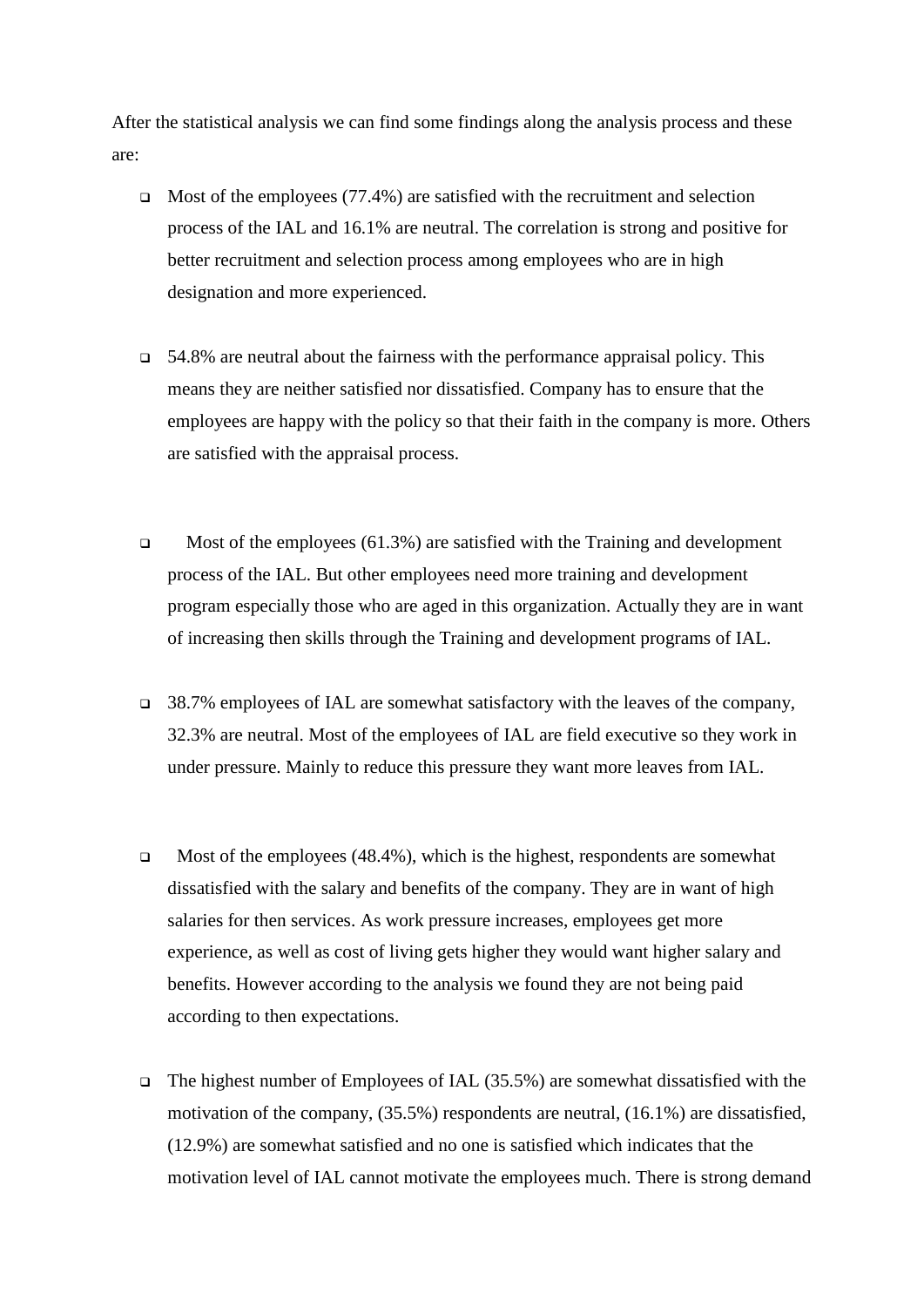for better motivation among the different employees which the company needs to focus.

- Most of the employees of IAL are very much satisfied with the work environment and the job responsibilities of them. They feel safe to work there and the job responsibilities given to them are somewhat satisfactory and majority agrees that they are satisfied with their job security.
- $\Box$  61.3% employees said that they are somewhat satisfied with the discipline of the company. It means that the company is following its disciplinary rules properly.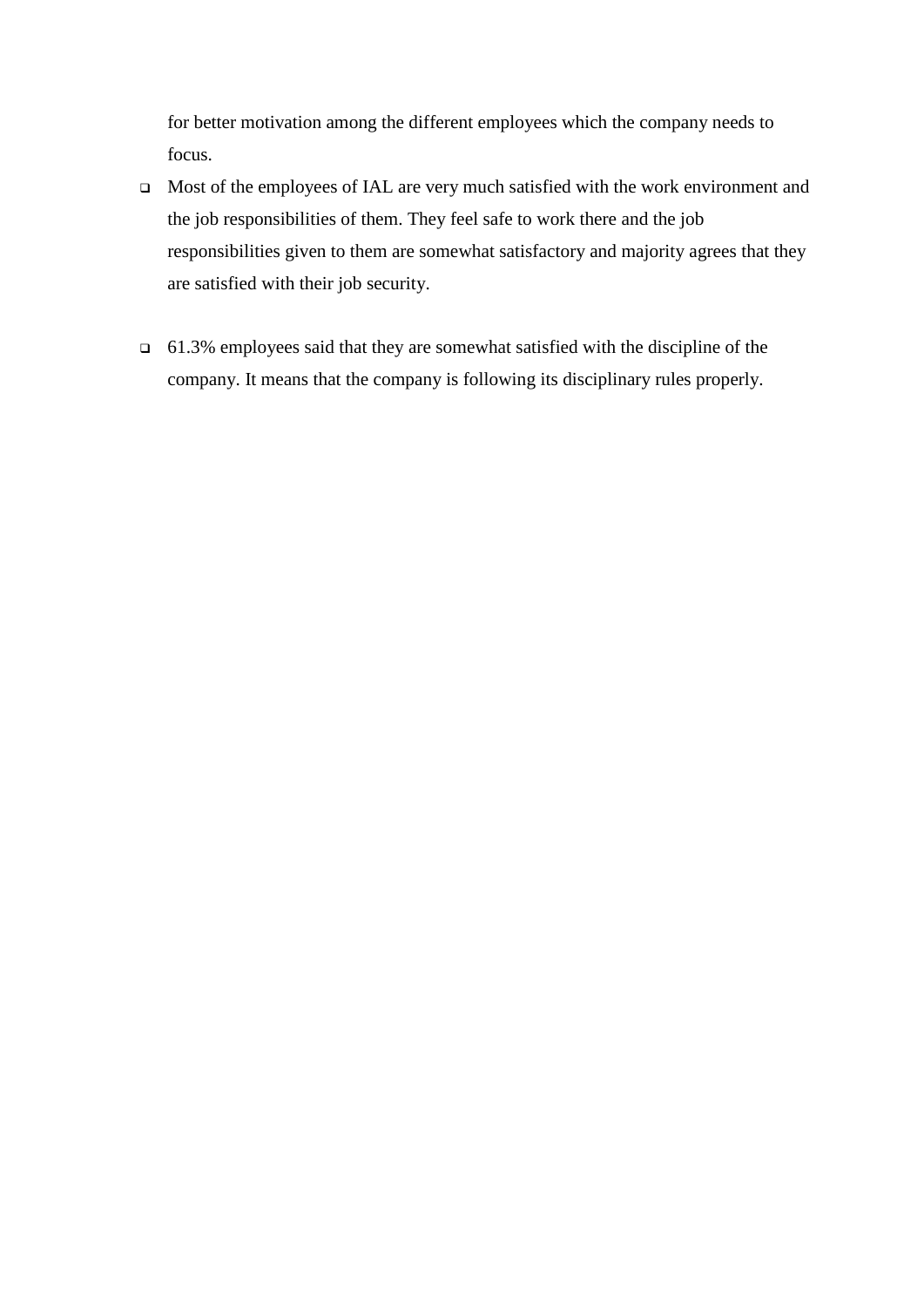# Chapter 5: Recommendation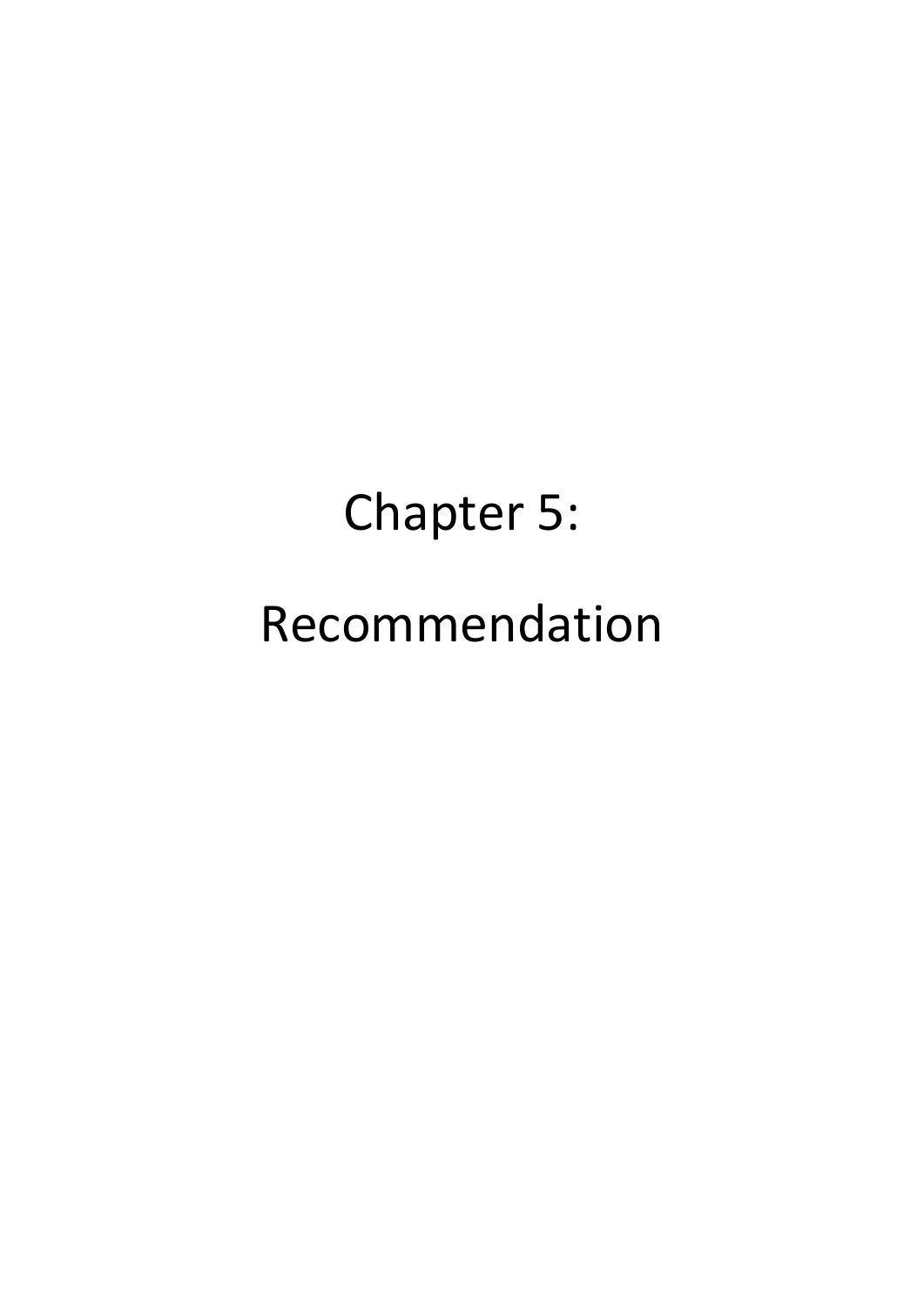#### **5. Recommendation:**

- Recruitment and Selection Process of IALshould be more organized. As most of the employees are satisfied with the process but the revised planning can attract more employees from the market. As there are no females currently working in the company so revised process could hire some capable female employees as well.
- $\triangle$  As employees need more training and development program especially those who are becoming aged in this organization so they should introduced more Training and Development programs so that employees who are moving from young group to mid age group they would to gain more skills and help the company with then different skills to expand.
- As all employees are somewhat satisfied with transparency of performance appraisals but most are neutral so IAL should revised the performance appraisal process so that they are fully satisfied and each employee should feel that they are evaluated equally and fairly.
- Mainly most of the employees of IAL are field executive so they work in under pressure. After achieving their target they are given commission. If they achieve more above their target no extra reward is given to them. Therefore this creates somewhat dissatisfaction among them. Company should introduce reward system for achieving more than the target so that employees are motivated.
- IAL should revise their salary and benefit policies. Most of the employees are somewhat dissatisfied with the salary and benefits. As cost of living is getting higher the company should raise the basic salary of the employees. Moreover they can give some allowance for their phone bills as well which could be a benefit for them. Being a small organization the chance for promotion are very less. There are limited positions in the company. Therefore company should try to go for expansion and create more positions so that employees can get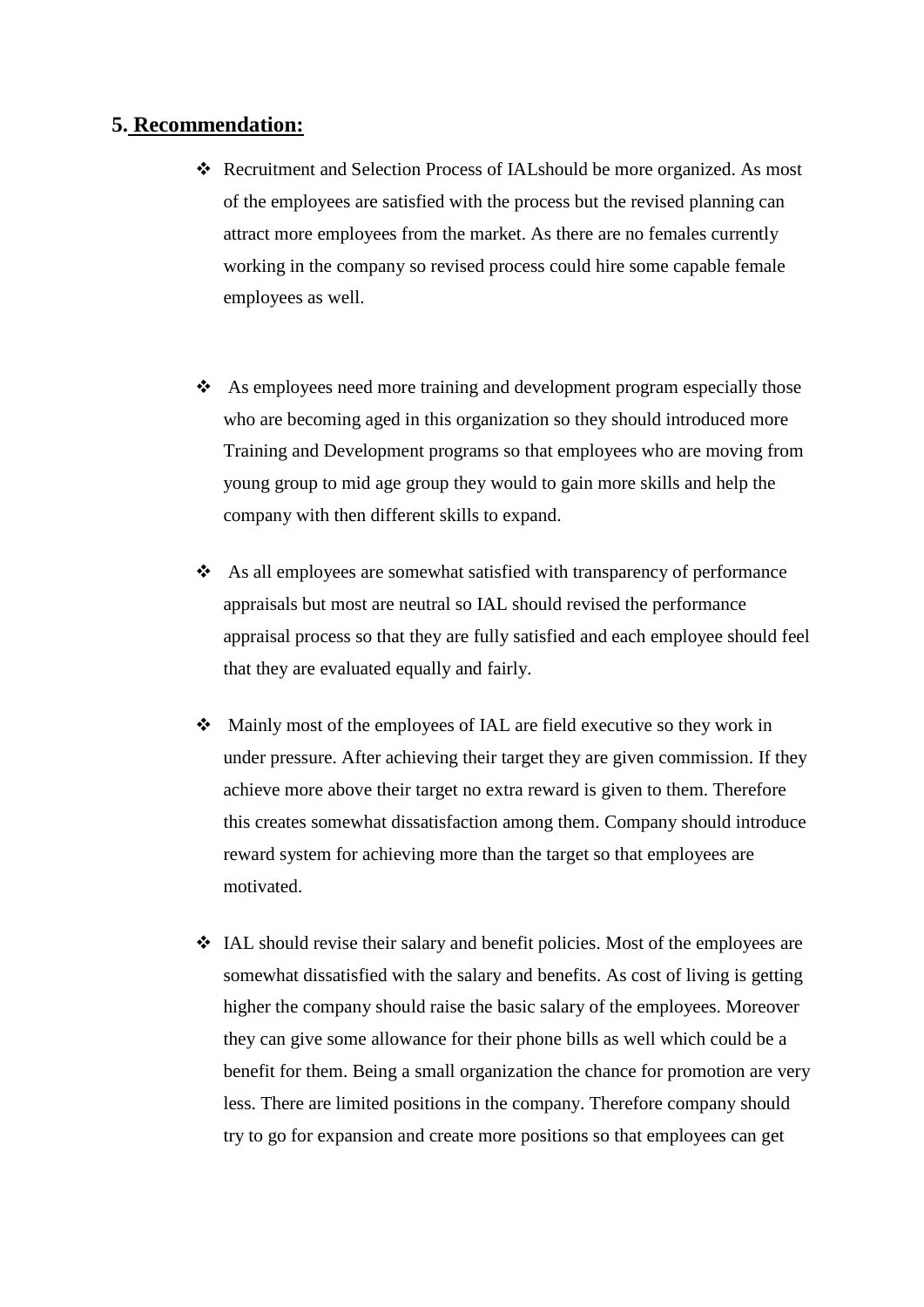respected designations after their hard work and effort, or else the company might lose efficient employees.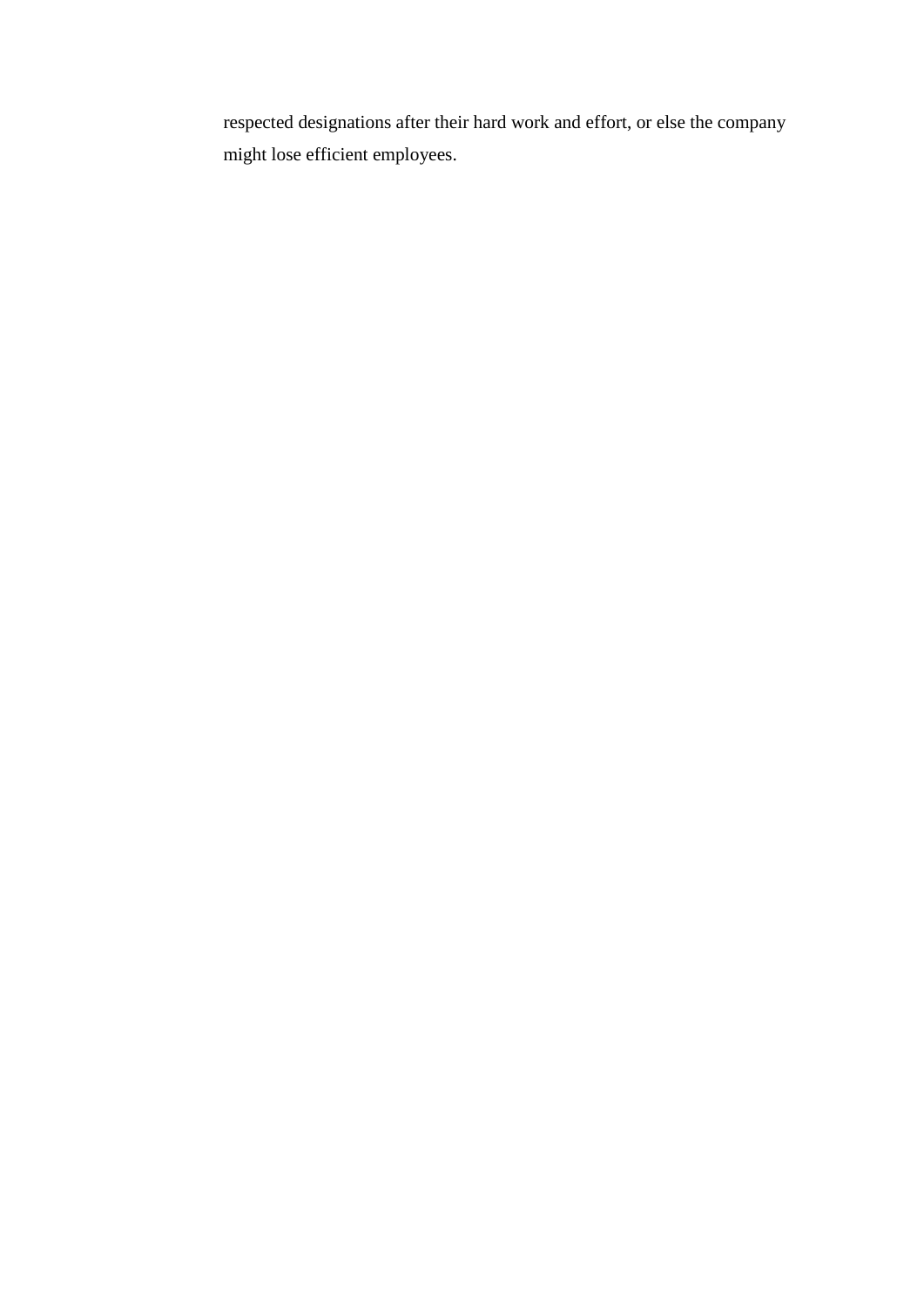Chapter 6: Conclusion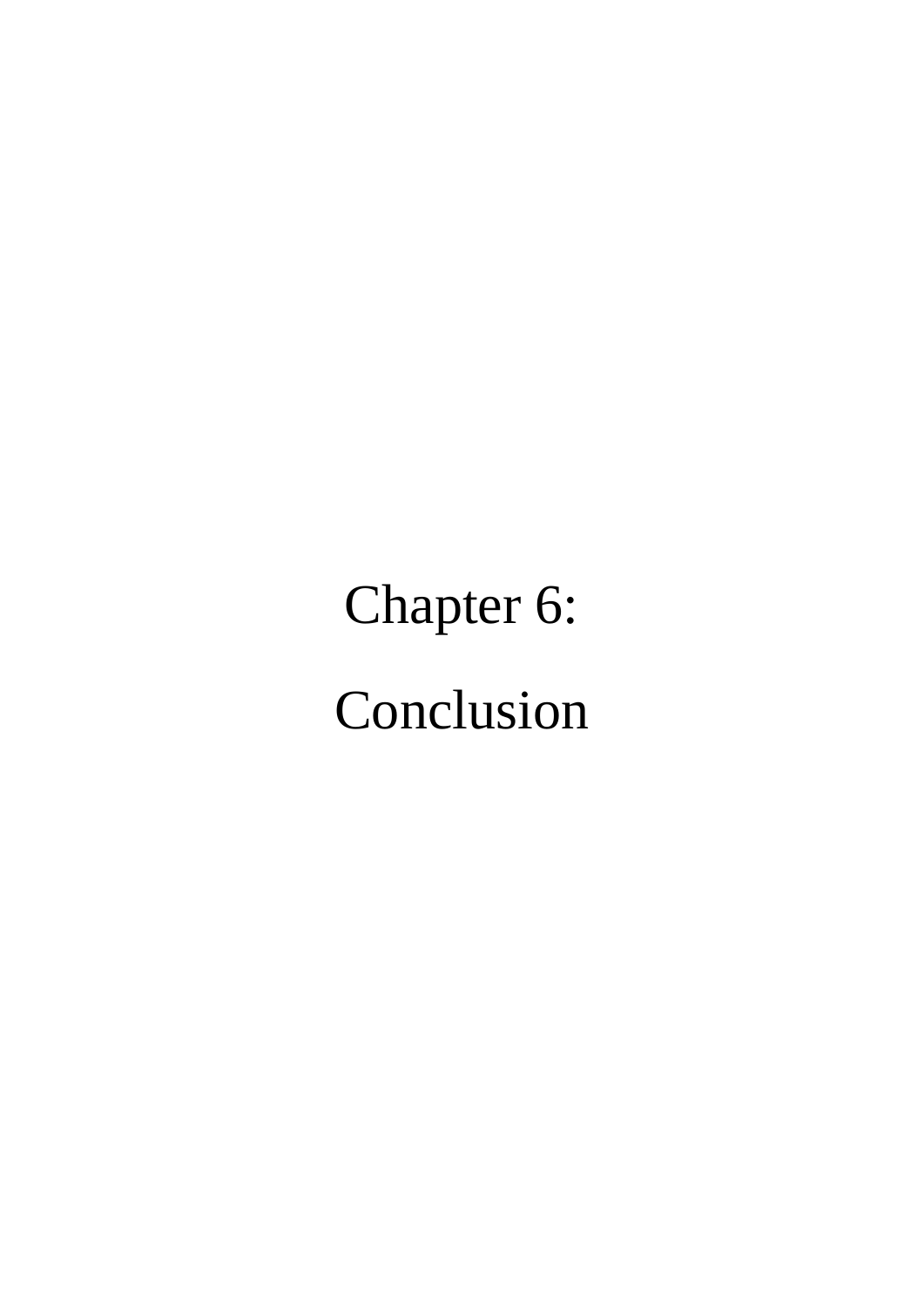### **6. Conclusion**

Every company has its long-term goal of operating its activities with good performance. The overall performance of any organization depends on the summation of the individual performances. The company should also consider the individual performance for which the employees should be satisfied with performing their duties and responsibilities. They have a good potential to expand their business and capture more markets. Their main strength is their hardworking and efficient workforce which has enabled them to reach what they are today.

The overall satisfaction level among the employees is good but some factor which may hamper the future growth of the business is the factor for their dissatisfaction. If they revise their motivational policies, salary and benefits the employee satisfaction would increase according to the company's expectations

Then analysis and findings are summarized of the company regarding making the employees satisfied regarding the different issues. Finally, based on the problems, recommendation has been developed to solve the problems to make the employees satisfied.

It is expected that the company can make its employees satisfied following the developed recommendations and make itself as competitive company and soon place itself in the top 5 companies in the market.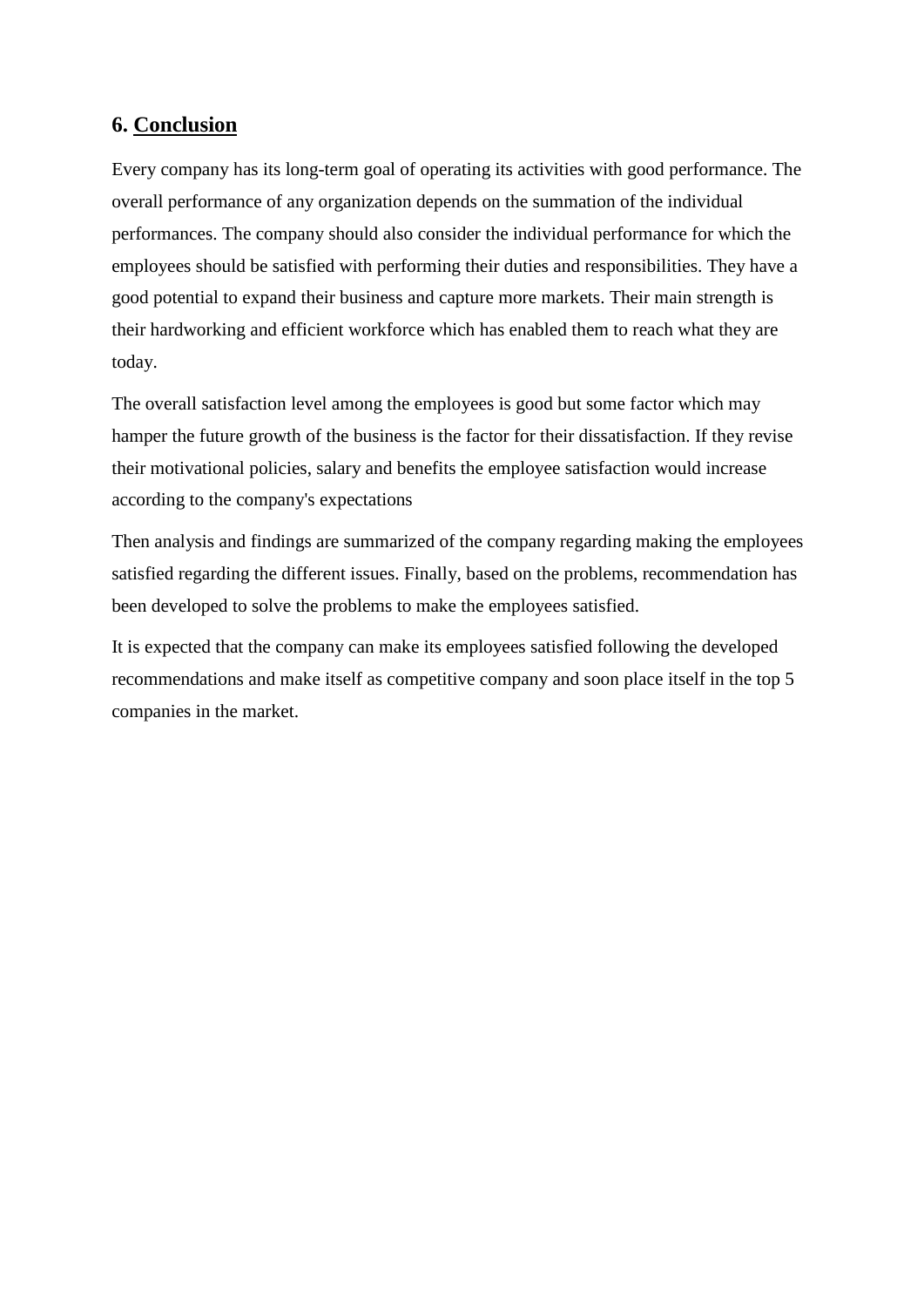# Chapter 7: Internship experience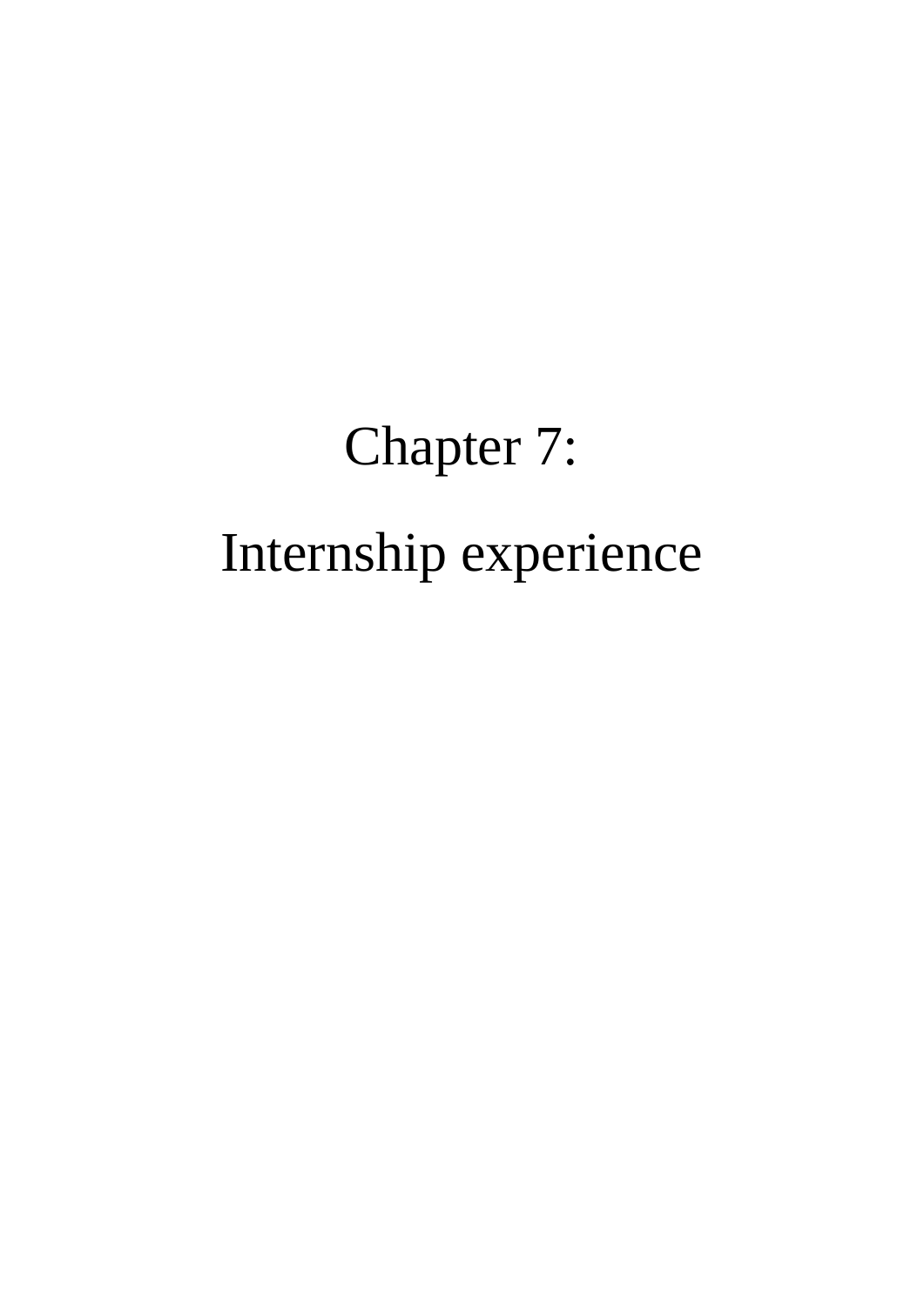## **7. Internship experience:**

After joining work I was given different types of activities to perform. I was given the opportunity to implement my academic knowledge in practical life. I worked with Assistant Admin Officer and learn so many things beside HRM.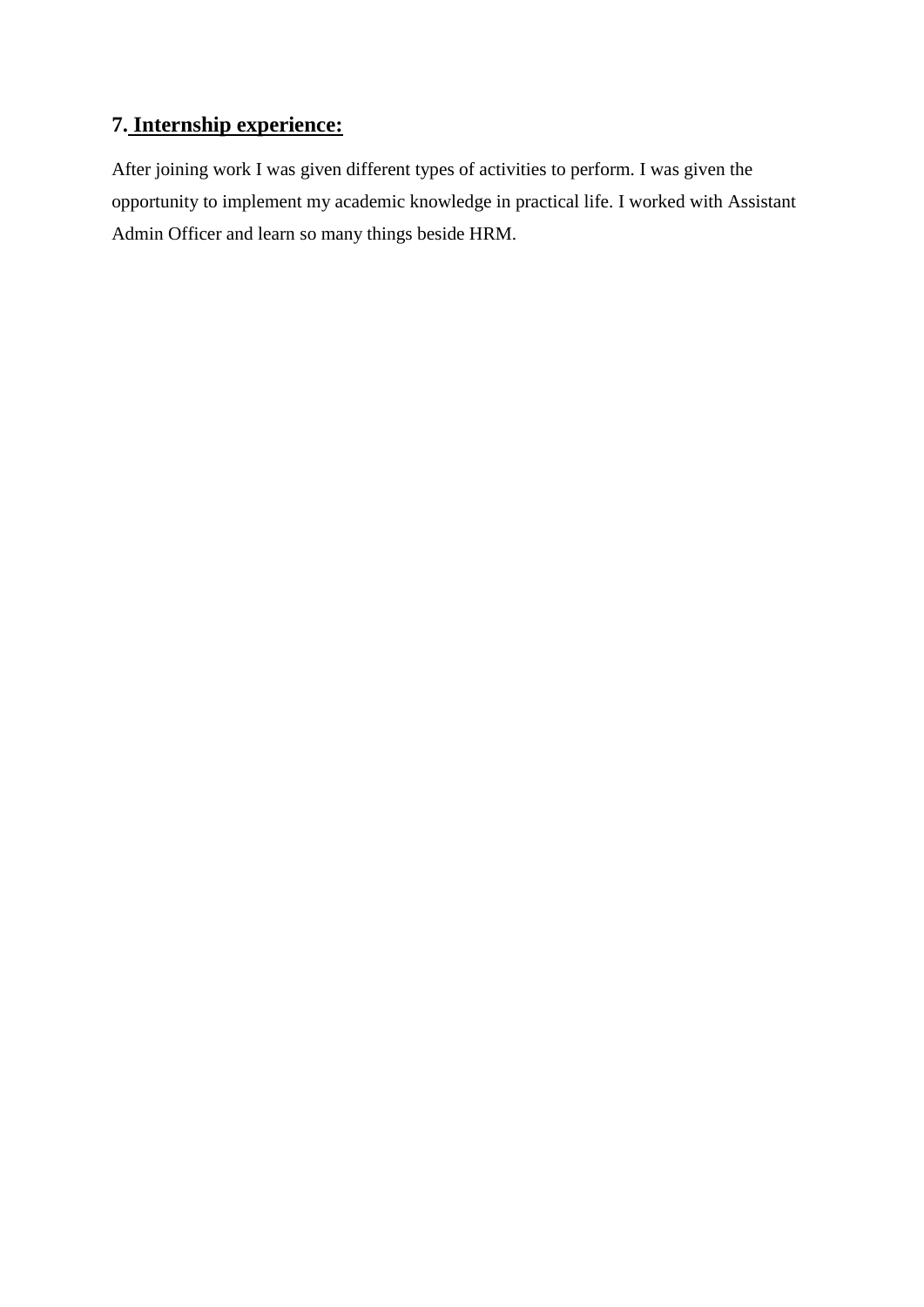# **Chapter 8: Appendix**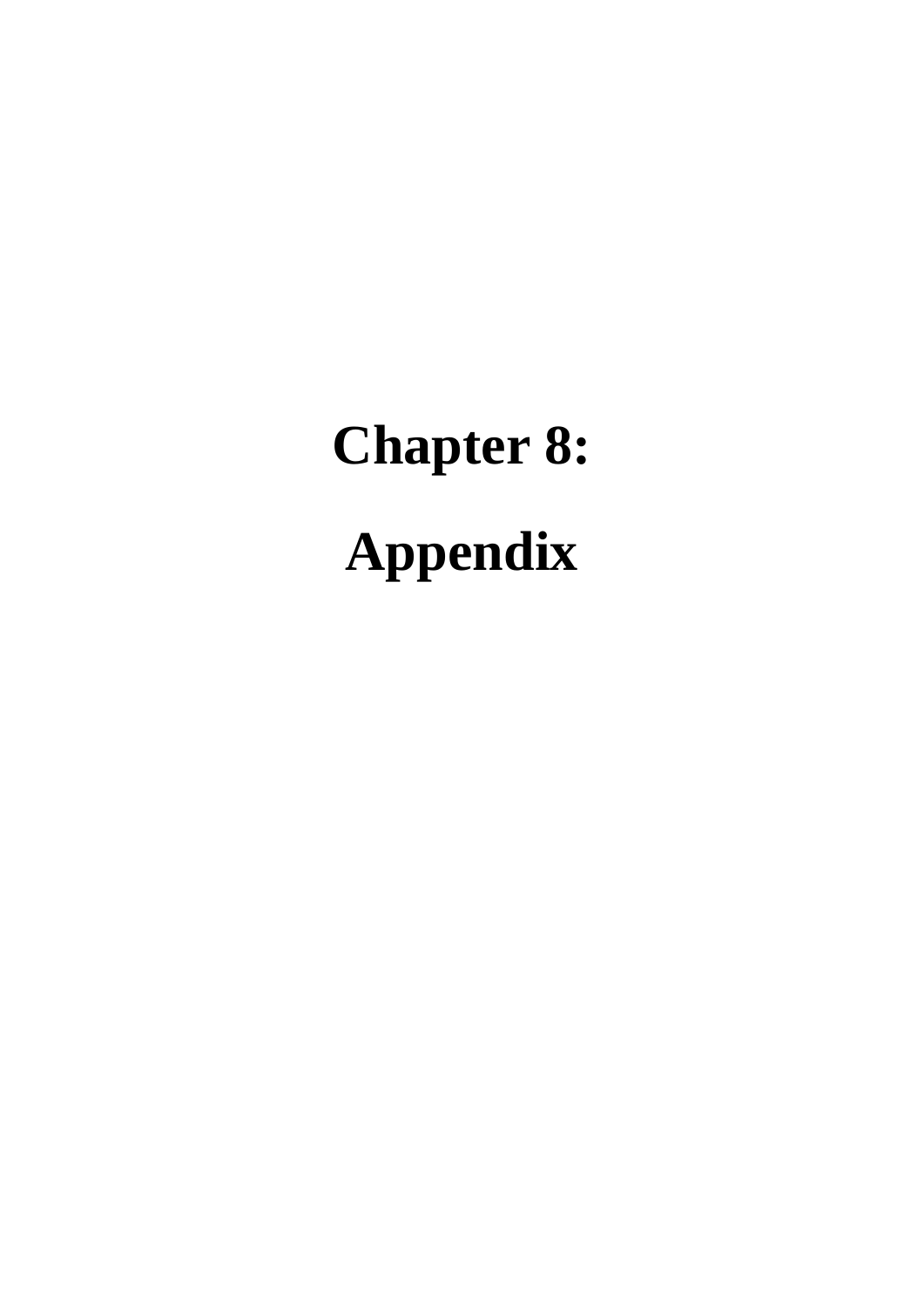# **8. Appendix**

### **Questionnaire**

Dear Respondent,

I, Tanjina Akter, student of BRAC University (BBA Department) is conducting a survey to measure the level of employee satisfaction in the Lion overseas and trading company. This survey is done to derive information that would help me to furnish my internship report. It would be very kind of you if you accurately respond to the questionnaire. I assure you that information is going to be used for academic purpose only.

# **Part-A**

#### **PERSONAL INFORMATION:**

| Gender:           |           |           |          |          |
|-------------------|-----------|-----------|----------|----------|
| Male              |           | Female    |          |          |
|                   |           |           |          |          |
| Age:              |           |           |          |          |
| $20 - 30$         | $31 - 40$ |           | above 40 |          |
|                   |           |           |          |          |
| <b>Experience</b> |           |           |          |          |
| $1 - 10$          | $10 - 15$ | $15 - 30$ |          | above 40 |

**Designation:**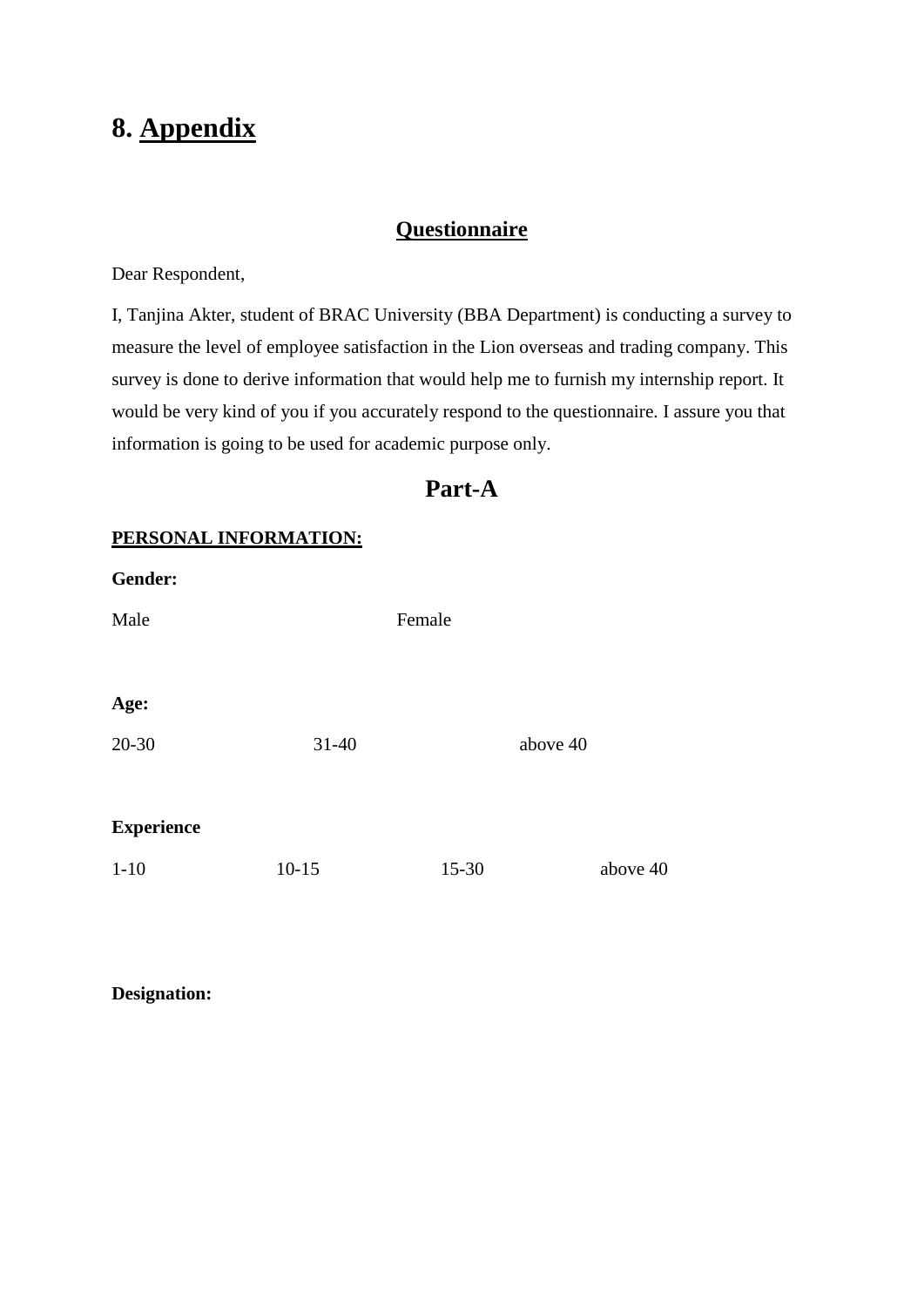# **Part-B**

## **Satisfactory factors**

Please rank the level of satisfaction regarding the duration and rules and regulations of the following:

The measurement is done on a nominal scale of five points, where,

**5 = Satisfactory,**

- **4 = Somewhat Satisfactory**
- **3 = Neutral**
- **2 = Somewhat Dissatisfactory**

```
1 = Dissatisfactory.
```
#### **Recruitment and selection**

To what extent are you satisfied with the recruitment and selection policy of the Lion Overseas Trading Company?

1 2 3 4 5

#### **Training and development**

To what extent is training and direction given when new task is assigned to you for performing it in better way?

1 2 3 4 5

#### **Assessment**

To what extent are you satisfied with the Performance appraisal policy of the company?

1 2 3 4 5

To what extent do you evaluate the level of fairness of the performance evaluation?

1 2 3 4 5

To what extent are you satisfied with the policy of providing the feedback of appraised performance?

1 2 3 4 5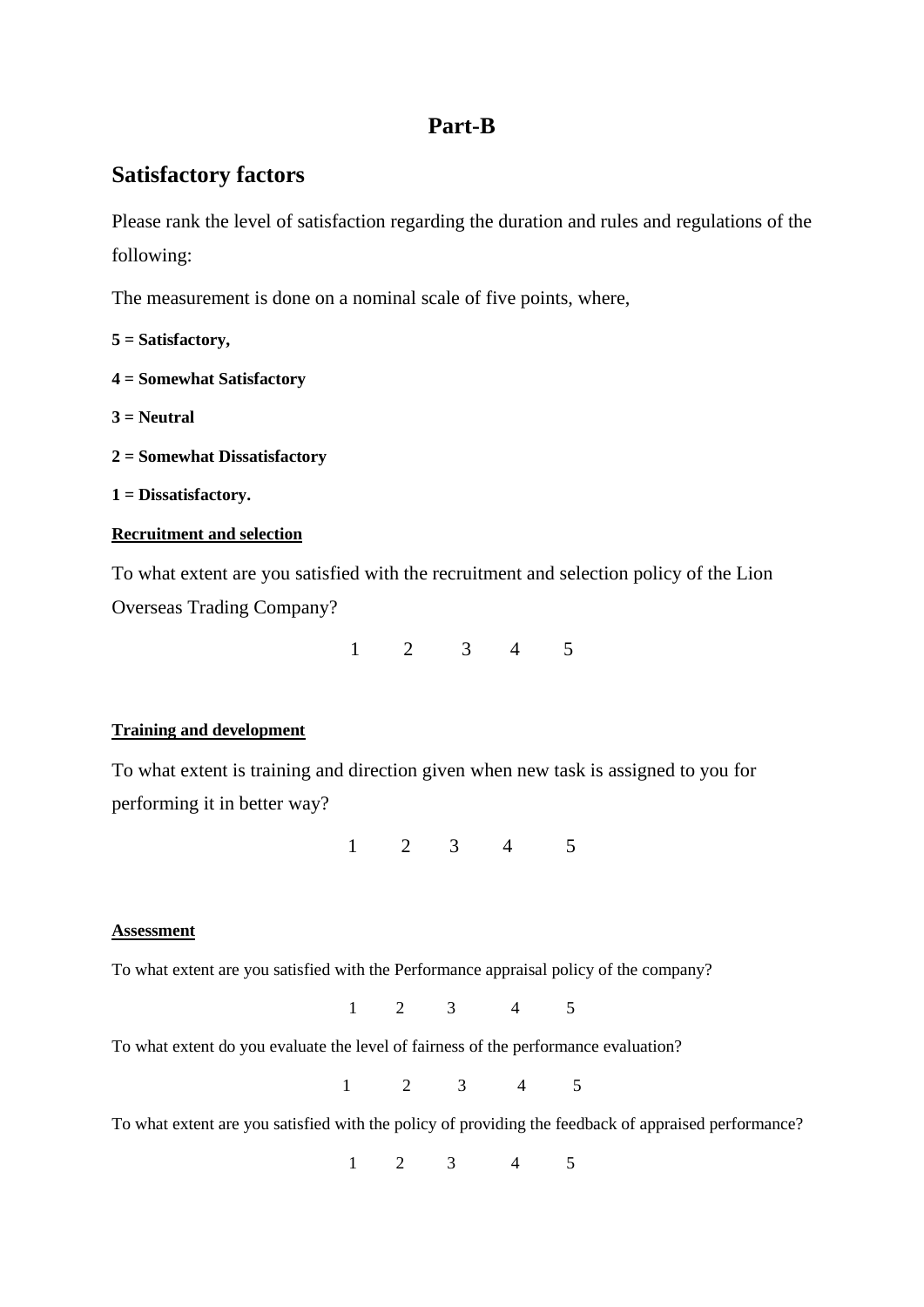#### **Leaves**

To what extent are you satisfied with the category and frequency of leaves?

1 2 3 4 5

If not then please specify in which sector you are dissatisfied:

#### **Salary and Benefits**

To what extent do you think that your salary and other benefits are good based on your duties and responsibilities?

1 2 3 4 5

If not then please specify in which sector you are dissatisfied:

#### **Motivation**

To what extent are you satisfied with the opportunity for advancement and promotion?

1 2 3 4 5

Which one is the most important to you?

- Performance Bonus
- Reward and Recognition

#### **Employment Relationship**

To what extent are you satisfied with the interpersonal relationship with the all employees of the organization?